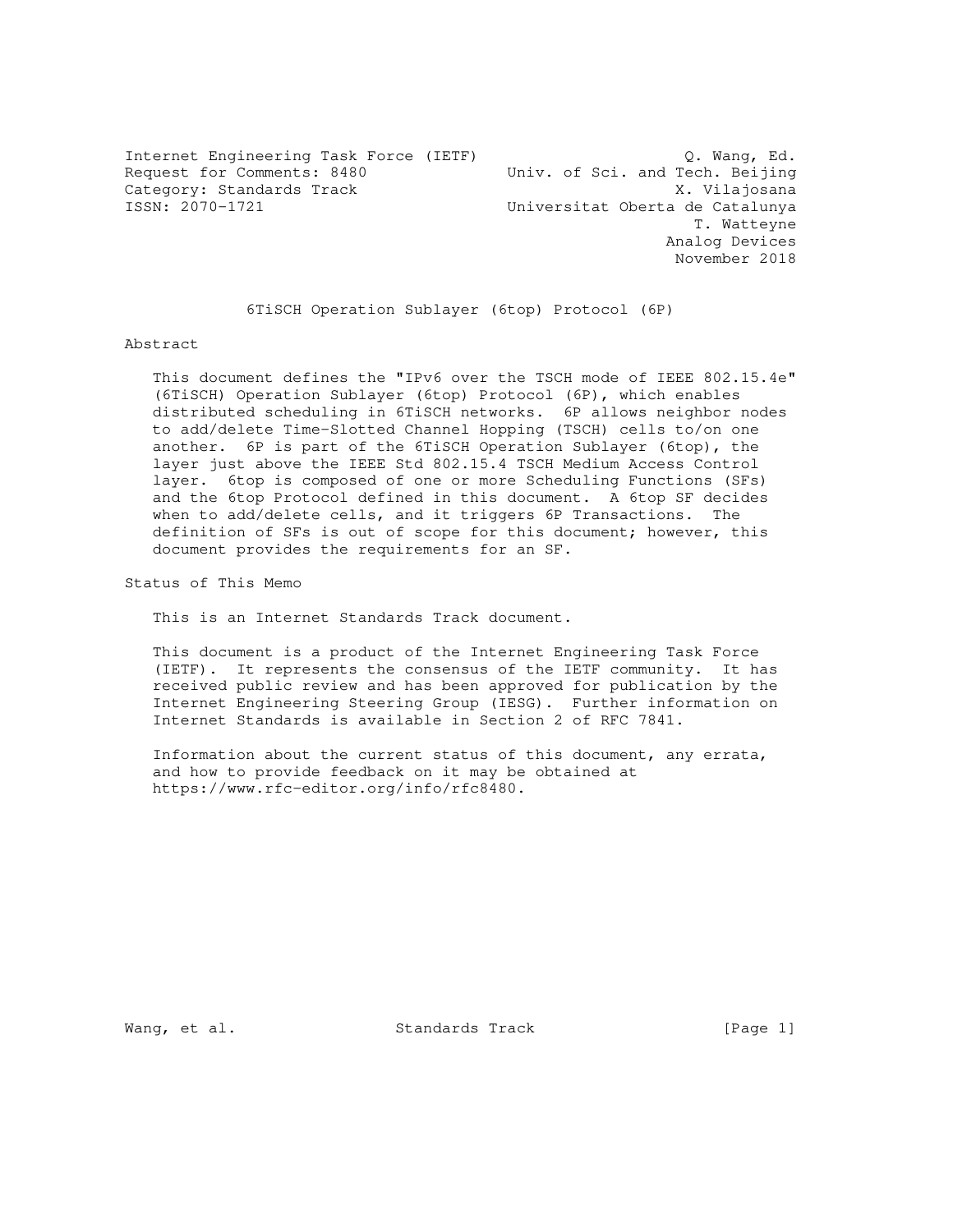# Copyright Notice

 Copyright (c) 2018 IETF Trust and the persons identified as the document authors. All rights reserved.

 This document is subject to BCP 78 and the IETF Trust's Legal Provisions Relating to IETF Documents

 (https://trustee.ietf.org/license-info) in effect on the date of publication of this document. Please review these documents carefully, as they describe your rights and restrictions with respect to this document. Code Components extracted from this document must include Simplified BSD License text as described in Section 4.e of the Trust Legal Provisions and are provided without warranty as described in the Simplified BSD License.

Table of Contents

|  | 2.2. Using 6P with the Minimal 6TiSCH Configuration 6 |  |
|--|-------------------------------------------------------|--|
|  |                                                       |  |
|  |                                                       |  |
|  |                                                       |  |
|  | 3.1.2. 3-Step 6P Transaction 10                       |  |
|  |                                                       |  |
|  | 3.2.1. 6top Information Element (IE) 12               |  |
|  | 3.2.2. Generic 6P Message Format 12                   |  |
|  |                                                       |  |
|  |                                                       |  |
|  | 3.3. 6P Commands and Operations 17                    |  |
|  |                                                       |  |
|  |                                                       |  |
|  |                                                       |  |
|  |                                                       |  |
|  |                                                       |  |
|  | 3.3.6. Clearing the Schedule 30                       |  |
|  | 3.3.7. Generic Signaling between SFs 31               |  |
|  | 3.4. Protocol Functional Details 31                   |  |
|  |                                                       |  |
|  |                                                       |  |
|  | 3.4.3. Concurrent 6P Transactions 32                  |  |
|  |                                                       |  |
|  | $3.4.5.$ Aborting a 6P Transaction 33                 |  |
|  | 3.4.6. SeqNum Management 33                           |  |
|  | 3.4.7. Handling Error Responses 40                    |  |
|  |                                                       |  |

Wang, et al. Standards Track [Page 2]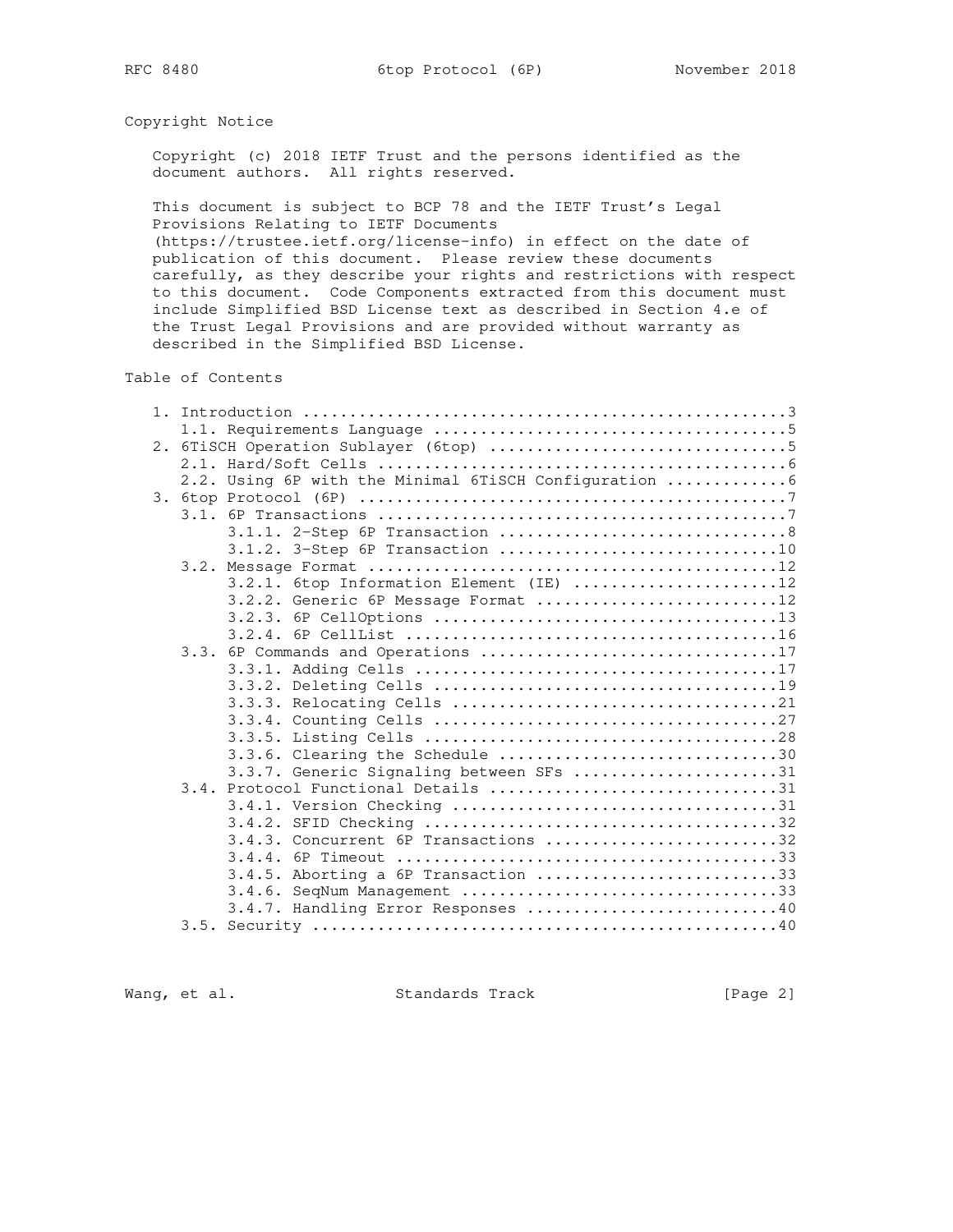| 'C 8480 |  |  |
|---------|--|--|
|         |  |  |

| 4. Requirements for 6top Scheduling Function (SF) Specifications 41 |
|---------------------------------------------------------------------|
|                                                                     |
| 4.2. Requirements for an SF Specification 41                        |
|                                                                     |
|                                                                     |
|                                                                     |
| 6.2. 6TiSCH Parameters Subregistries 43                             |
|                                                                     |
|                                                                     |
| 6.2.3. 6P Command Identifiers 44                                    |
|                                                                     |
| 6.2.5. 6P Scheduling Function Identifiers 46                        |
| 6.2.6. 6P CellOptions Bitmap 47                                     |
|                                                                     |
|                                                                     |
|                                                                     |
| Appendix A. Recommended Structure of an SF Specification  49        |
|                                                                     |

## 1. Introduction

 All communication in an "IPv6 over the TSCH mode of IEEE 802.15.4e" (6TiSCH) network is orchestrated by a schedule [RFC7554]. The schedule is composed of cells, each identified by a [slotOffset,channelOffset] (Section 3.2.4). This specification defines the 6TiSCH Operation Sublayer (6top) Protocol (6P), which is terminated by 6top. 6P allows a node to communicate with a neighbor node to add/delete Time-Slotted Channel Hopping (TSCH) cells to/on one another. This results in distributed schedule management in a 6TiSCH network. 6top is composed of one or more Scheduling Functions (SFs) and the 6top Protocol defined in this document. The definition of SFs is out of scope for this document; however, this document provides the requirements for an SF.

Wang, et al. Standards Track [Page 3]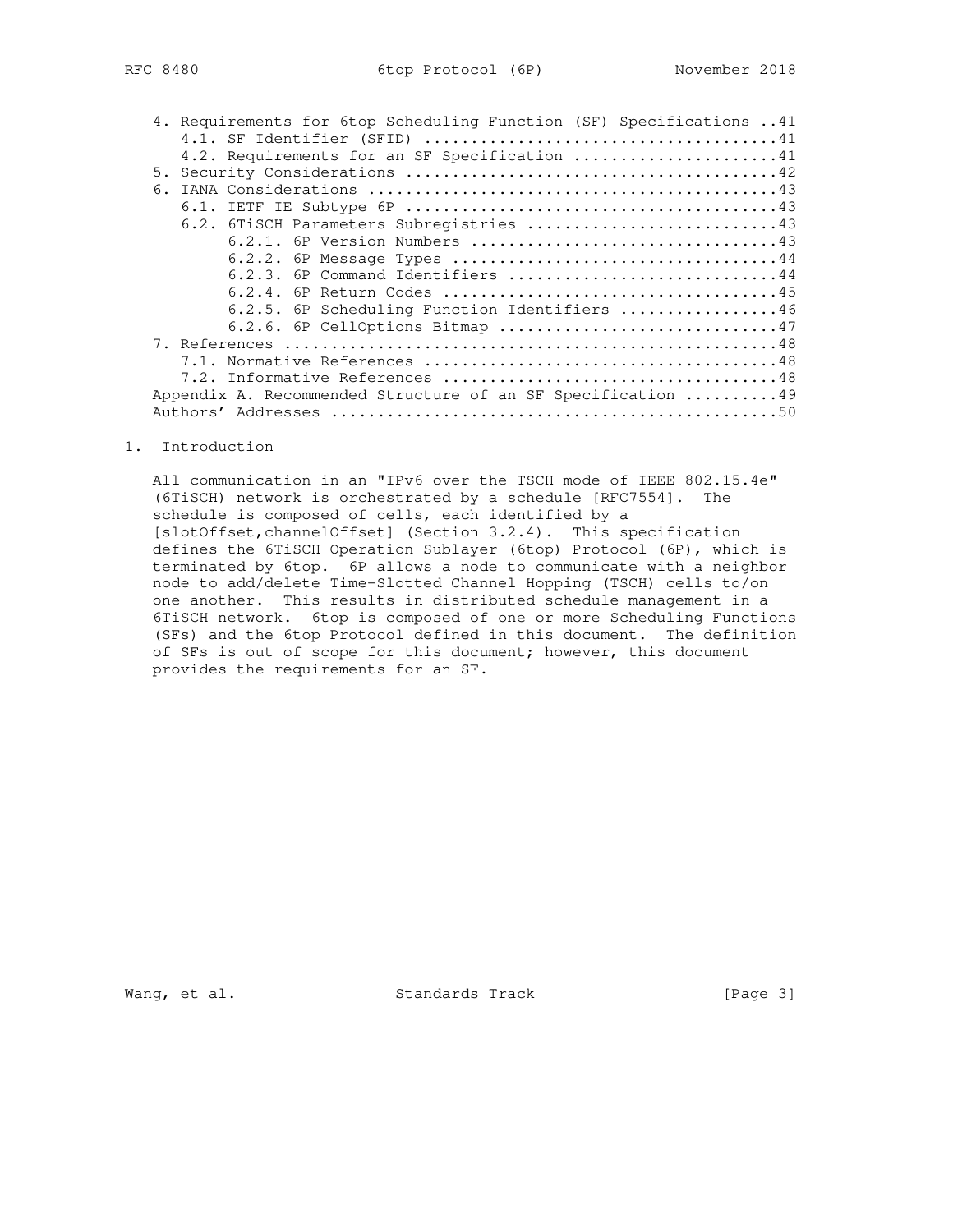The example network depicted in Figure 1 is used to describe the interaction between nodes. We consider the canonical case where node "A" issues 6P Requests (also referred to as "commands" in this document) to node "B". We use this example throughout this document: node A always represents the node that issues a 6P Request, and node B represents the node that receives this request.



### Figure 1: A Simple 6TiSCH Network

 We consider that node A monitors the communication cells it has in its schedule to node B:

- o If node A determines that the number of link-layer frames it is sending to node B per unit of time exceeds the capacity offered by the TSCH cells it has scheduled to node B, it triggers a 6P Transaction with node B to add one or more cells to the TSCH schedule of both nodes.
- o If the traffic is lower than the capacity offered by the TSCH cells it has scheduled to node B, node A triggers a 6P Transaction with node B to delete one or more cells in the TSCH schedule of both nodes.
- o Node A MAY also monitor statistics to determine whether collisions are happening on a particular cell to node B. If this feature is enabled, node A communicates with node B to "relocate" this particular cell to a different [slotOffset,channelOffset] location in the TSCH schedule.

This results in distributed schedule management in a 6TiSCH network.

 The 6top SF defines when to add/delete a cell to/on a neighbor. Different applications require different SFs; this topic is out of scope for this document. Different SFs are expected to be defined in future companion specifications. A node MAY implement multiple SFs and run them at the same time. At least one SF MUST be running. The SFID field contained in all 6P messages allows a node to invoke the appropriate SF on a per-6P Transaction basis.

Wang, et al. Standards Track [Page 4]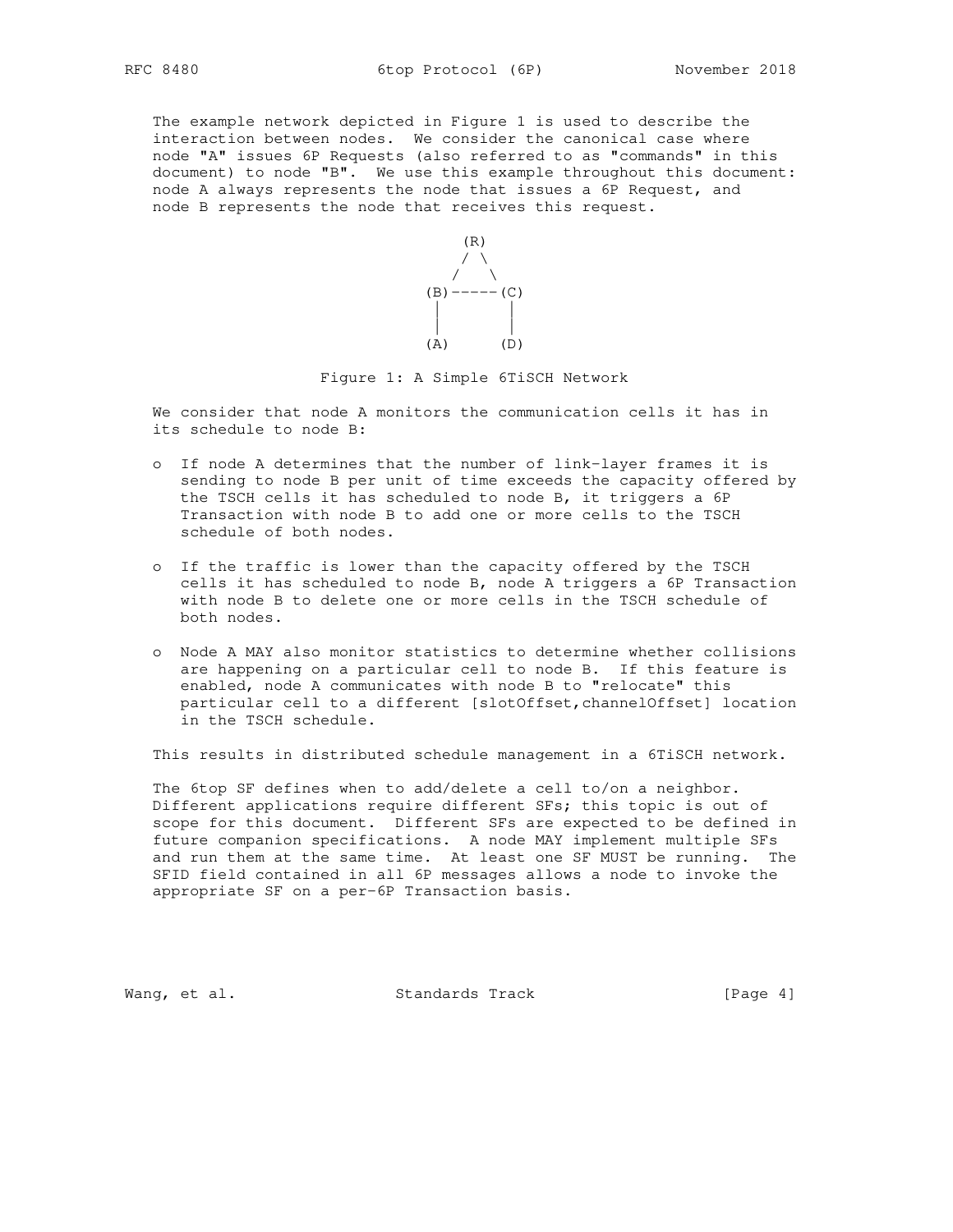Section 2 describes 6top. Section 3 defines 6P. Section 4 provides guidelines on how to define an SF.

1.1. Requirements Language

 The key words "MUST", "MUST NOT", "REQUIRED", "SHALL", "SHALL NOT", "SHOULD", "SHOULD NOT", "RECOMMENDED", "NOT RECOMMENDED", "MAY", and "OPTIONAL" in this document are to be interpreted as described in BCP 14 [RFC2119] [RFC8174] when, and only when, they appear in all capitals, as shown here.

2. 6TiSCH Operation Sublayer (6top)

 As depicted in Figure 2, 6top is the layer just above the IEEE Std 802.15.4 TSCH Medium Access Control (MAC) layer [IEEE802154]. We use "802.15.4" as a short version of "IEEE Std 802.15.4" in this document.



Figure 2: 6top in the Protocol Stack

The roles of 6top are to:

- o Terminate 6P, which allows neighbor nodes to communicate to add/delete cells to/on one another.
- o Run one or multiple 6top SFs, which define the rules that decide when to add/delete cells.

Wang, et al. Standards Track [Page 5]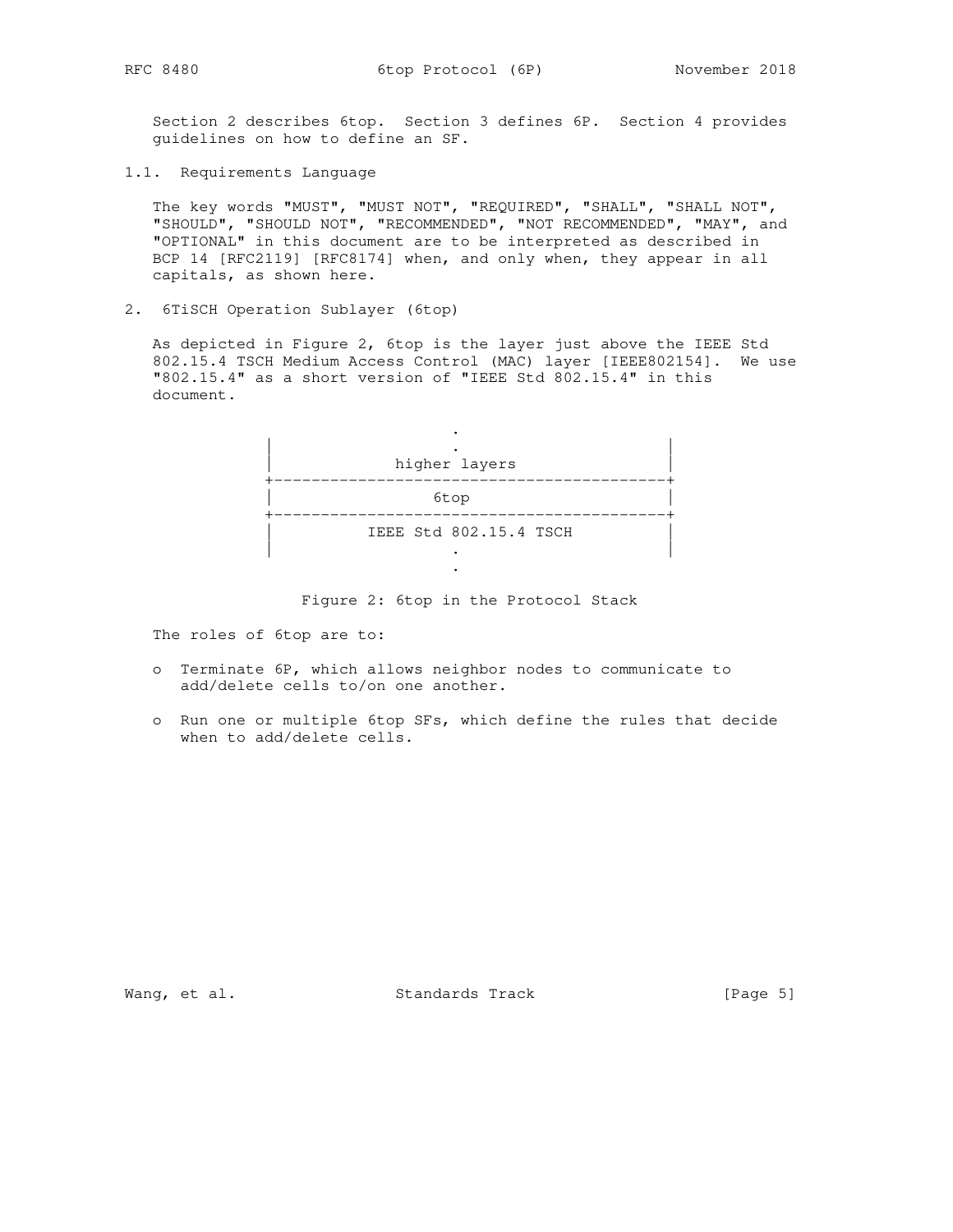2.1. Hard/Soft Cells

Each cell in the schedule is either "hard" or "soft":

- o A soft cell can be read, added, deleted, or updated by 6top.
- o A hard cell is read-only for 6top.

 In the context of this specification, all the cells used by 6top are soft cells. Hard cells can be used, for example, when "hard-coding" a schedule [RFC8180].

2.2. Using 6P with the Minimal 6TiSCH Configuration

 6P MAY be used alongside the minimal 6TiSCH configuration [RFC8180]. In this case, it is RECOMMENDED to use two slotframes, as depicted in Figure 3:

- o Slotframe 0 is used for traffic defined in the minimal 6TiSCH configuration. In Figure 3, Slotframe 0 is five slots long, but it can be shorter or longer.
- o 6P allocates cells from Slotframe 1. In Figure 3, Slotframe 1 is 10 slots long, but it can be shorter or longer.

|                                                 | $\mathbf 0$ |        | $\overline{2}$ | $\overline{\mathbf{3}}$ | 4               | $\mathbf 0$ | $\mathbf{1}$ | $\overline{2}$ | 3 | 4 |
|-------------------------------------------------|-------------|--------|----------------|-------------------------|-----------------|-------------|--------------|----------------|---|---|
| Slotframe 0<br>5 slots long<br>(Minimal 6TiSCH) | ЕB          |        |                |                         | -+              | EB          |              |                |   |   |
|                                                 | $\Omega$    | 1      | 2              | $\overline{\mathbf{3}}$ | $4\overline{4}$ | $5^{\circ}$ | - 6          | 7              | 8 | 9 |
| Slotframe 1<br>10 slots long<br>(6P)            |             | $A->B$ |                |                         |                 |             | $B->A$       |                |   |   |

 Figure 3: 2-Slotframe Structure when Using 6P alongside the Minimal 6TiSCH Configuration

 The minimal 6TiSCH configuration cell SHOULD be allocated from a slotframe of higher priority than the slotframe used by 6P for dynamic cell allocation. This way, dynamically allocated cells cannot "mask" the cells used by the minimal 6TiSCH configuration. 6top MAY support additional slotframes; how to use additional slotframes is out of scope for this document.

Wang, et al. Standards Track [Page 6]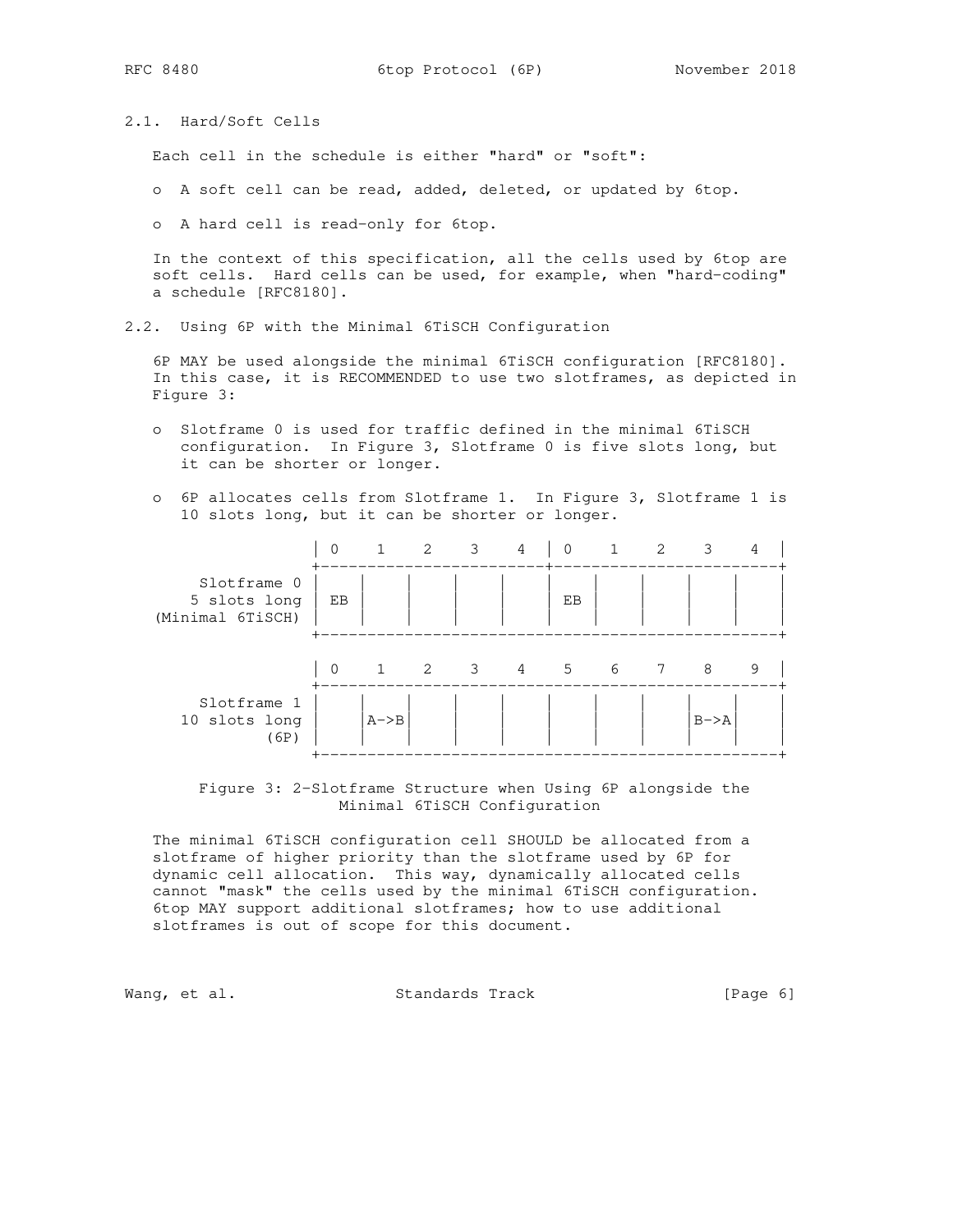### 3. 6top Protocol (6P)

 6P enables two neighbor nodes to add/delete/relocate cells in their TSCH schedule. Conceptually, two neighbor nodes "negotiate" the location of the cells to add, delete, or relocate in their TSCH schedule.

3.1. 6P Transactions

 We call "6P Transaction" a complete negotiation between two neighbor nodes. A particular 6P Transaction is executed between two nodes as a result of an action triggered by one SF. For a 6P Transaction to succeed, both nodes must use the same SF to handle the particular transaction. A 6P Transaction starts when a node wishes to add/delete/relocate one or more cells with one of its neighbors. A 6P Transaction ends when (1) the cell(s) has been added/deleted/ relocated in the schedule of both nodes or (2) the 6P Transaction has failed.

 6P messages exchanged between nodes A and B during a 6P Transaction SHOULD be exchanged on non-shared unicast cells ("dedicated" cells) between nodes A and B. If no dedicated cells are scheduled between nodes A and B, shared cells MAY be used.

 Keeping consistency between the schedules of the two neighbor nodes is important. A loss of consistency can cause loss of connectivity. One example is when node A has a transmit cell to node B but node B does not have the corresponding reception cell. To verify consistency, neighbor nodes maintain a sequence number (SeqNum). Neighbor nodes exchange the SeqNum as part of each 6P Transaction to detect a possible inconsistency. This mechanism is explained in Section 3.4.6.2.

 An implementation MUST include a mechanism to associate each scheduled cell with the SF that scheduled it. This mechanism is implementation specific and is out of scope for this document.

 A 6P Transaction can consist of two or three steps. A 2-step transaction is used when node A selects the cells to be allocated. A 3-step transaction is used when node B selects the cells to be allocated. An SF MUST specify whether to use 2-step transactions, 3-step transactions, or both.

 We illustrate 2-step and 3-step transactions using the topology in Figure 1.

Wang, et al. Standards Track [Page 7]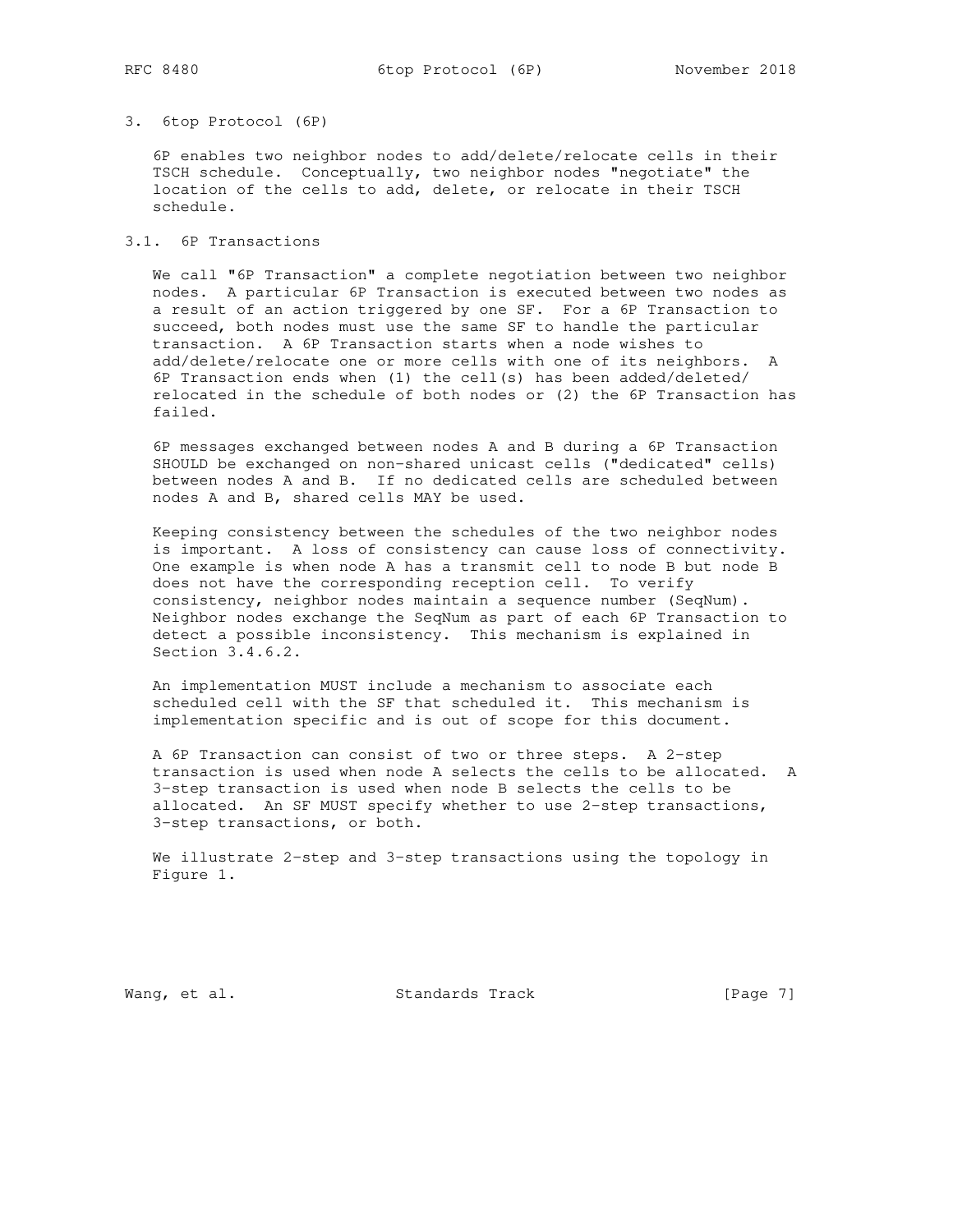# 3.1.1. 2-Step 6P Transaction

 Figure 4 shows an example 2-step 6P Transaction. In a 2-step transaction, node A selects the candidate cells. Several elements are left out so that the diagram is easier to understand.



Figure 4: An Example 2-Step 6P Transaction

In this example, the 2-step transaction occurs as follows:

- 1. The SF running on node A determines that two extra cells need to be scheduled to node B.
- 2. The SF running on node A selects candidate cells for node B to choose from. Node A MUST select at least as many candidate cells as the number of cells to add. Here, node A selects three candidate cells. Node A locks those candidate cells in its schedule until it receives a 6P Response.

Wang, et al. Standards Track and Executive to the Society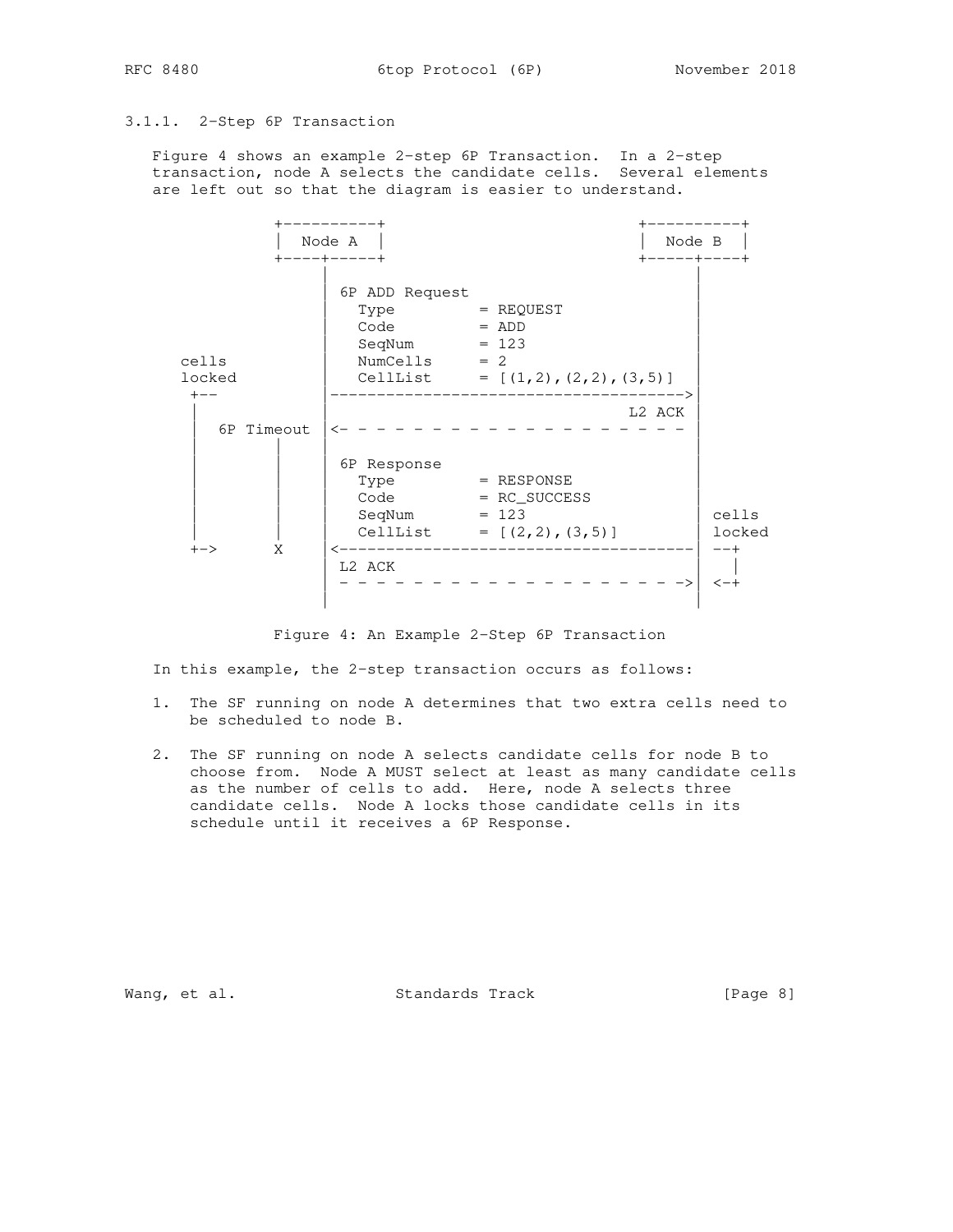- 3. Node A sends a 6P ADD Request to node B, indicating that it wishes to add two cells (the "NumCells" value) and specifying the list of three candidate cells (the "CellList" value). Each cell in the CellList is a [slotOffset, channelOffset] tuple. This 6P ADD Request is link-layer acknowledged by node B (labeled "L2 ACK" in Figure 4).
	- 4. After having successfully sent the 6P ADD Request (i.e., receiving the link-layer acknowledgment), node A starts a 6P Timeout to abort the 6P Transaction in the event that no response is received from node B.
- 5. The SF running on node B selects two out of the three cells from the CellList of the 6P ADD Request. Node B locks those cells in its schedule until the transmission is successful (i.e., node B receives a link-layer ACK from node A). Node B sends back a 6P Response to node A, indicating the cells it has selected. The response is link-layer acknowledged by node A.
	- 6. Upon completion of this 6P Transaction, two cells from node A to node B have been added to the TSCH schedule of both nodes A and B.
	- 7. An inconsistency in the schedule can happen if the 6P Timeout expires when the 6P Response is in the air, if the last link-layer ACK for the 6P Response is lost, or if one of the nodes is power-cycled during the transaction. 6P provides an inconsistency detection mechanism to cope with such situations; see Section 3.4.6.2 for details.

Wang, et al. Standards Track [Page 9]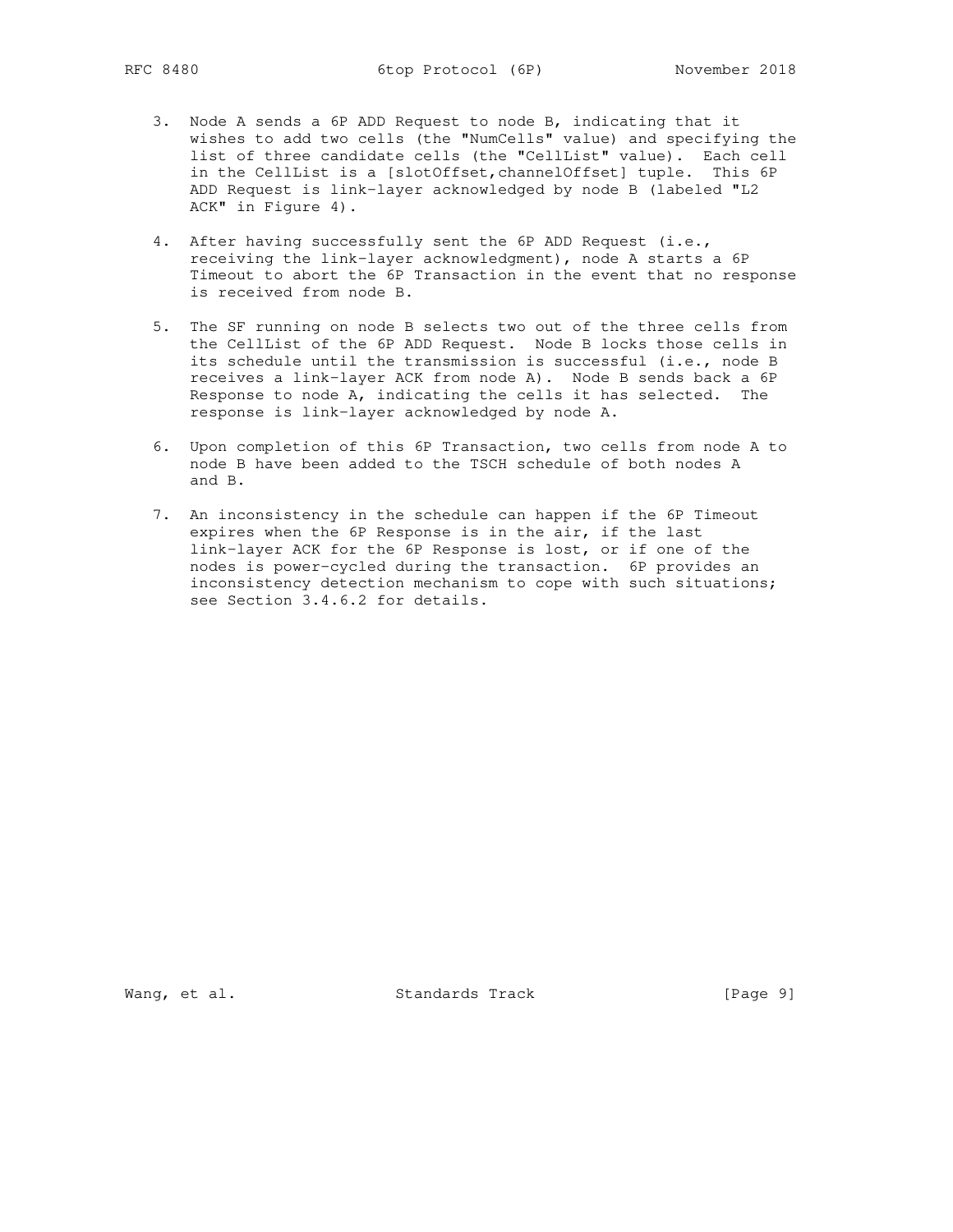# 3.1.2. 3-Step 6P Transaction

 Figure 5 shows an example 3-step 6P Transaction. In a 3-step transaction, node B selects the candidate cells. Several elements are left out so that the diagram is easier to understand.



Figure 5: An Example 3-Step 6P Transaction

Wang, et al. Standards Track [Page 10]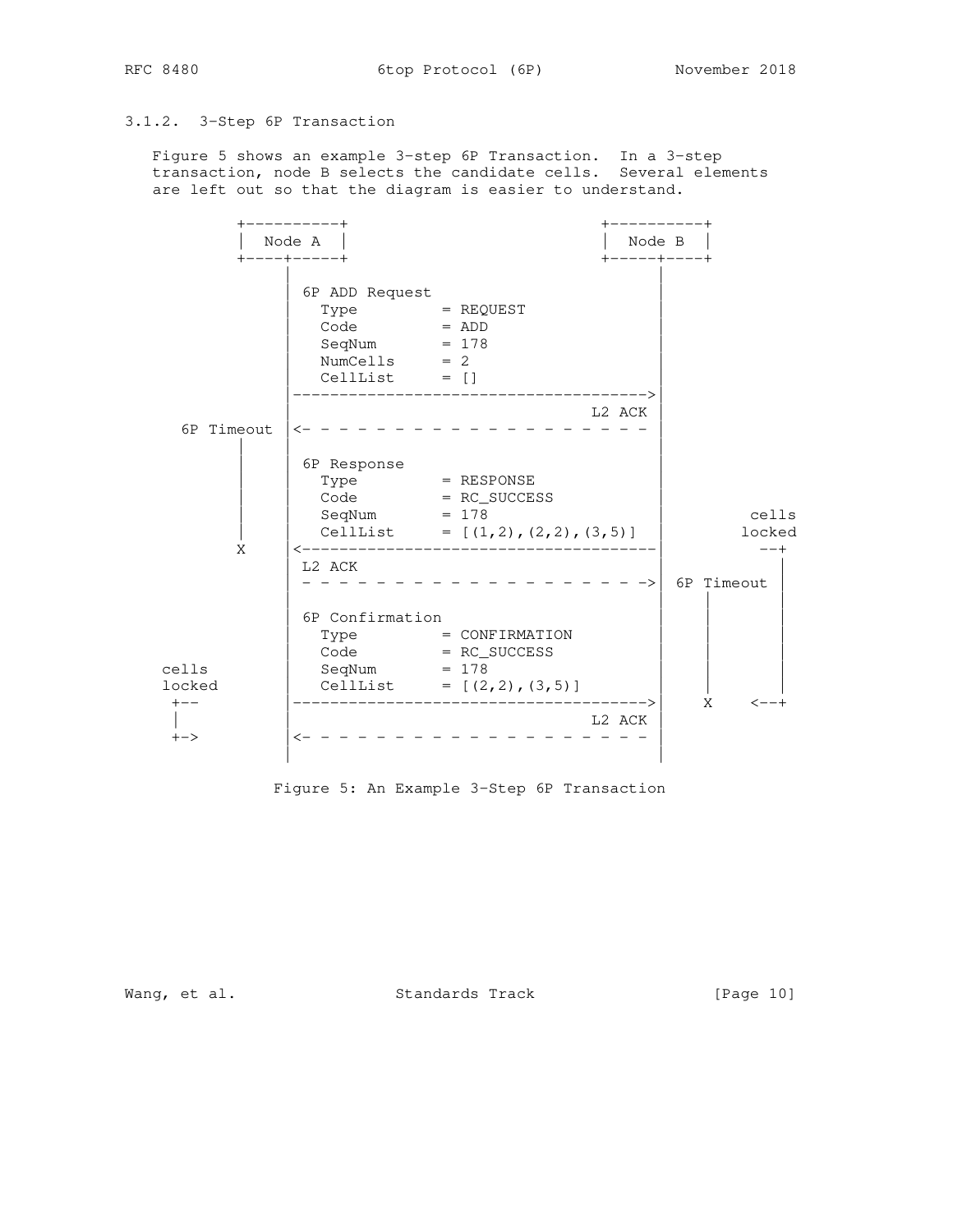In this example, the 3-step transaction occurs as follows:

- 1. The SF running on node A determines that two extra cells need to be scheduled to node B. The SF uses a 3-step transaction, so it does not select candidate cells.
- 2. Node A sends a 6P ADD Request to node B, indicating that it wishes to add two cells (the "NumCells" value), with an empty "CellList". This 6P ADD Request is link-layer acknowledged by node B.
- 3. After having successfully sent the 6P ADD Request, node A starts a 6P Timeout to abort the transaction in the event that no 6P Response is received from node B.
- 4. The SF running on node B selects three candidate cells and locks them. Node B sends back a 6P Response to node A, indicating the three cells it has selected. The response is link-layer acknowledged by node A.
- 5. After having successfully sent the 6P Response, node B starts a 6P Timeout to abort the transaction in the event that no 6P Confirmation is received from node A.
- 6. The SF running on node A selects two cells from the CellList field in the 6P Response and locks them. Node A sends back a 6P Confirmation to node B, indicating the cells it selected. The confirmation is link-layer acknowledged by node B.
- 7. Upon completion of the 6P Transaction, two cells from node A to node B have been added to the TSCH schedule of both nodes A and B.
- 8. An inconsistency in the schedule can happen if the 6P Timeout expires when the 6P Confirmation is in the air, if the last link-layer ACK for the 6P Confirmation is lost, or if one of the nodes is power-cycled during the transaction. 6P provides an inconsistency detection mechanism to cope with such situations; see Section 3.4.6.2 for details.

Wang, et al. Standards Track [Page 11]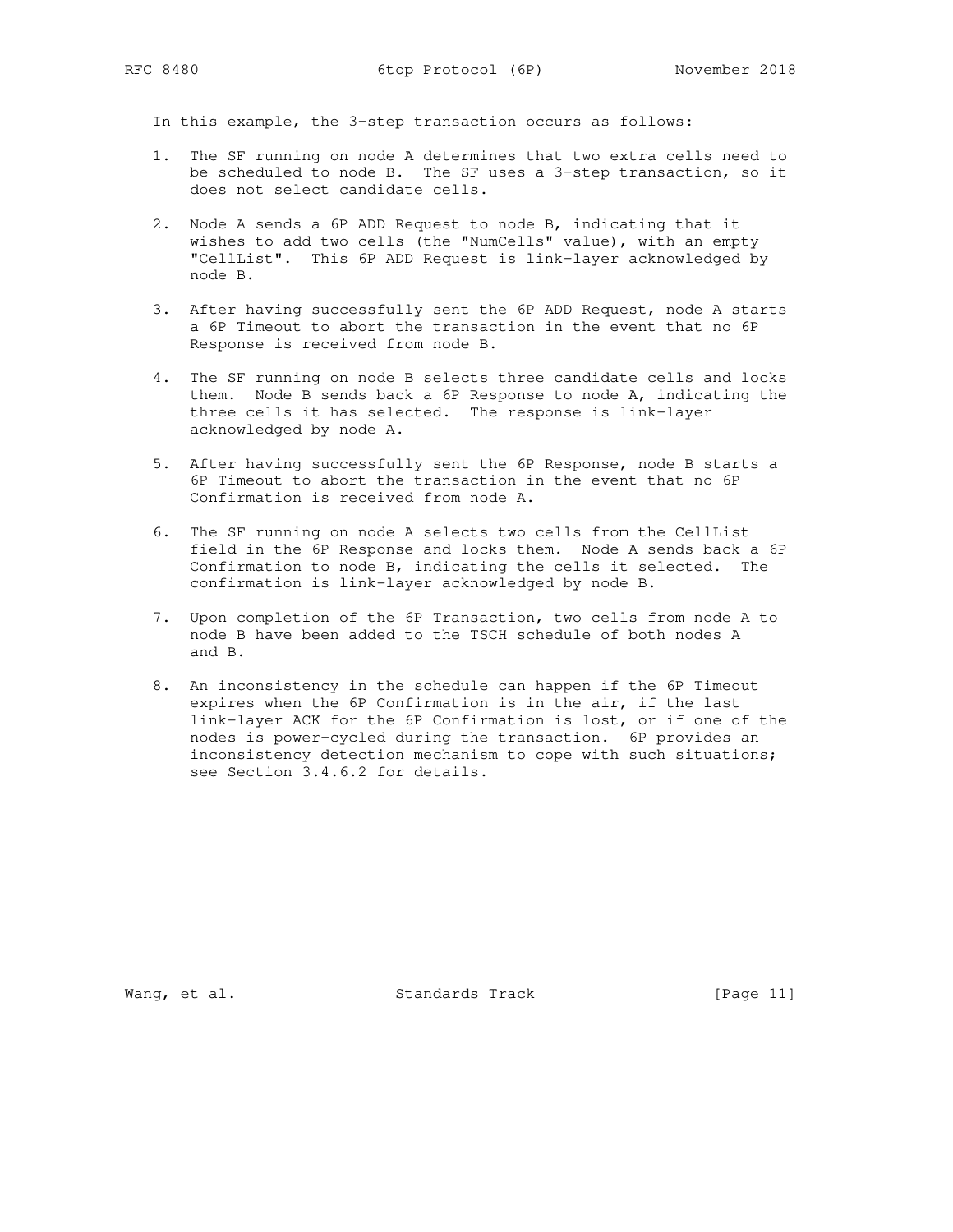# 3.2. Message Format

3.2.1. 6top Information Element (IE)

 6P messages travel over a single hop. 6P messages are carried as payload of an 802.15.4 Payload Information Element (IE) [IEEE802154]. The messages are encapsulated within the Payload IE header. The Group ID is set to the IETF IE value defined in [RFC8137]. The content is encapsulated by a subtype ID, as defined in [RFC8137].

 Since 6P messages are carried in IEs, IEEE bit/byte ordering applies. Bits within each field in the "6top IE" subtype are numbered from 0 (leftmost and least significant) to k-1 (rightmost and most significant), where the length of the field is k bits. Fields that are longer than a single octet are copied to the packet in the order from the octet containing the lowest-numbered bits to the octet containing the highest-numbered bits (little endian).

 This document defines the 6top IE, a subtype of the IETF IE defined in [RFC8137], with subtype SUBID\_6TOP. The subtype content of the 6top IE is defined in Section 3.2.2. The length of the 6top IE content is variable.

3.2.2. Generic 6P Message Format

All 6P messages follow the generic format shown in Figure 6.

1 2 3 0 1 2 3 4 5 6 7 8 9 0 1 2 3 4 5 6 7 8 9 0 1 2 3 4 5 6 7 8 9 0 1 +-+-+-+-+-+-+-+-+-+-+-+-+-+-+-+-+-+-+-+-+-+-+-+-+-+-+-+-+-+-+-+-+ |Version| T | R | Code | SFID | SeqNum | +-+-+-+-+-+-+-+-+-+-+-+-+-+-+-+-+-+-+-+-+-+-+-+-+-+-+-+-+-+-+-+-+ | Other Fields... +-+-+-+-+-+-+-+-+-

Figure 6: Generic 6P Message Format

- 6P Version (Version): The version of 6P. Only version 0 is defined in this document. Future specifications may define subsequent versions of 6P.
- Type (T): The type of message. The message types are defined in Section 6.2.2.
- Reserved (R): Reserved bits. These two bits SHOULD be set to zero when sending the message and MUST be ignored upon reception.

Wang, et al. Standards Track [Page 12]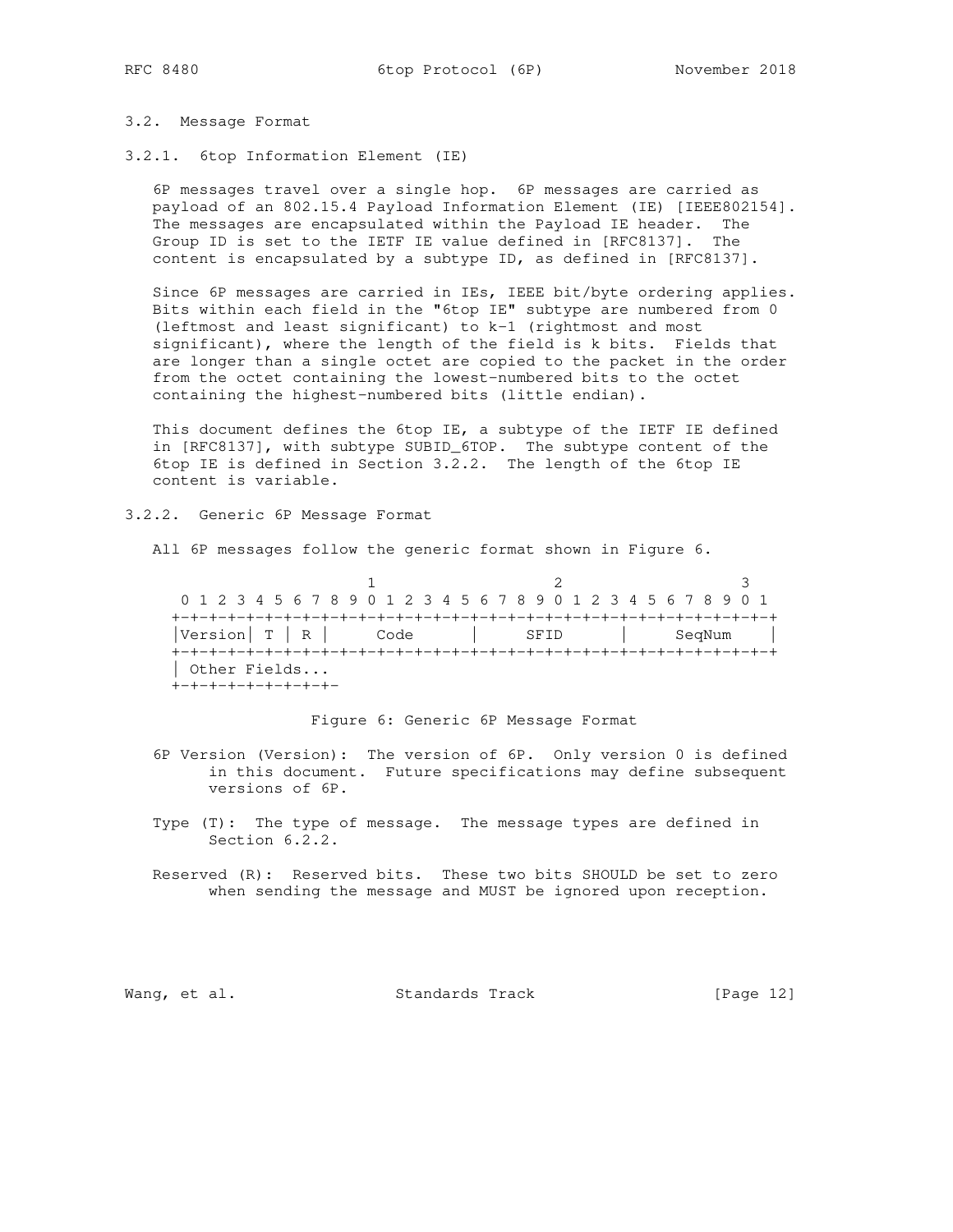- Code: The Code field contains a 6P command identifier when the 6P message has a Type value of REQUEST. Section 6.2.3 lists the 6P command identifiers. The Code field contains a 6P return code when the 6P message has a Type value of RESPONSE or CONFIRMATION. Section 6.2.4 lists the 6P return codes. The same return codes are used in both 6P Response and 6P Confirmation messages.
	- 6top Scheduling Function Identifier (SFID): The identifier of the SF to use to handle this message. The SFID is defined in Section 4.1.
	- SeqNum: The sequence number associated with the 6P Transaction. Used to match the 6P Request, 6P Response, and 6P Confirmation of the same 6P Transaction. The value of SeqNum MUST be different for each new 6P Request issued to the same neighbor and using the same SF. The SeqNum is also used to ensure consistency between the schedules of the two neighbors. Section 3.4.6 details how the SeqNum is managed.
	- Other Fields: The list of other fields and how they are used are detailed in Section 3.3.

 6P Request, 6P Response, and 6P Confirmation messages for a given transaction MUST share the same Version, SFID, and SeqNum values.

 Future versions of the 6P message SHOULD maintain the format of the 6P Version, Type, and Code fields for backward compatibility.

## 3.2.3. 6P CellOptions

 An 8-bit 6P CellOptions bitmap is present in the following 6P Requests: ADD, DELETE, COUNT, LIST, and RELOCATE. The format and meaning of this field MAY be redefined by the SF; the routine that parses this field is therefore associated with a specific SF.

- o In the 6P ADD Request, the 6P CellOptions bitmap is used to specify what type of cell to add.
- o In the 6P DELETE Request, the 6P CellOptions bitmap is used to specify what type of cell to delete.
- o In the 6P RELOCATE Request, the 6P CellOptions bitmap is used to specify what type of cell to relocate.
- o In the 6P COUNT and LIST Requests, the 6P CellOptions bitmap is used as a selector of a particular type of cells.

Wang, et al. Standards Track [Page 13]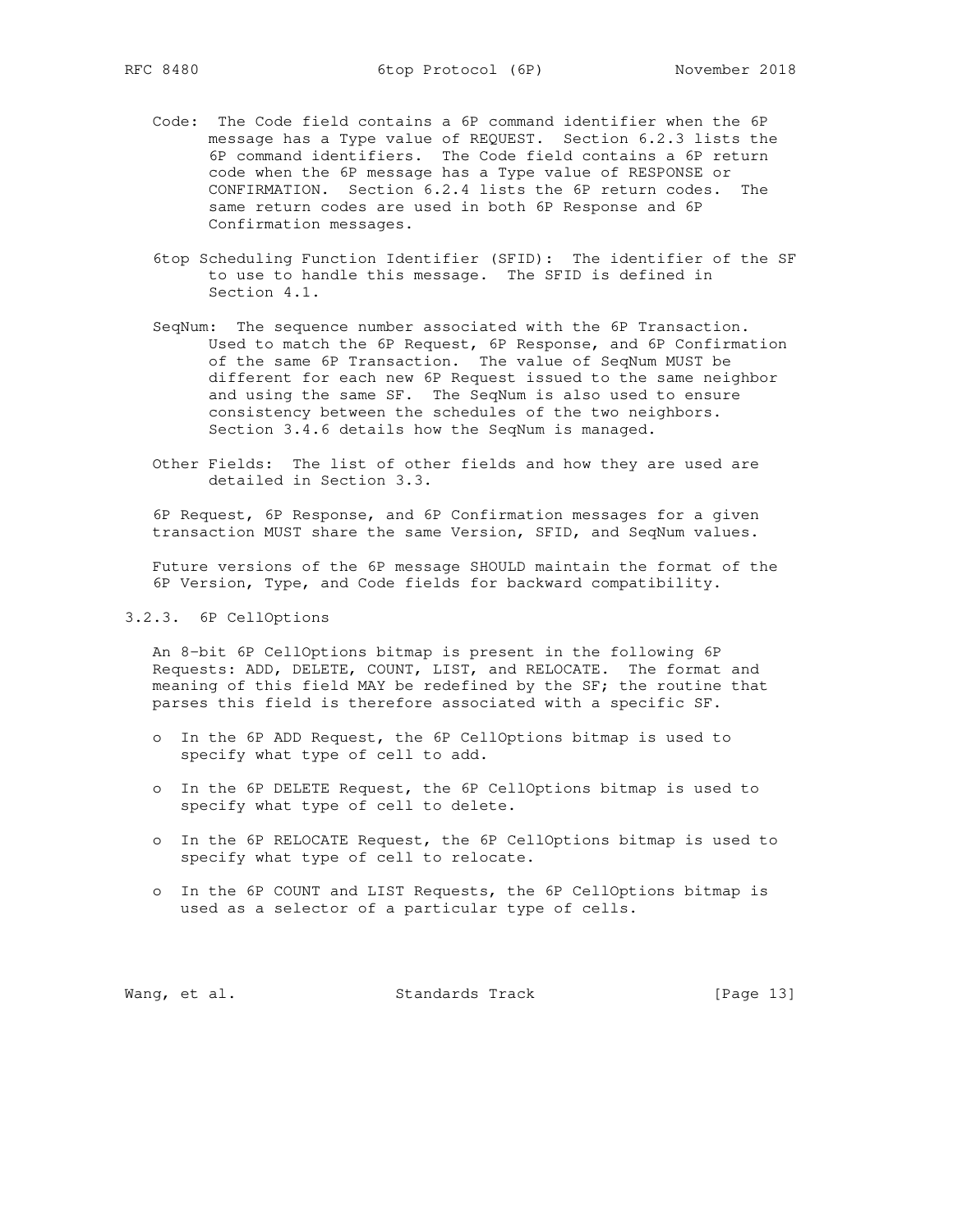The content of the 6P CellOptions bitmap applies to all elements in the CellList field. The possible values of the 6P CellOptions are as follows:

- o  $TX = 1$  (resp. 0) refers to macTxType = TRUE (resp. FALSE) in the macLinkTable of 802.15.4 [IEEE802154].
- o RX = 1 (resp. 0) refers to macRxType = TRUE (resp. FALSE) in the macLinkTable of 802.15.4.
- o S = 1 (resp. 0) refers to macSharedType = TRUE (resp. FALSE) in the macLinkTable of 802.15.4.

 Section 6.2.6 provides the format of the 6P CellOptions bitmap; this format applies unless redefined by the SF. Figure 7 shows the meaning of the 6P CellOptions bitmap for the 6P ADD, DELETE, and RELOCATE Requests (unless redefined by the SF). Figure 8 shows the meaning of the 6P CellOptions bitmap for the 6P COUNT and LIST Requests (unless redefined by the SF).

Note: Here, we assume that node A issues the 6P command to node B.

| CellOptions<br>Value | The type of cells B adds/deletes/relocates to its<br>schedule when receiving a 6P ADD/DELETE/RELOCATE<br>Request from A |
|----------------------|-------------------------------------------------------------------------------------------------------------------------|
|                      | $TX=0$ , $RX=0$ , $S=0$ Invalid combination. RC ERR is returned                                                         |
|                      | $TX=1, RX=0, S=0$ Add/delete/relocate RX cells at B (TX cells at A)                                                     |
|                      | $TX=0$ , RX=1, S=0   Add/delete/relocate TX cells at B (RX cells at A)                                                  |
|                      | $TX=1, RX=1, S=0$ Add/delete/relocate TX RX cells at B (and at A)                                                       |
|                      | $TX=0$ , $RX=0$ , $S=1$ Invalid combination. RC_ERR is returned                                                         |
|                      | $TX=1, RX=0, S=1$ Add/delete/relocate RX SHARED cells at B<br>(TX SHARED cells at A)                                    |
|                      | $TX=0$ , $RX=1$ , $S=1$ Add/delete/relocate TX SHARED cells at B<br>(RX SHARED cells at A)                              |
|                      | $TX=1, RX=1, S=1$ Add/delete/relocate $TX RX SHAREN$ cells at B<br>(and at A)                                           |

 Figure 7: Meaning of the 6P CellOptions Bitmap for the 6P ADD, DELETE, and RELOCATE Requests

Wang, et al. Standards Track [Page 14]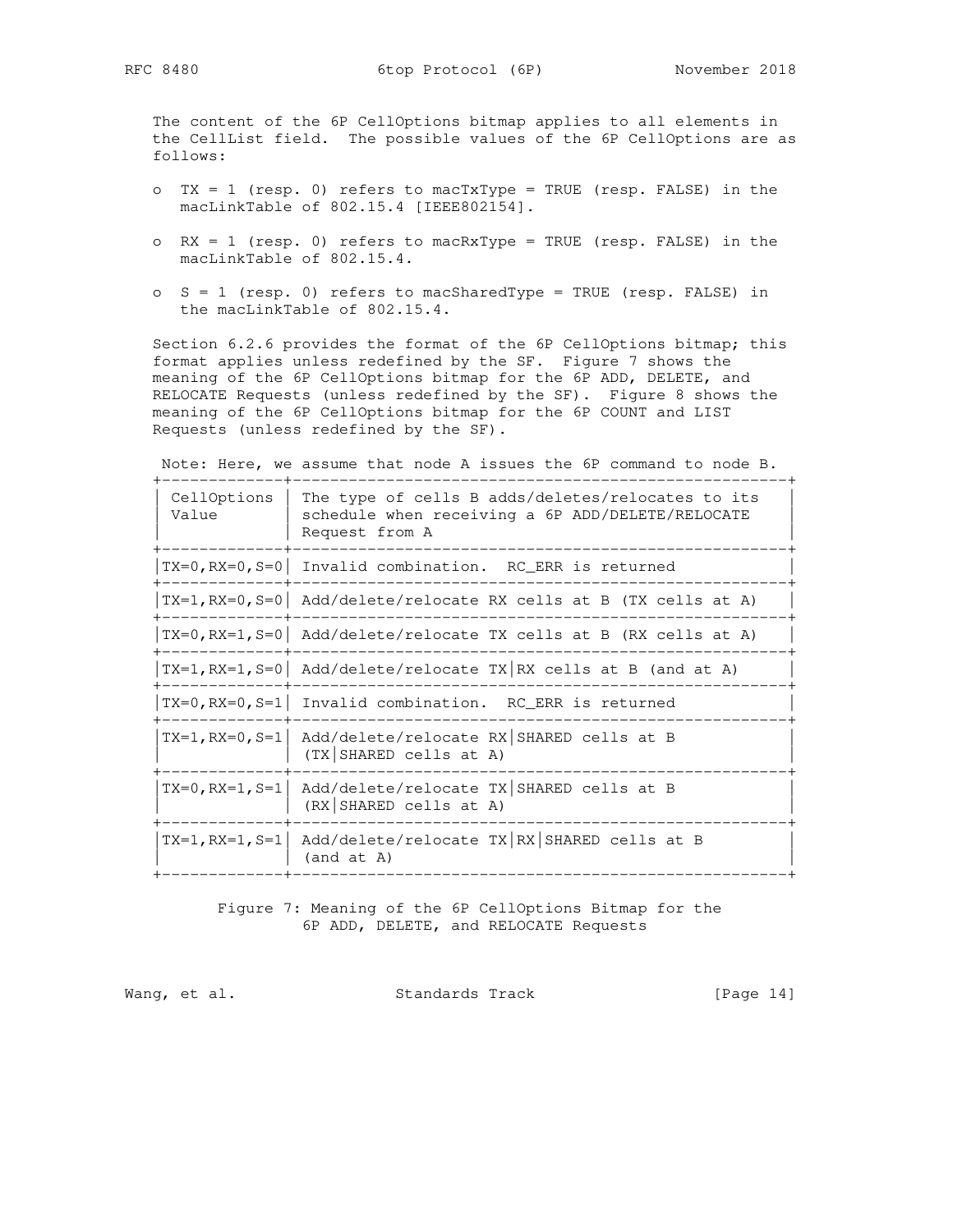Note: Here, we assume that node A issues the 6P command to node B.

 +-------------+-----------------------------------------------------+ | CellOptions | The type of cells B selects from its schedule when | | Value | receiving a 6P COUNT or LIST Request from A, | | from all the cells B has scheduled with A | | +-------------+-----------------------------------------------------+  $|TX=0$ ,  $RX=0$ ,  $S=0$  | All cells +-------------+-----------------------------------------------------+  $|TX=1$ , RX=0, S=0 All cells marked as RX only +-------------+-----------------------------------------------------+  $|TX=0, RX=1, S=0$  All cells marked as TX only +-------------+-----------------------------------------------------+  $|TX=1, RX=1, S=0$  All cells marked as TX and RX only +-------------+-----------------------------------------------------+  $|TX=0, RX=0, S=1$  all cells marked as SHARED (regardless of TX, RX)  $|$  +-------------+-----------------------------------------------------+  $|TX=1, RX=0, S=1$  All cells marked as RX and SHARED only +-------------+-----------------------------------------------------+  $|TX=0$ , RX=1, S=1 All cells marked as TX and SHARED only +-------------+-----------------------------------------------------+  $|TX=1, RX=1, S=1$  All cells marked as TX, RX, and SHARED +-------------+-----------------------------------------------------+

> Figure 8: Meaning of the 6P CellOptions Bitmap for the 6P COUNT and LIST Requests

 The CellOptions constitute an opaque set of bits, sent unmodified to the SF. The SF MAY redefine the format and meaning of the CellOptions field.

Wang, et al. Standards Track [Page 15]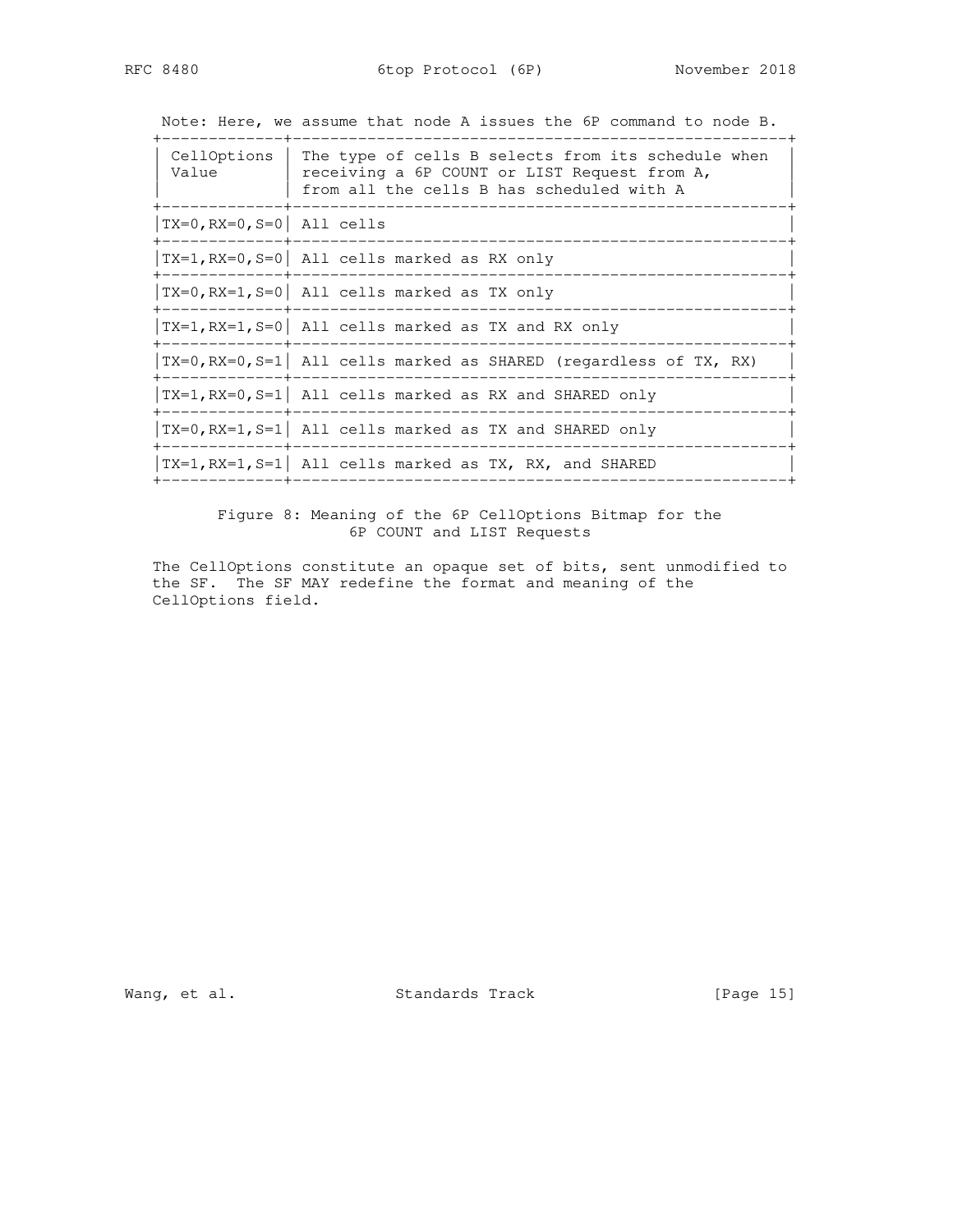3.2.4. 6P CellList

 A CellList field MAY be present in a 6P ADD Request, a 6P DELETE Request, a 6P RELOCATE Request, a 6P Response, or a 6P Confirmation. It is composed of a concatenation of zero or more 6P Cells as defined in Figure 9. The content of the CellOptions field specifies the options associated with all cells in the CellList. This necessarily means that the same options are associated with all cells in the CellList.

A 6P Cell is a 4-byte field; its default format is:

|            |  |  |  |  |  |  |  | 0 1 2 3 4 5 6 7 8 9 0 1 2 3 4 5 6 7 8 9 0 1 2 3 4 5 6 7 8 9 0 1 |  |  |  |  |  |  |  |  |  |  |  |  |  |  |  |  |
|------------|--|--|--|--|--|--|--|-----------------------------------------------------------------|--|--|--|--|--|--|--|--|--|--|--|--|--|--|--|--|
|            |  |  |  |  |  |  |  |                                                                 |  |  |  |  |  |  |  |  |  |  |  |  |  |  |  |  |
| slotOffset |  |  |  |  |  |  |  | channelOffset                                                   |  |  |  |  |  |  |  |  |  |  |  |  |  |  |  |  |
|            |  |  |  |  |  |  |  |                                                                 |  |  |  |  |  |  |  |  |  |  |  |  |  |  |  |  |

Figure 9: 6P Cell Format

slotOffset: The slot offset of the cell.

channelOffset: The channel offset of the cell.

 The CellList is an opaque set of bytes, sent unmodified to the SF. The length of the CellList field is implicit and is determined by the IE Length field of the Payload IE header as defined in 802.15.4. The SF MAY redefine the format of the CellList field; the routine that parses this field is therefore associated with a specific SF.

Wang, et al. Standards Track [Page 16]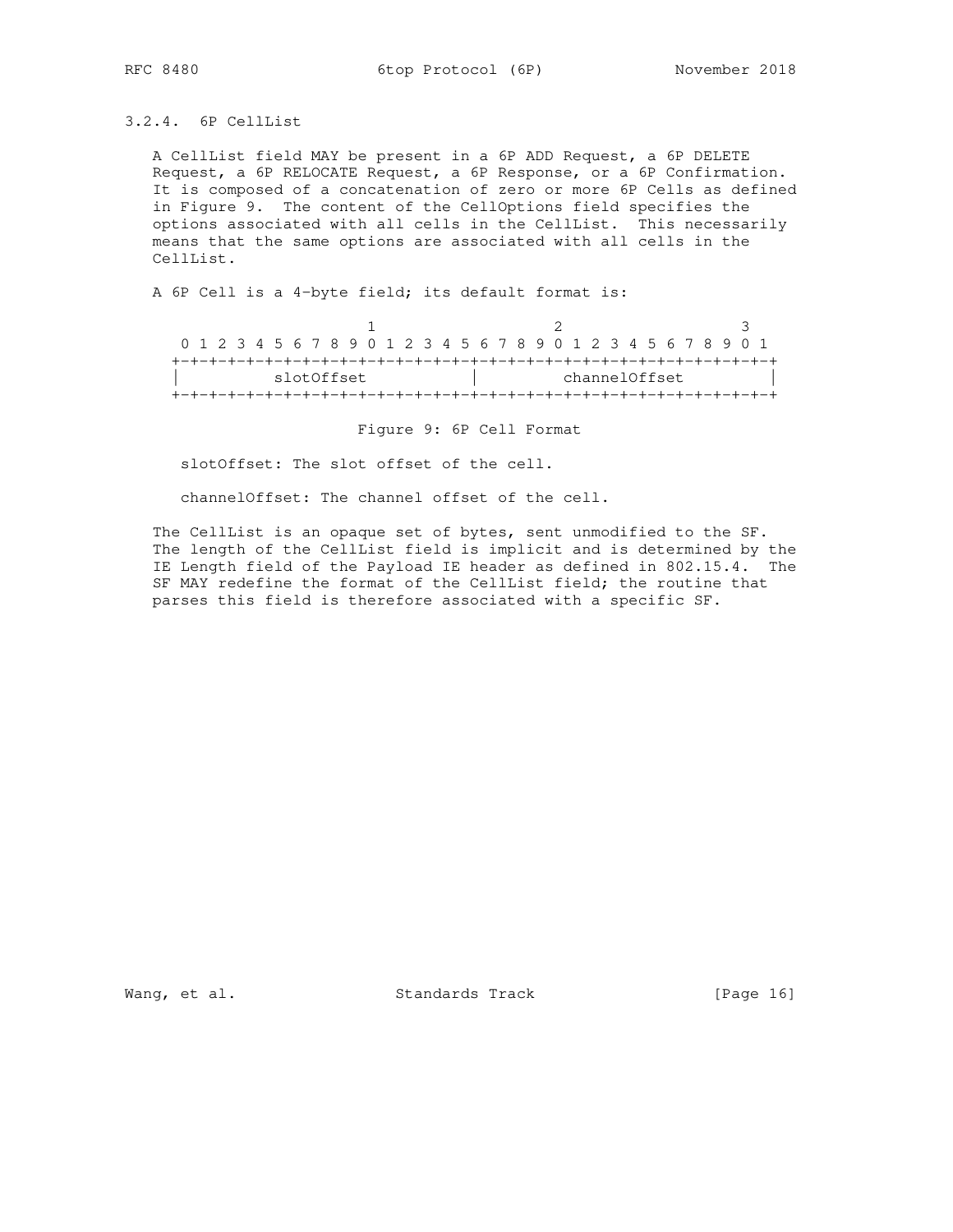## 3.3. 6P Commands and Operations

## 3.3.1. Adding Cells

 Cells are added by using the 6P ADD command. The Type field (T) is set to REQUEST. The Code field is set to ADD. Figure 10 defines the format of a 6P ADD Request.

1 2 3 0 1 2 3 4 5 6 7 8 9 0 1 2 3 4 5 6 7 8 9 0 1 2 3 4 5 6 7 8 9 0 1 +-+-+-+-+-+-+-+-+-+-+-+-+-+-+-+-+-+-+-+-+-+-+-+-+-+-+-+-+-+-+-+-+ |Version| T | R | Code | SFID | SeqNum | +-+-+-+-+-+-+-+-+-+-+-+-+-+-+-+-+-+-+-+-+-+-+-+-+-+-+-+-+-+-+-+-+ Metadata  $|$  CellOptions  $|$  NumCells  $|$  +-+-+-+-+-+-+-+-+-+-+-+-+-+-+-+-+-+-+-+-+-+-+-+-+-+-+-+-+-+-+-+-+ | CellList ... +-+-+-+-+-+-+-+-+-

Figure 10: 6P ADD Request Format

- Metadata: Used as extra signaling to the SF. The contents of the Metadata field are an opaque set of bytes passed unmodified to the SF. The meaning of this field depends on the SF and is out of scope for this document. For example, Metadata can specify in which slotframe to add the cells.
- CellOptions: Indicates the options to associate with the cells to be added. If more than one cell is added (NumCells > 1), the same options are associated with each one. This necessarily means that if node A needs to add multiple cells with different options it needs to initiate multiple 6P ADD Transactions.
	- NumCells: The number of additional cells node A wants to schedule to node B.
	- CellList: A list of zero or multiple candidate cells. Its length is implicit and is determined by the Length field of the Payload IE header.

Wang, et al. Standards Track [Page 17]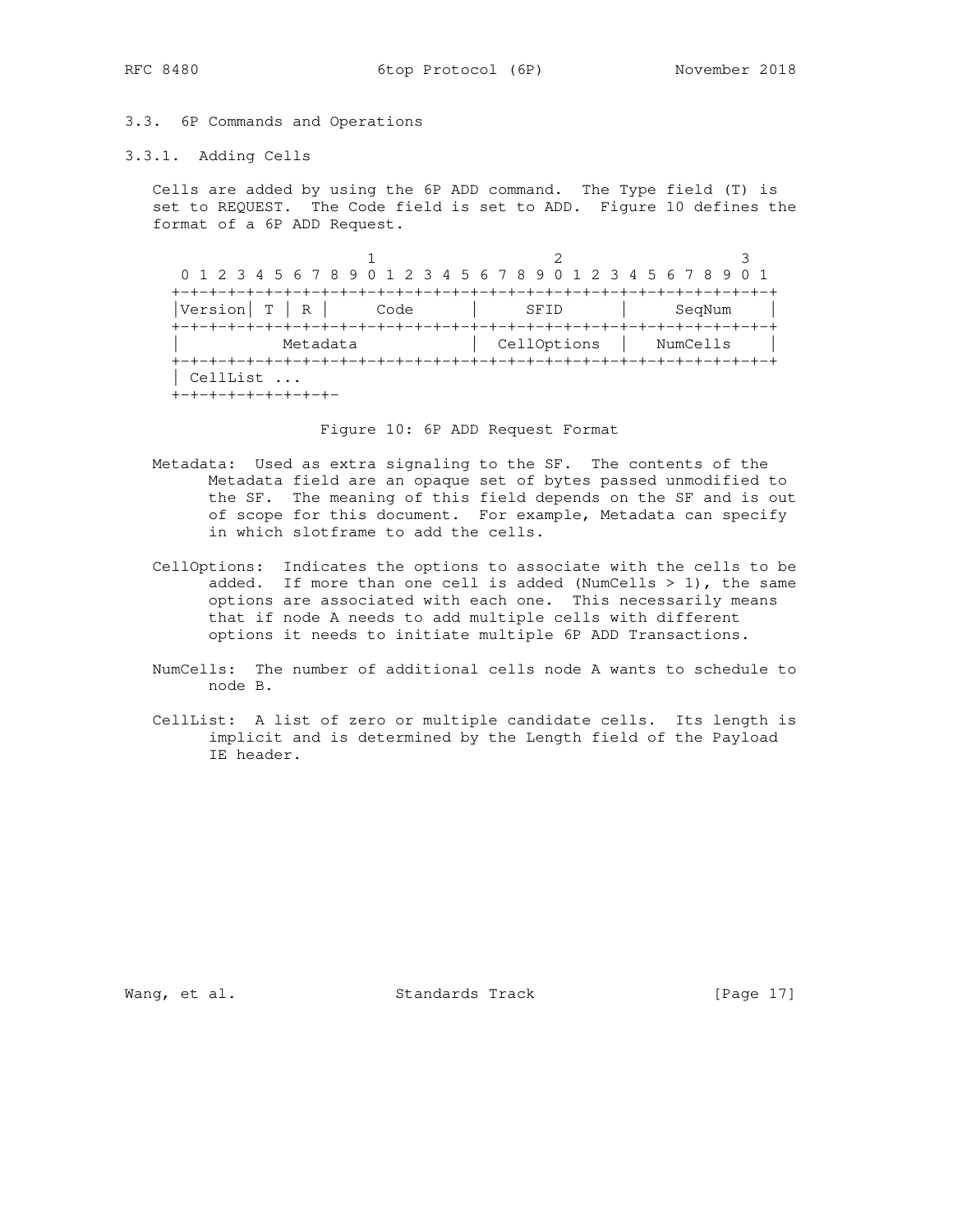Figure 11 defines the format of a 6P ADD Response and Confirmation.

1 2 3 0 1 2 3 4 5 6 7 8 9 0 1 2 3 4 5 6 7 8 9 0 1 2 3 4 5 6 7 8 9 0 1 +-+-+-+-+-+-+-+-+-+-+-+-+-+-+-+-+-+-+-+-+-+-+-+-+-+-+-+-+-+-+-+-+ |Version| T | R | Code | SFID | SeqNum | +-+-+-+-+-+-+-+-+-+-+-+-+-+-+-+-+-+-+-+-+-+-+-+-+-+-+-+-+-+-+-+-+ | CellList ... +-+-+-+-+-+-+-+-+-

 Figure 11: 6P ADD Response and Confirmation Format CellList: A list of zero or more 6P Cells.

 Consider the topology in Figure 1; in this case, the SF on node A decides to add NumCells cells to node B.

 Node A's SF selects NumCandidate cells from its schedule. These are cells that are candidates to be scheduled with node B. The CellOptions field specifies the type of these cells. NumCandidate MUST be greater than or equal to NumCells. How many cells node A selects (NumCandidate) and how that selection is done are specified in the SF and are out of scope for this document. Node A sends a 6P ADD Request to node B that contains the CellOptions, the value of NumCells, and a selection of NumCandidate cells in the CellList. If the NumCandidate cells do not fit in a single packet, this operation MUST be split into multiple independent 6P ADD Requests, each for a subset of the number of cells that eventually need to be added. In the case of a 3-step transaction, the SF is responsible for ensuring that the returned Candidate CellList fits into the 6P Response.

 Upon receiving the request, node B checks to see whether the CellOptions are set to a valid value as noted by Figure 7. If this is not the case, a Response with code RC\_ERR is returned. If the number of cells in the received CellList in node B is smaller than NumCells, node B MUST return a 6P Response with the RC\_ERR\_CELLLIST code. Otherwise, node B's SF verifies which of the cells in the CellList it can install in node B's schedule, following the specified CellOptions field. How that selection is done is specified in the SF and is out of scope for this document. The verification can succeed (NumCells cells from the CellList can be used), fail (none of the cells from the CellList can be used), or partially succeed (fewer than NumCells cells from the CellList can be used). In all cases, node B MUST send a 6P Response that includes a return code set to RC\_SUCCESS and that specifies the list of cells that were scheduled following the CellOptions field. That list can contain NumCells elements (succeed), 0 elements (fail), or between 0 and NumCells elements (partially succeed).

Wang, et al. Standards Track [Page 18]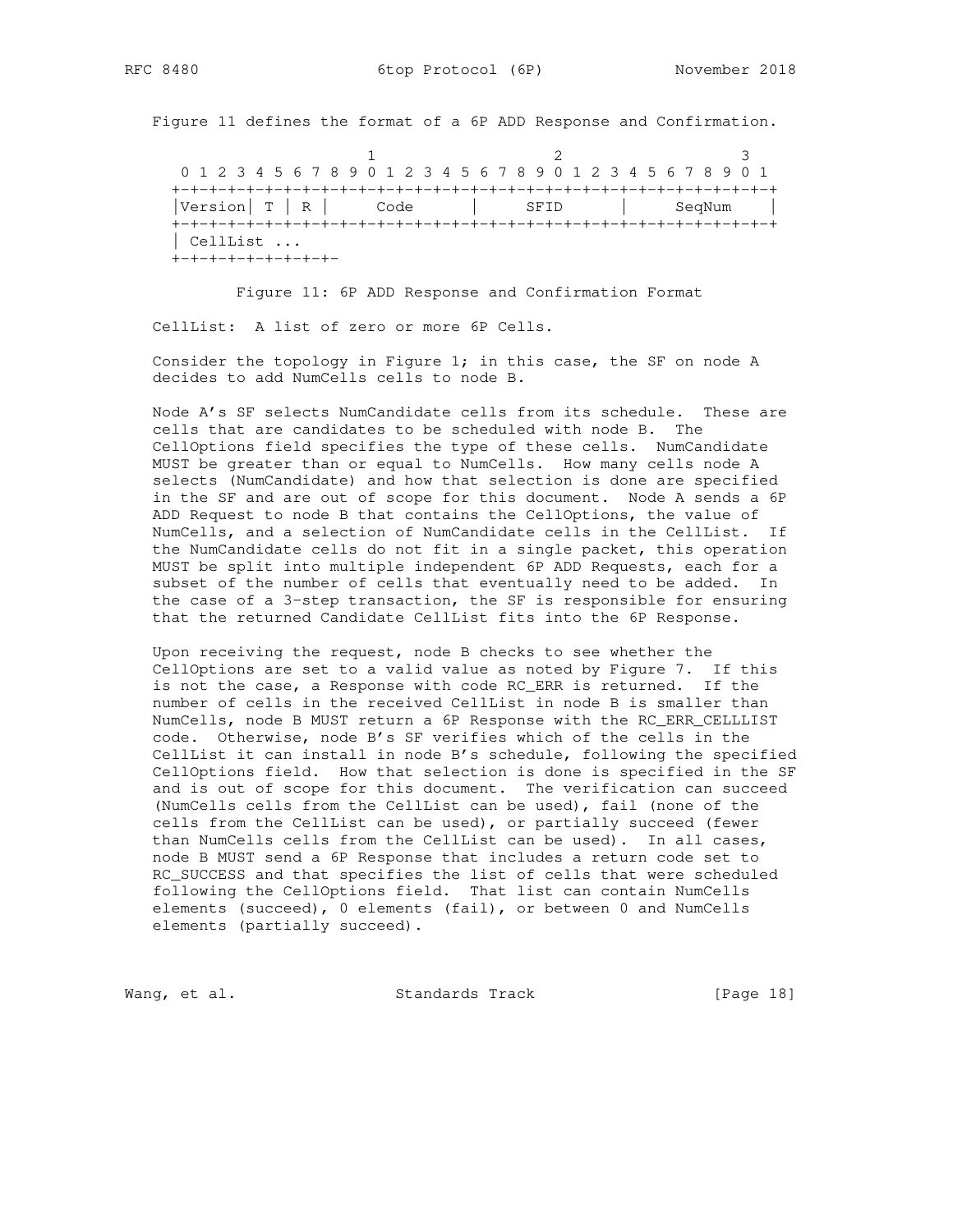Upon receiving the response, node A adds the cells specified in the CellList according to the CellOptions field.

3.3.2. Deleting Cells

 Cells are deleted by using the 6P DELETE command. The Type field (T) is set to REQUEST. The Code field is set to DELETE. Figure 12 defines the format of a 6P DELETE Request.

1 2 3 0 1 2 3 4 5 6 7 8 9 0 1 2 3 4 5 6 7 8 9 0 1 2 3 4 5 6 7 8 9 0 1 +-+-+-+-+-+-+-+-+-+-+-+-+-+-+-+-+-+-+-+-+-+-+-+-+-+-+-+-+-+-+-+-+ |Version| T | R | Code | SFID | SeqNum +-+-+-+-+-+-+-+-+-+-+-+-+-+-+-+-+-+-+-+-+-+-+-+-+-+-+-+-+-+-+-+-+ Metadata | CellOptions | NumCells | +-+-+-+-+-+-+-+-+-+-+-+-+-+-+-+-+-+-+-+-+-+-+-+-+-+-+-+-+-+-+-+-+ | CellList ... +-+-+-+-+-+-+-+-+-

Figure 12: 6P DELETE Request Format

- Metadata: Same usage as for the 6P ADD command; see Section 3.3.1. Its format is the same as that in the 6P ADD command, but its content could be different.
- CellOptions: Indicates the options that need to be associated with the cells to delete. Only cells matching the CellOptions can be deleted.
- NumCells: The number of cells from the specified CellList the sender wants to delete from the schedule of both sender and receiver.
- CellList: A list of zero or more 6P Cells. Its length is determined by the Length field of the Payload IE header.

Wang, et al. Standards Track [Page 19]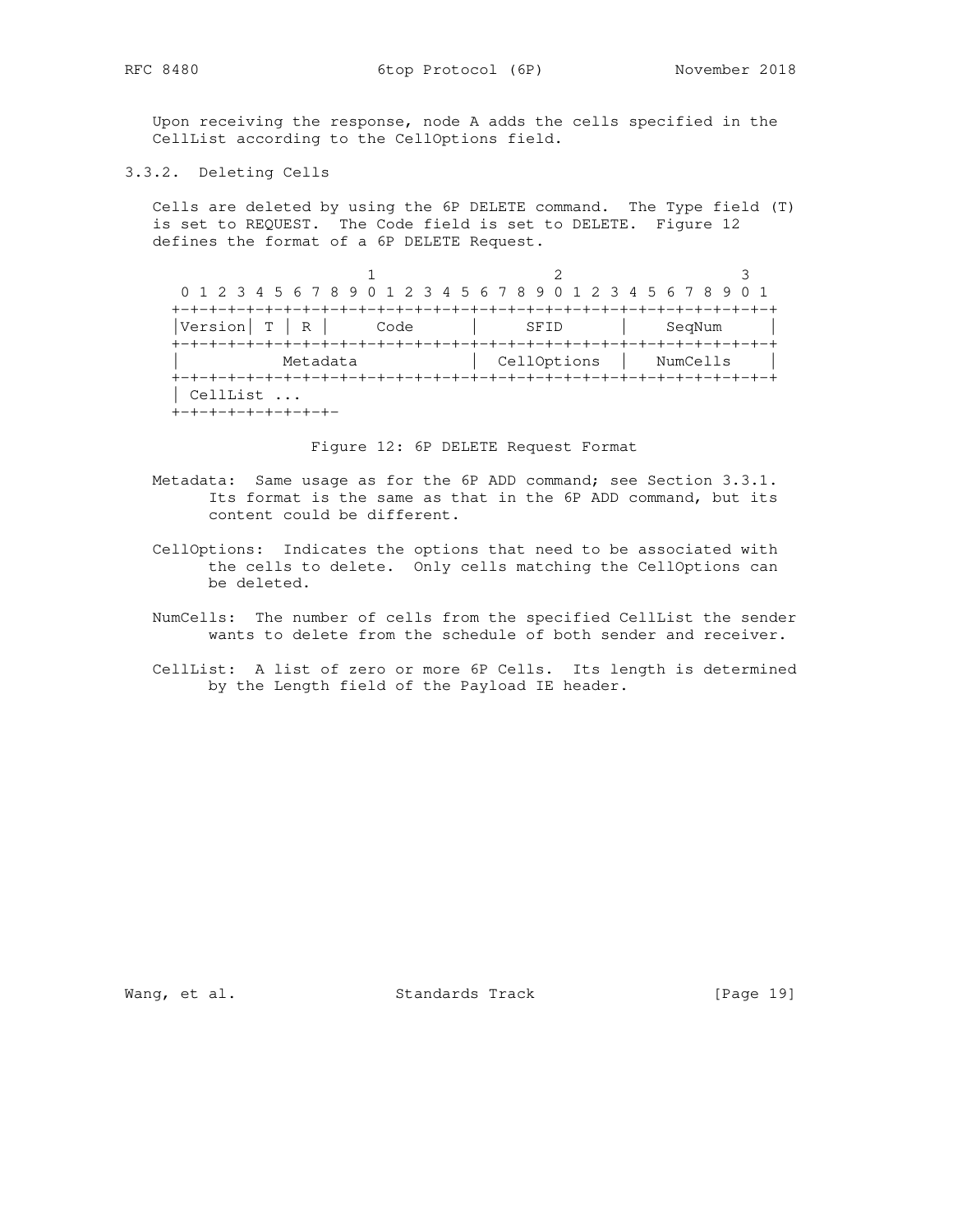Figure 13 defines the format of a 6P DELETE Response and Confirmation.

1 2 3 0 1 2 3 4 5 6 7 8 9 0 1 2 3 4 5 6 7 8 9 0 1 2 3 4 5 6 7 8 9 0 1 +-+-+-+-+-+-+-+-+-+-+-+-+-+-+-+-+-+-+-+-+-+-+-+-+-+-+-+-+-+-+-+-+ |Version| T | R | Code | SFID | SeqNum | +-+-+-+-+-+-+-+-+-+-+-+-+-+-+-+-+-+-+-+-+-+-+-+-+-+-+-+-+-+-+-+-+ | CellList ... +-+-+-+-+-+-+-+-+-

Figure 13: 6P DELETE Response and Confirmation Format

CellList: A list of zero or more 6P Cells.

 The behavior for deleting cells is equivalent to that of adding cells except that:

- o The nodes delete the cells they agree upon rather than adding them.
- o All cells in the CellList MUST already be scheduled between the two nodes and MUST match the CellOptions field. If node A puts cells in its CellList that are not already scheduled between the two nodes and match the CellOptions field, node B MUST reply with a RC\_ERR\_CELLLIST return code.
- o The CellList in a 6P Request (2-step transaction) or 6P Response (3-step transaction) MUST be empty, contain exactly NumCells cells, or contain more than NumCells cells. The case where the CellList is not empty but contains fewer than NumCells cells is not supported; the RC\_ERR\_CELLLIST code MUST be returned when the CellList contains fewer than NumCells cells. If the CellList is empty, the SF on the receiving node MUST choose NumCells cells scheduled to the sender matching the CellOptions field and delete them. If the CellList contains more than NumCells cells, the SF on the receiving node chooses exactly NumCells cells from the CellList to delete.

Wang, et al. Standards Track [Page 20]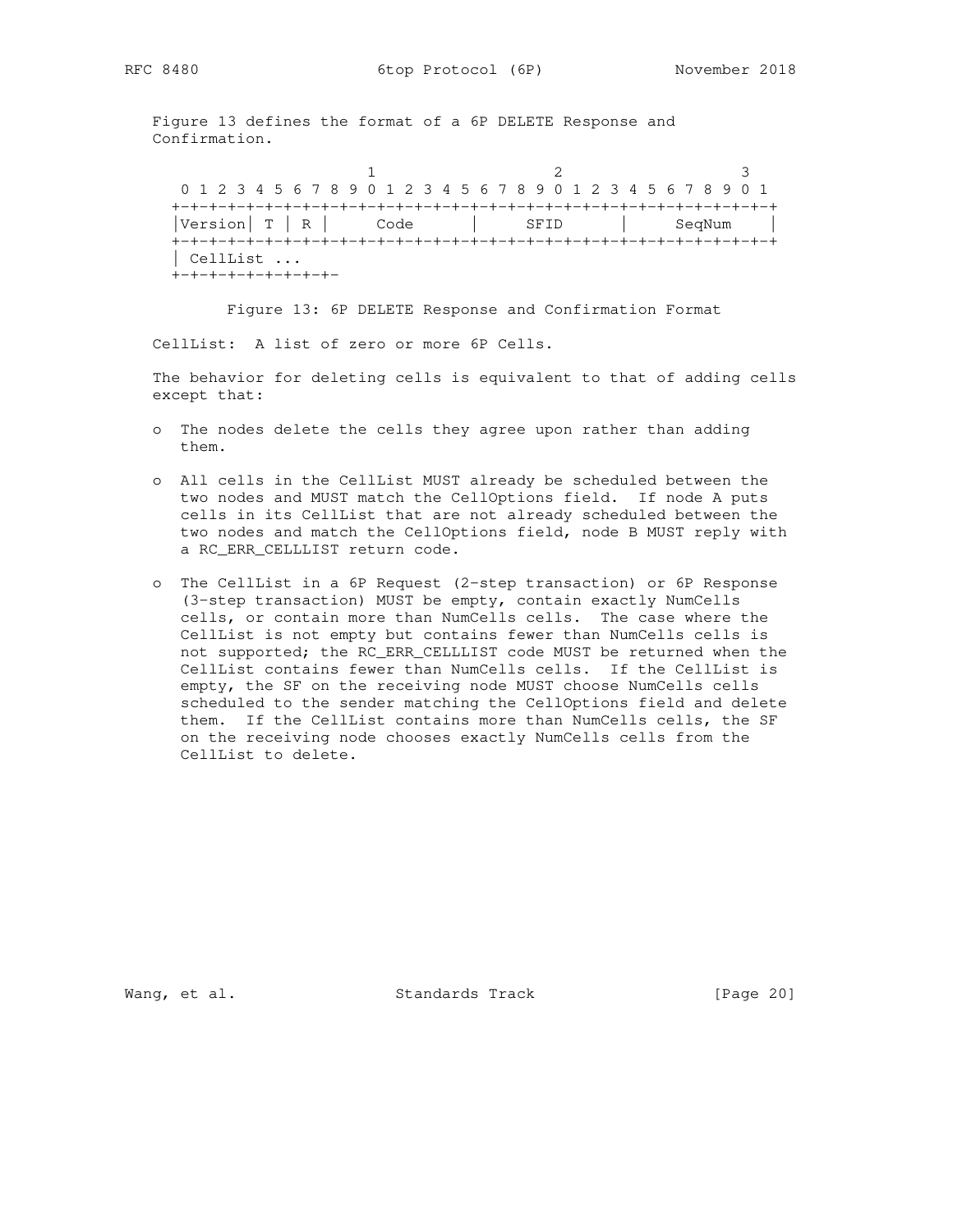### 3.3.3. Relocating Cells

 Cell relocation consists of moving a cell to a different [slotOffset,channelOffset] location in the schedule. The Type field (T) is set to REQUEST. The Code field is set to RELOCATE. Figure 14 defines the format of a 6P RELOCATE Request.

1 2 3 0 1 2 3 4 5 6 7 8 9 0 1 2 3 4 5 6 7 8 9 0 1 2 3 4 5 6 7 8 9 0 1 +-+-+-+-+-+-+-+-+-+-+-+-+-+-+-+-+-+-+-+-+-+-+-+-+-+-+-+-+-+-+-+-+ |Version| T | R | Code | SFID | SeqNum | +-+-+-+-+-+-+-+-+-+-+-+-+-+-+-+-+-+-+-+-+-+-+-+-+-+-+-+-+-+-+-+-+ Metadata | CellOptions | NumCells | +-+-+-+-+-+-+-+-+-+-+-+-+-+-+-+-+-+-+-+-+-+-+-+-+-+-+-+-+-+-+-+-+ | Relocation CellList ... +-+-+-+-+-+-+-+-+-+-+-+-+-+-+-+-+-+-+- | Candidate CellList ... +-+-+-+-+-+-+-+-+-+-+-+-+-+-+-+-+-+-+-

Figure 14: 6P RELOCATE Request Format

Metadata: Same usage as for the 6P ADD command; see Section 3.3.1.

 CellOptions: Indicates the options that need to be associated with cells to be relocated.

 NumCells: The number of cells to relocate. MUST be greater than or equal to 1.

Relocation CellList: The list of NumCells 6P Cells to relocate.

 Candidate CellList: A list of NumCandidate candidate cells for node B to pick from. NumCandidate MUST be 0, equal to NumCells, or greater than NumCells. Its length is determined by the Length field of the Payload IE header.

 In a 2-step 6P RELOCATE Transaction, node A specifies both (1) the cells it needs to relocate and (2) the list of candidate cells to relocate to. The Relocation CellList MUST contain exactly NumCells entries. The Candidate CellList MUST contain at least NumCells entries (NumCandidate >= NumCells).

 In a 3-step 6P RELOCATE Transaction, node A specifies only the cells it needs to relocate -- not the list of candidate cells to relocate to. The Candidate CellList MUST therefore be empty.

Wang, et al. Standards Track [Page 21]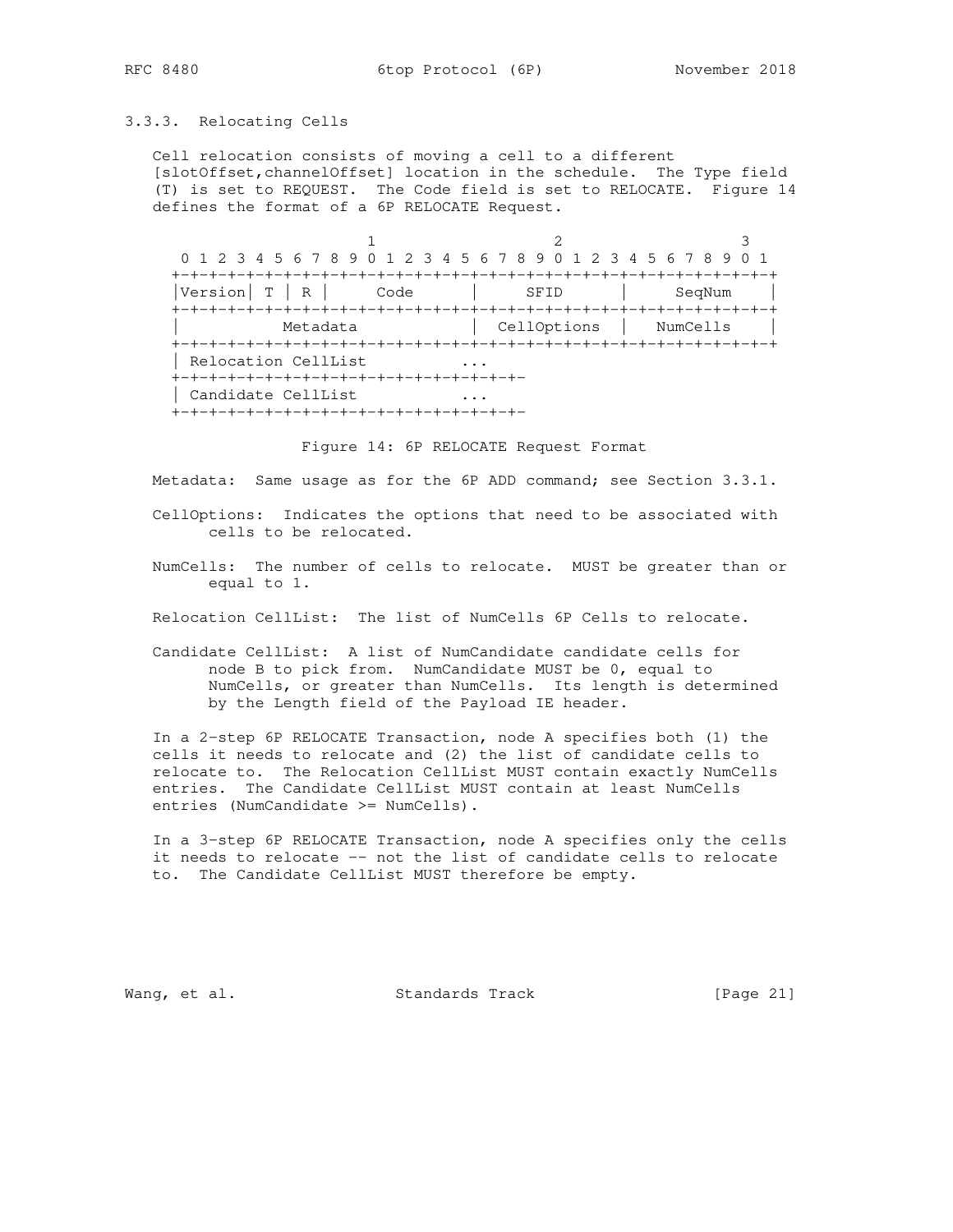Figure 15 defines the format of a 6P RELOCATE Response and Confirmation.

1 2 3 0 1 2 3 4 5 6 7 8 9 0 1 2 3 4 5 6 7 8 9 0 1 2 3 4 5 6 7 8 9 0 1 +-+-+-+-+-+-+-+-+-+-+-+-+-+-+-+-+-+-+-+-+-+-+-+-+-+-+-+-+-+-+-+-+ |Version| T | R | Code | SFID | SeqNum | +-+-+-+-+-+-+-+-+-+-+-+-+-+-+-+-+-+-+-+-+-+-+-+-+-+-+-+-+-+-+-+-+ | CellList ... +-+-+-+-+-+-+-+-+-

Figure 15: 6P RELOCATE Response and Confirmation Format

CellList: A list of zero or more 6P Cells.

 Node A's SF wants to relocate NumCells cells. Node A creates a 6P RELOCATE Request and indicates the cells it wants to relocate in the Relocation CellList. It also selects NumCandidate cells from its schedule as candidate cells to relocate the cells to, and it puts them in the Candidate CellList. The CellOptions field specifies the type of the cell(s) to relocate. NumCandidate MUST be greater than or equal to NumCells. How many cells it selects (NumCandidate) and how that selection is done are specified in the SF and are out of scope for this document. Node A sends the 6P RELOCATE Request to node B.

 Upon receiving the request, node B checks to see if the length of the Candidate CellList is greater than or equal to NumCells. Node B's SF verifies that all the cells in the Relocation CellList are scheduled with node A and are associated with the options specified in the CellOptions field. If either check fails, node B MUST send a 6P Response to node A with return code RC\_ERR\_CELLLIST. If both checks pass, node B's SF verifies which of the cells in the Candidate CellList it can install in its schedule. How that selection is done is specified in the SF and is out of scope for this document. That verification for the Candidate CellList can succeed (NumCells cells from the Candidate CellList can be used), fail (none of the cells from the Candidate CellList can be used), or partially succeed (fewer than NumCells cells from the Candidate CellList can be used). In all cases, node B MUST send a 6P Response that includes a return code set to RC\_SUCCESS and that specifies the list of cells that will be rescheduled following the CellOptions field. That list can contain NumCells elements (succeed), 0 elements (fail), or between 0 and NumCells elements (partially succeed). If N < NumCells cells appear in the CellList, this means that the first N cells in the Relocation CellList have been relocated and the remainder have not.

Wang, et al. Standards Track [Page 22]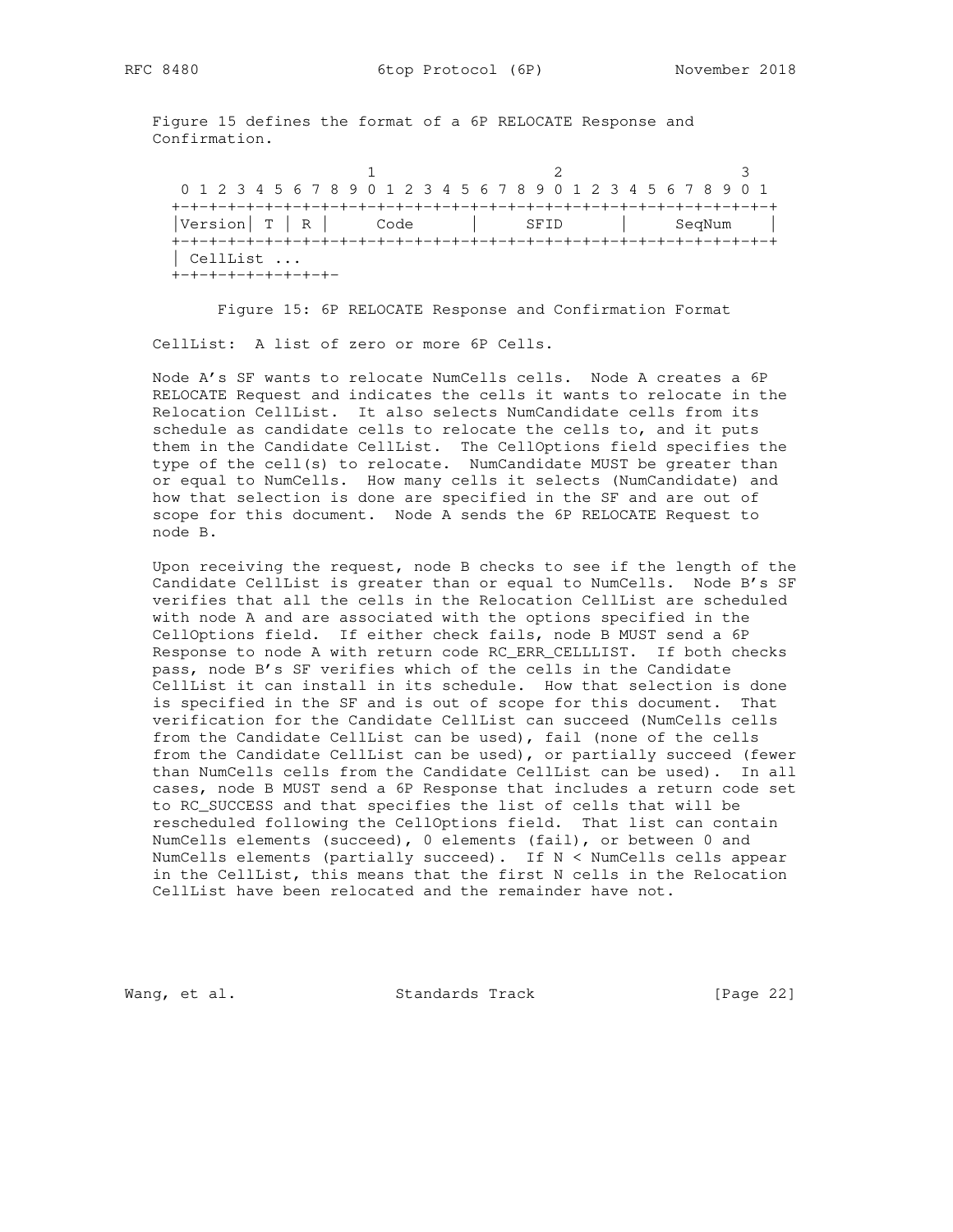Upon receiving the response with code RC\_SUCCESS, node A relocates the cells specified in the Relocation CellList of its RELOCATE Request to the new locations specified in the CellList of the 6P Response, in the same order. If the received return code is RC\_ERR\_CELLLIST, the transaction is aborted and no cell is relocated. In the case of a 2-step transaction, node B relocates the selected cells upon receiving the link-layer ACK for the 6P Response. In the case of a 3-step transaction, node B relocates the selected cells upon receiving the 6P Confirmation.

 The SF SHOULD NOT relocate all cells between two nodes at the same time, as this might result in the schedules of both nodes diverging significantly.

 +----------+ +----------+ | Node B |<br>+-----+----+ +----+-----+ +-----+----+ | | 6P RELOCATE Request  $\begin{array}{|l|} \hline \text{Type} & = \text{REQUEST} \end{array}$  $\begin{array}{|c|c|c|c|c|}\hline \text{Code} & = & \text{RELOCATE} \end{array}$  $\text{SeqNum}$  = 11  $\text{EqNum}$  $\text{NumCells}$  = 2  $R.CellList = [(1,2), (2,2)]$  $C. CellList = [(3,3), (4,3), (5,3)]$  |-------------------------------------->| B prepares L2 ACK | to relocate |<- - - - - - - - - - - - - - - - - - - | (1,2)->(5,3) | and | and | and | and | and | and | and | and | and | and | and | and | and | and | and | and | and | and | and | and | and | and | and | and | and | and | and | and | and | and | and | and | and | and | and | and | and  $(2,2)\rightarrow(3,3)$  | 6P Response | | Code = RC\_SUCCESS |  $\text{SeqNum}$  = 11  $\mid$  $[CellList] = [(5,3), (3,3)]$  A relocates |<--------------------------------------|  $(1,2) \rightarrow (5,3)$  | L2 ACK and | - - - - - - - - - - - - - - - - - - ->| B relocates  $(2,2) \rightarrow (3,3)$  |  $(1,2) \rightarrow (5,3)$  | | and  $(2,2)\rightarrow(3,3)$ 

 Figure 16 shows an example of a successful 2-step 6P RELOCATE Transaction.

Figure 16: Example of a Successful 2-Step 6P RELOCATE Transaction

Wang, et al. Standards Track [Page 23]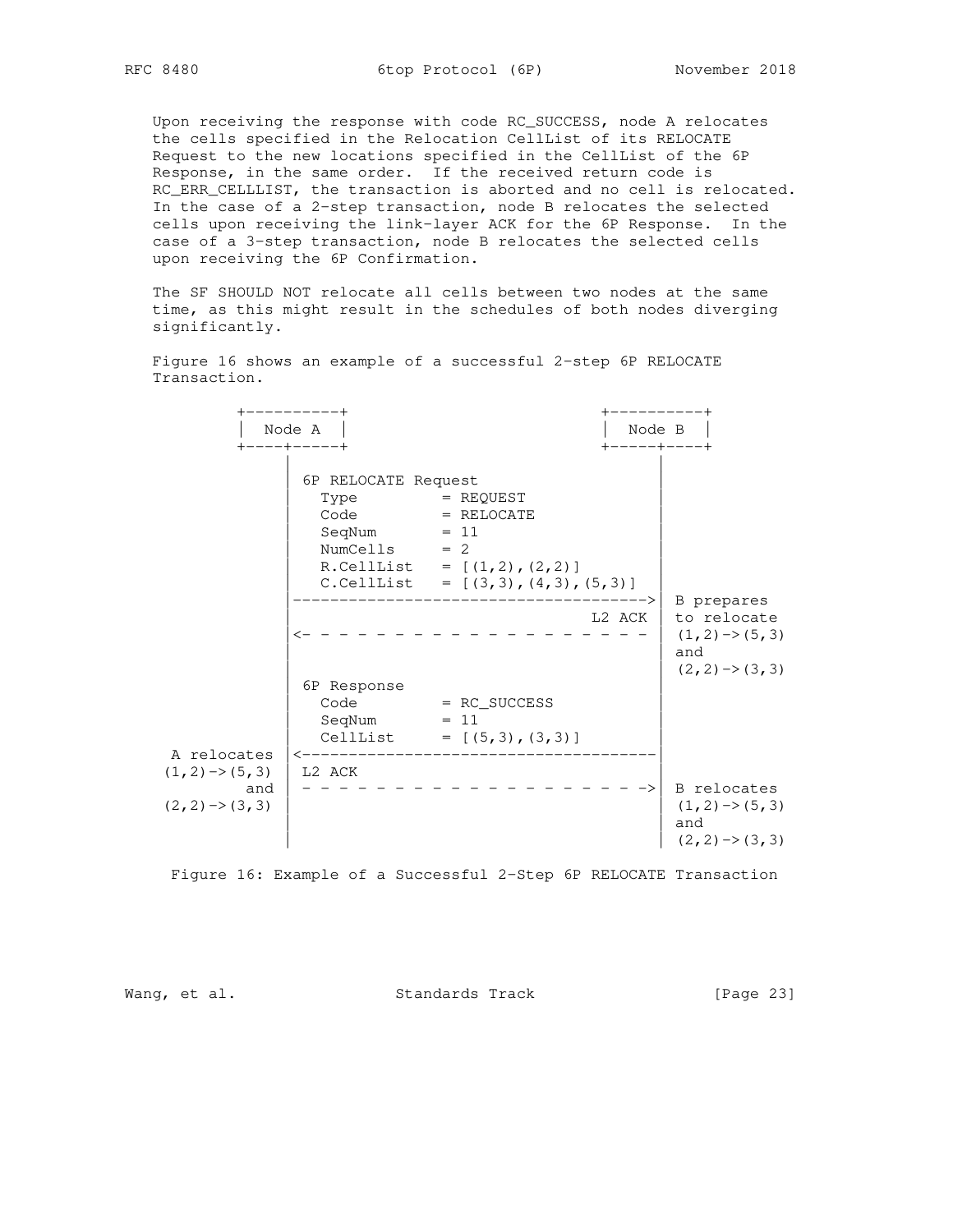Figure 17 shows an example of a partially successful 2-step 6P RELOCATE Transaction.

 +----------+ +----------+  $|$  Node A  $|$  +----+-----+ +-----+----+ | | | 6P RELOCATE Request |  $\begin{array}{|l|} \hline \text{Type} & = \text{REQUEST} \end{array}$  $\begin{array}{|l|} \hline \texttt{Code} & = \texttt{RELOCALE} \end{array}$  $\log_{10}$  SeqNum  $= 199$  $\lvert$  NumCells = 2  $\lvert$  $R.CellList = [(1,2), (2,2)]$  $[ C.CellList = [(3,3), (4,3), (5,3) ]$  B prepares |-------------------------------------->| to relocate  $\angle$  L2 ACK  $(1,2)$  ->(4,3)  $|$  <- - - - - - - - - - - - - - - - - - | but cannot  $\vert$  relocate (2,2) | 6P Response |  $\begin{array}{|l|} \hline \text{Type} & = \text{RESPONSE} \end{array}$  | Code = RC\_SUCCESS |  $\log_{10}$  SeqNum  $= 199$  $\begin{bmatrix} \text{CellList} & = \left[ (4,3) \right] \end{bmatrix}$  A relocates |<--------------------------------------|  $(1,2) \rightarrow (4,3)$  | L2 ACK | - - - - - - - - - - - - - - - - - - ->| B relocates  $(1,2)\rightarrow(4,3)$  | | | | Figure 17: Example of a Partially Successful 2-Step 6P

RELOCATE Transaction

Wang, et al. Standards Track [Page 24]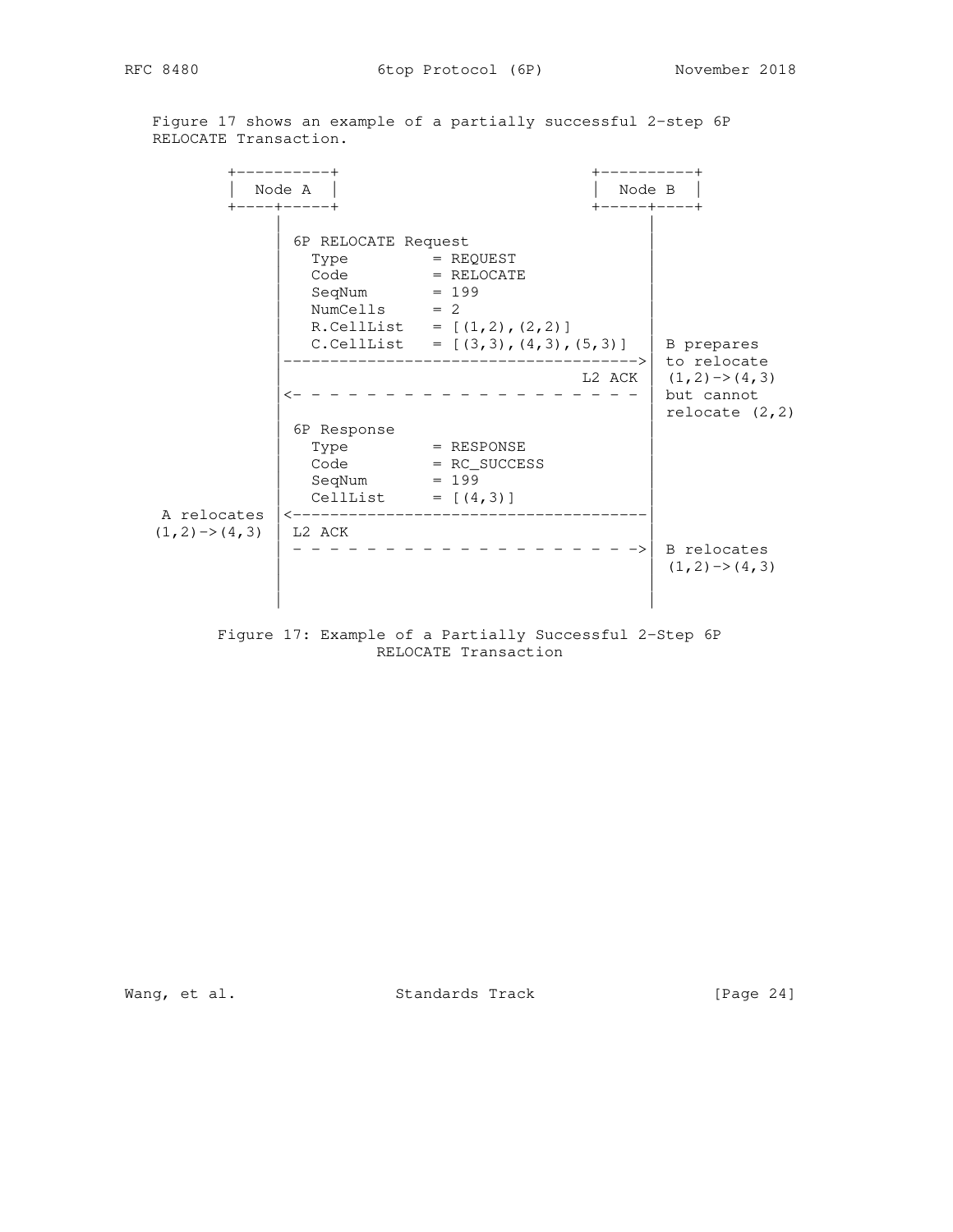Figure 18 shows an example of a failed 2-step 6P RELOCATE Transaction.

 +----------+ +----------+ | Node A | | Node B | +----+-----+ +-----+----+ | | | 6P RELOCATE Request |  $\begin{array}{|l|} \hline \text{Type} & = \text{REQUEST} \end{array}$  $\begin{array}{|c|c|c|c|c|}\n\hline\n\text{Code} & = & \text{RELOCATE} \end{array}$  $\log_{10}$  SeqNum  $= 53$  $\lvert$  NumCells = 2  $\lvert$  $R.CellList = [(1,2), (2,2)]$  $[ C.CellList = [(3,3), (4,3), (5,3) ]$  |-------------------------------------->| B cannot | L2 ACK | relocate  $|\langle - - - - - - - - - - - - - - - - - - - - | (1,2)$  $\sigma$  (2,2) | 6P Response |  $\begin{array}{|l|} \hline \text{Type} & = \text{RESPONSE} \end{array}$  | Code = RC\_SUCCESS |  $\log_{10}$  SeqNum  $= 53$  $\begin{bmatrix} \text{CellList} & = \begin{bmatrix} \end{bmatrix} \end{bmatrix}$  |<--------------------------------------| B does not  $\vert$  L2 ACK A does not | - - - - - - - - - - - - - - - - - - ->| relocate | |

Figure 18: Failed 2-Step 6P RELOCATE Transaction Example

Wang, et al. Standards Track [Page 25]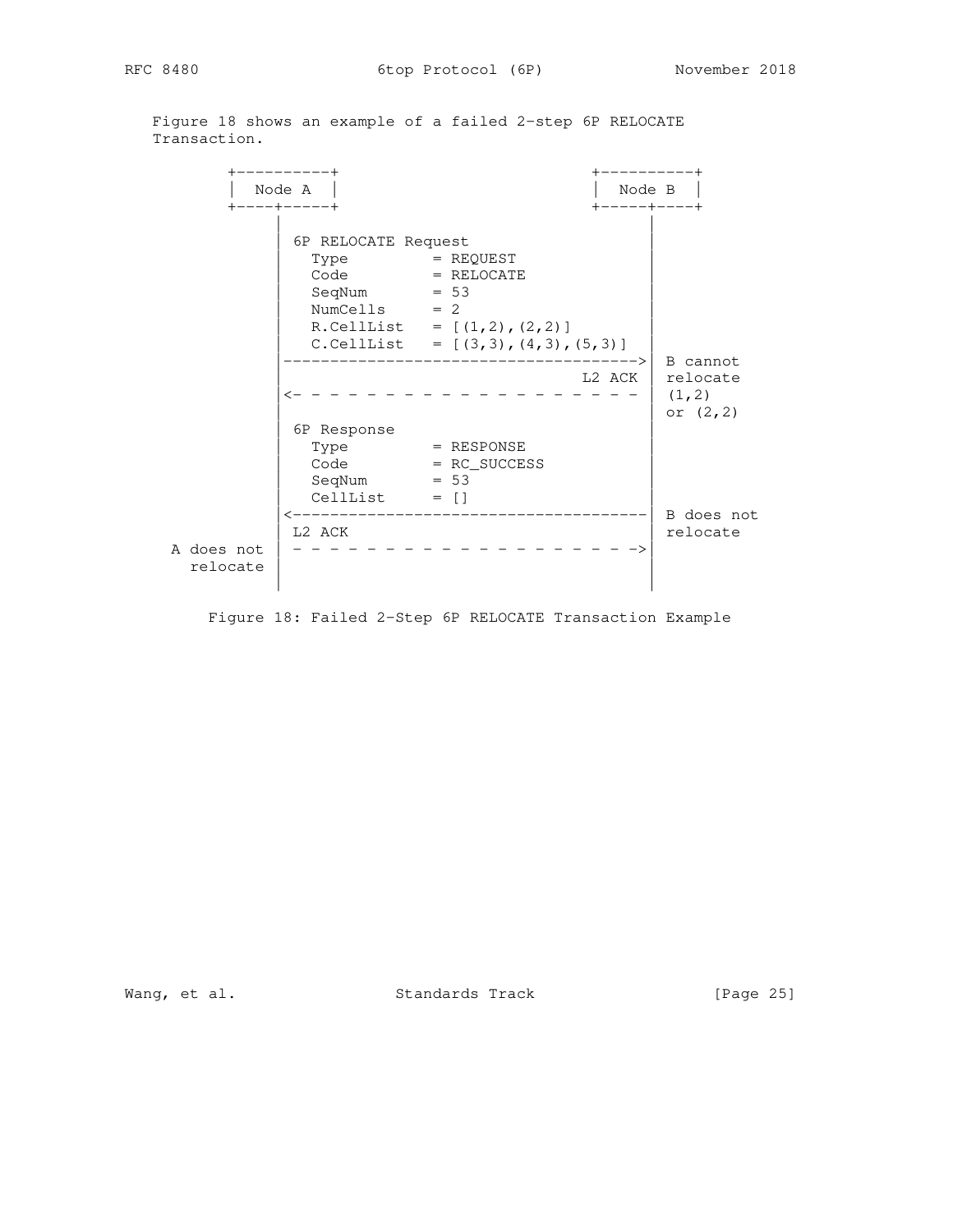Figure 19 shows an example of a successful 3-step 6P RELOCATE Transaction.

 +----------+ +----------+ | Node A | | Node B | +----+-----+ +-----+----+ | | | 6P RELOCATE Request |  $\begin{array}{|l|} \hline \text{Type} & = \text{REQUEST} \end{array}$  $\begin{array}{|l|} \hline \texttt{Code} & = \texttt{RELOCALE} \end{array}$  $\log_{10}$   $\log_{10}$  = 11  $\log_{10}$   $\log_{10}$   $\log_{10}$   $\log_{10}$   $\log_{10}$   $\log_{10}$   $\log_{10}$   $\log_{10}$   $\log_{10}$   $\log_{10}$   $\log_{10}$   $\log_{10}$   $\log_{10}$   $\log_{10}$   $\log_{10}$   $\log_{10}$   $\log_{10}$   $\log_{10}$   $\log_{10}$   $\log_{10}$   $\log_{10}$   $\log_{10}$   $\lvert$  NumCells = 2  $\lvert$  $R. CellList = [(1,2), (2,2)]$  $C.CellList = []$  |-------------------------------------->| L2 ACK  $\leftarrow$  - - - - - - - - - - - - - - - - | B identifies | candidate<br>| cells | | cells  $\begin{bmatrix} 6P & Response \\ 1 & 3 \end{bmatrix}$  (3,3),  $\begin{array}{|l|c|c|c|c|}\n\hline\n\text{Code} & = \text{RC\_SUCESS} & \hspace{1cm} | & (4,3) \text{, and} \end{array}$  $\log_{10} = 11$  (5,3)  $\begin{bmatrix} \text{CellList} & = \left[ (3,3), (4,3), (5,3) \right] \end{bmatrix}$  A prepares |<--------------------------------------| to relocate | L2 ACK  $(1,2) \rightarrow (5,3)$  | - - - - - - (1,2)->(5,3) | - - - - - - - - - - - - - - - - - - ->| and  $|$  $(2, 2)$  ->(3,3) | 6P Confirmation  $\bigcap$  Code  $= RC\_SUCCES$  $\text{SeqNum}$  = 11  $\text{EqNum}$  $\begin{bmatrix} \text{CellList} & = [(5,3), (3,3)] \end{bmatrix}$  |-------------------------------------->| B relocates L2 ACK  $(1,2) \rightarrow (5,3)$  A relocates |<- - - - - - - - - - - - - - - - - - - | and  $(1,2) \rightarrow (5,3)$  |  $(2,2) \rightarrow (3,3)$ and  $|$  $(2, 2) \rightarrow (3, 3)$ | |

Figure 19: Example of a Successful 3-Step 6P RELOCATE Transaction

Wang, et al. Standards Track [Page 26]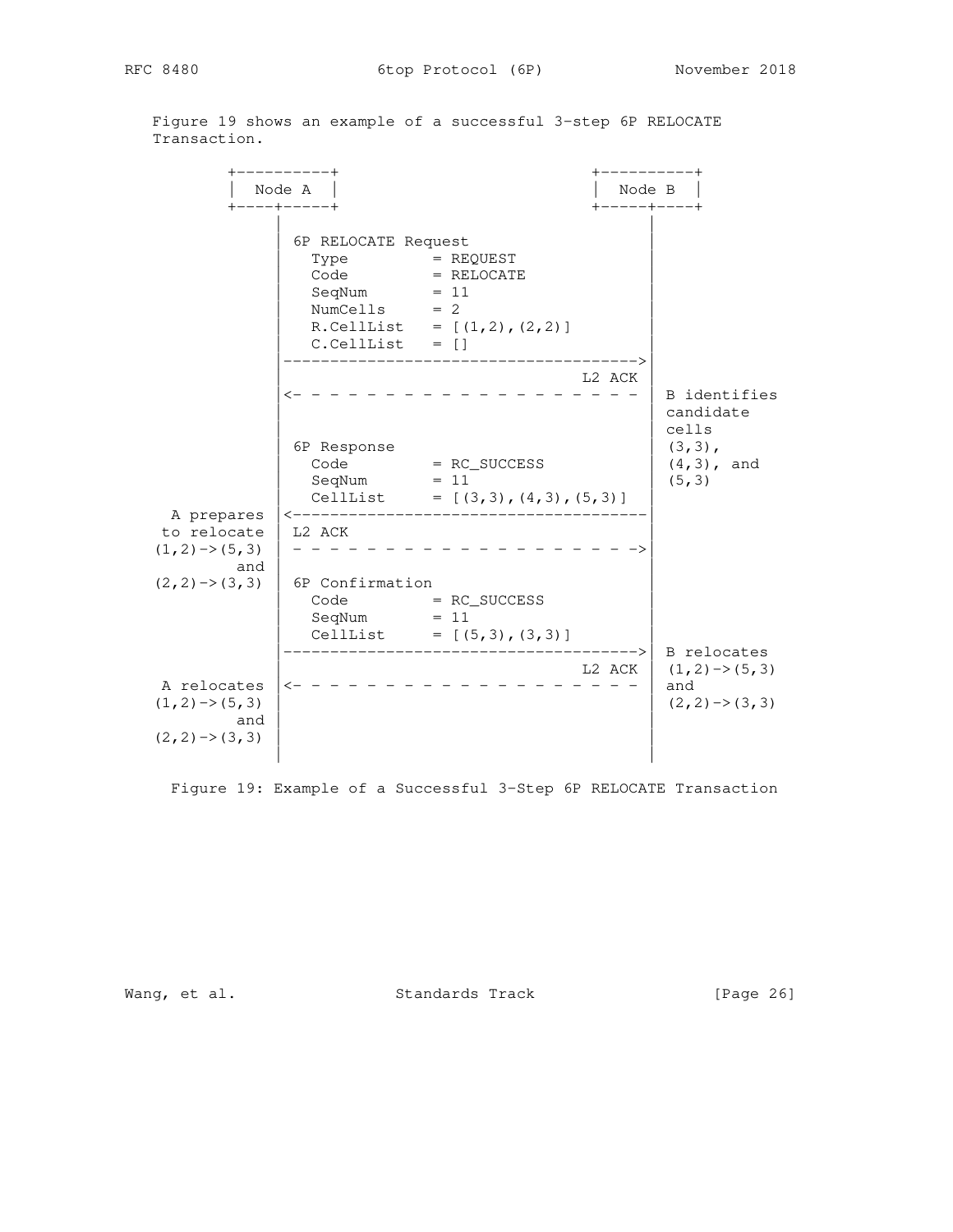# 3.3.4. Counting Cells

 To retrieve the number of scheduled cells node A has with B, node A issues a 6P COUNT command. The Type field (T) is set to REQUEST. The Code field is set to COUNT. Figure 20 defines the format of a 6P COUNT Request.

 $1$  2 3 0 1 2 3 4 5 6 7 8 9 0 1 2 3 4 5 6 7 8 9 0 1 2 3 4 5 6 7 8 9 0 1 +-+-+-+-+-+-+-+-+-+-+-+-+-+-+-+-+-+-+-+-+-+-+-+-+-+-+-+-+-+-+-+-+ |Version| T | R | Code | SFID | SeqNum | +-+-+-+-+-+-+-+-+-+-+-+-+-+-+-+-+-+-+-+-+-+-+-+-+-+-+-+-+-+-+-+-+ Metadata | CellOptions | +-+-+-+-+-+-+-+-+-+-+-+-+-+-+-+-+-+-+-+-+-+-+-+-+

Figure 20: 6P COUNT Request Format

 Metadata: Same usage as for the 6P ADD command; see Section 3.3.1. Its format is the same as that in the 6P ADD command, but its content could be different.

CellOptions: Specifies which type of cell to be counted.

Figure 21 defines the format of a 6P COUNT Response.

| 0 1 2 3 4 5 6 7 8 9 0 1 2 3 4 5 6 7 8 9 0 1 2 3 4 5 6 7 8 9 0 1 |      |      |        |  |  |  |  |
|-----------------------------------------------------------------|------|------|--------|--|--|--|--|
|                                                                 |      |      |        |  |  |  |  |
| $ Version $ T $ $ R                                             | Code | SEID | SegNum |  |  |  |  |
|                                                                 |      |      |        |  |  |  |  |
| NumCells                                                        |      |      |        |  |  |  |  |
|                                                                 |      |      |        |  |  |  |  |

## Figure 21: 6P COUNT Response Format

 NumCells: The number of cells that correspond to the fields of the request.

 Node A issues a COUNT command to node B, specifying some cell options. Upon receiving the 6P COUNT Request, node B goes through its schedule and counts the number of cells scheduled with node A in its own schedule that match the cell options in the CellOptions field of the request. Section 3.2.3 details the use of the CellOptions field.

 Node B issues a 6P Response to node A with return code RC\_SUCCESS and with NumCells containing the number of cells that match the request.

Wang, et al. Standards Track [Page 27]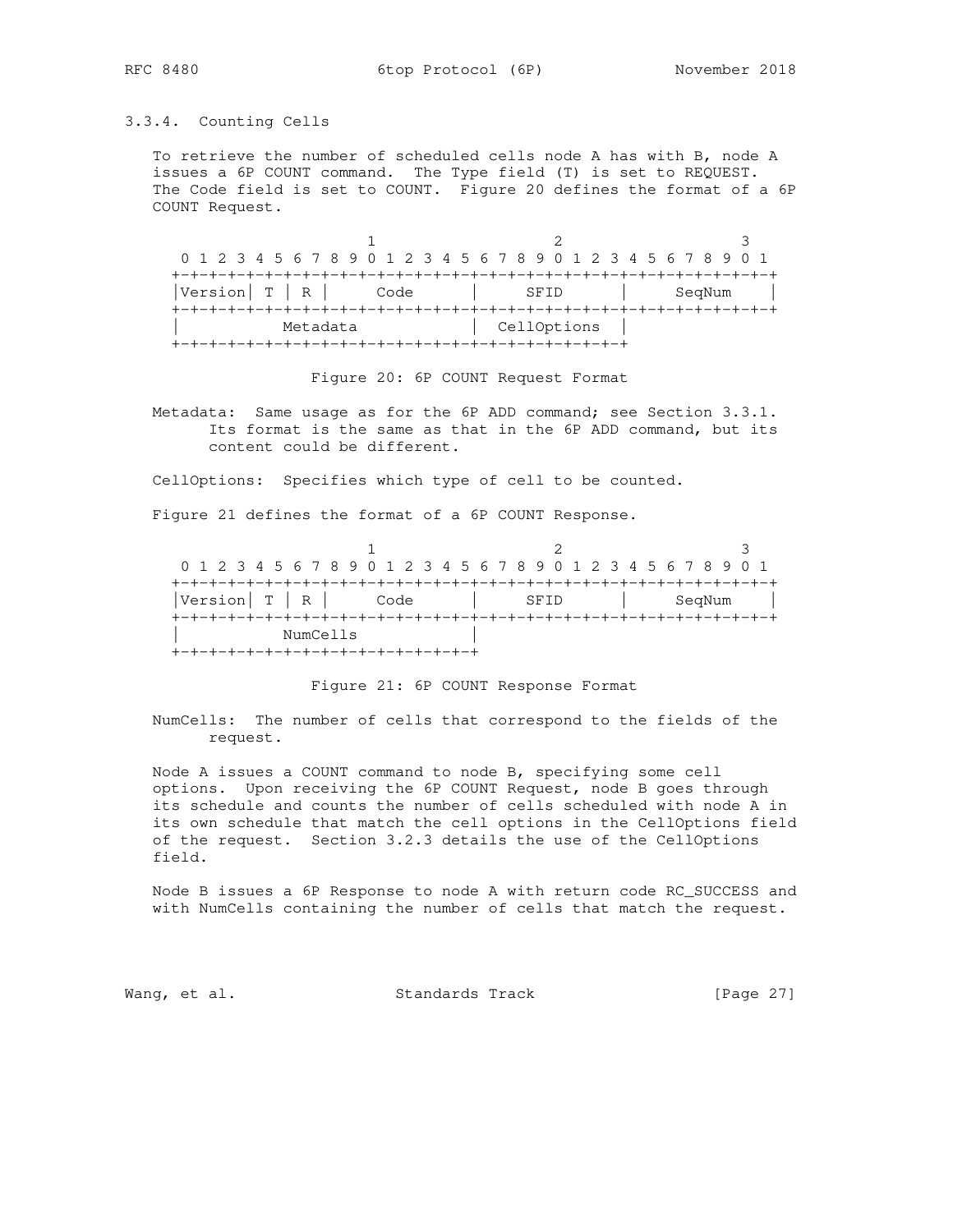# 3.3.5. Listing Cells

 To retrieve a list of scheduled cells node A has with node B, node A issues a 6P LIST command. The Type field (T) is set to REQUEST. The Code field is set to LIST. Figure 22 defines the format of a 6P LIST Request.

1 2 3 0 1 2 3 4 5 6 7 8 9 0 1 2 3 4 5 6 7 8 9 0 1 2 3 4 5 6 7 8 9 0 1 +-+-+-+-+-+-+-+-+-+-+-+-+-+-+-+-+-+-+-+-+-+-+-+-+-+-+-+-+-+-+-+-+ |Version| T | R | Code | SFID | SeqNum | +-+-+-+-+-+-+-+-+-+-+-+-+-+-+-+-+-+-+-+-+-+-+-+-+-+-+-+-+-+-+-+-+ Metadata  $|$  CellOptions  $|$  Reserved  $|$  +-+-+-+-+-+-+-+-+-+-+-+-+-+-+-+-+-+-+-+-+-+-+-+-+-+-+-+-+-+-+-+-+ | Offset | MaxNumCells | +-+-+-+-+-+-+-+-+-+-+-+-+-+-+-+-+-+-+-+-+-+-+-+-+-+-+-+-+-+-+-+-+

Figure 22: 6P LIST Request Format

 Metadata: Same usage as for the 6P ADD command; see Section 3.3.1. Its format is the same as that in the 6P ADD command, but its content could be different.

CellOptions: Specifies which type of cell to be listed.

- Reserved: Reserved bits. These bits SHOULD be set to zero when sending the message and MUST be ignored upon reception.
- Offset: The offset of the first scheduled cell that is requested. The mechanism assumes that cells are ordered according to a rule defined in the SF. The rule MUST always order the cells in the same way.
- MaxNumCells: The maximum number of cells to be listed. Node B MAY return fewer than MaxNumCells cells -- for example, if MaxNumCells cells do not fit in the frame.

Wang, et al. Standards Track [Page 28]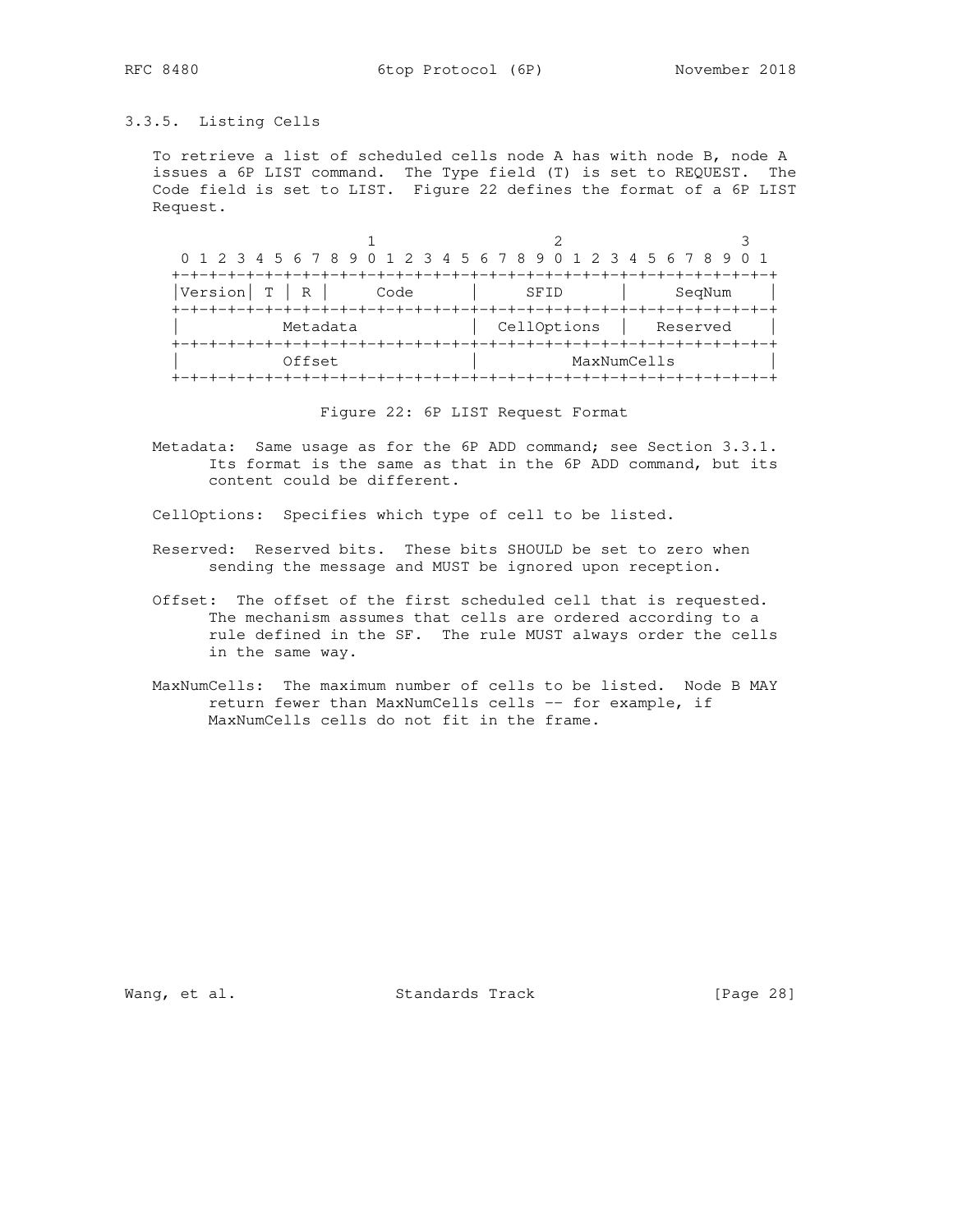Figure 23 defines the format of a 6P LIST Response.

1 2 3 0 1 2 3 4 5 6 7 8 9 0 1 2 3 4 5 6 7 8 9 0 1 2 3 4 5 6 7 8 9 0 1 +-+-+-+-+-+-+-+-+-+-+-+-+-+-+-+-+-+-+-+-+-+-+-+-+-+-+-+-+-+-+-+-+ |Version| T | R | Code | SFID | SeqNum | +-+-+-+-+-+-+-+-+-+-+-+-+-+-+-+-+-+-+-+-+-+-+-+-+-+-+-+-+-+-+-+-+ | CellList ... +-+-+-+-+-+-+-+-+-

### Figure 23: 6P LIST Response Format

CellList: A list of zero or more 6P Cells.

 When receiving a LIST command, node B returns the cells scheduled with A in its schedule that match the CellOptions field as specified in Section 3.2.3.

 When node B receives a LIST Request, the returned CellList in the 6P Response contains between 0 and MaxNumCells cells, starting from the specified offset. Node B SHOULD include as many cells as will fit in the frame. If the response contains the last cell, node B MUST set the Code field in the response to RC\_EOL ("End of List", as per Figure 38 in Section  $6.2.4$ ), indicating to node A that there are no more cells that match the request. Node B MUST return at least one cell, unless the specified offset is beyond the end of B's cell list in its schedule. If node B has fewer than Offset cells that match the request, node B returns an empty CellList and a Code field set to RC\_EOL.

Wang, et al. Standards Track [Page 29]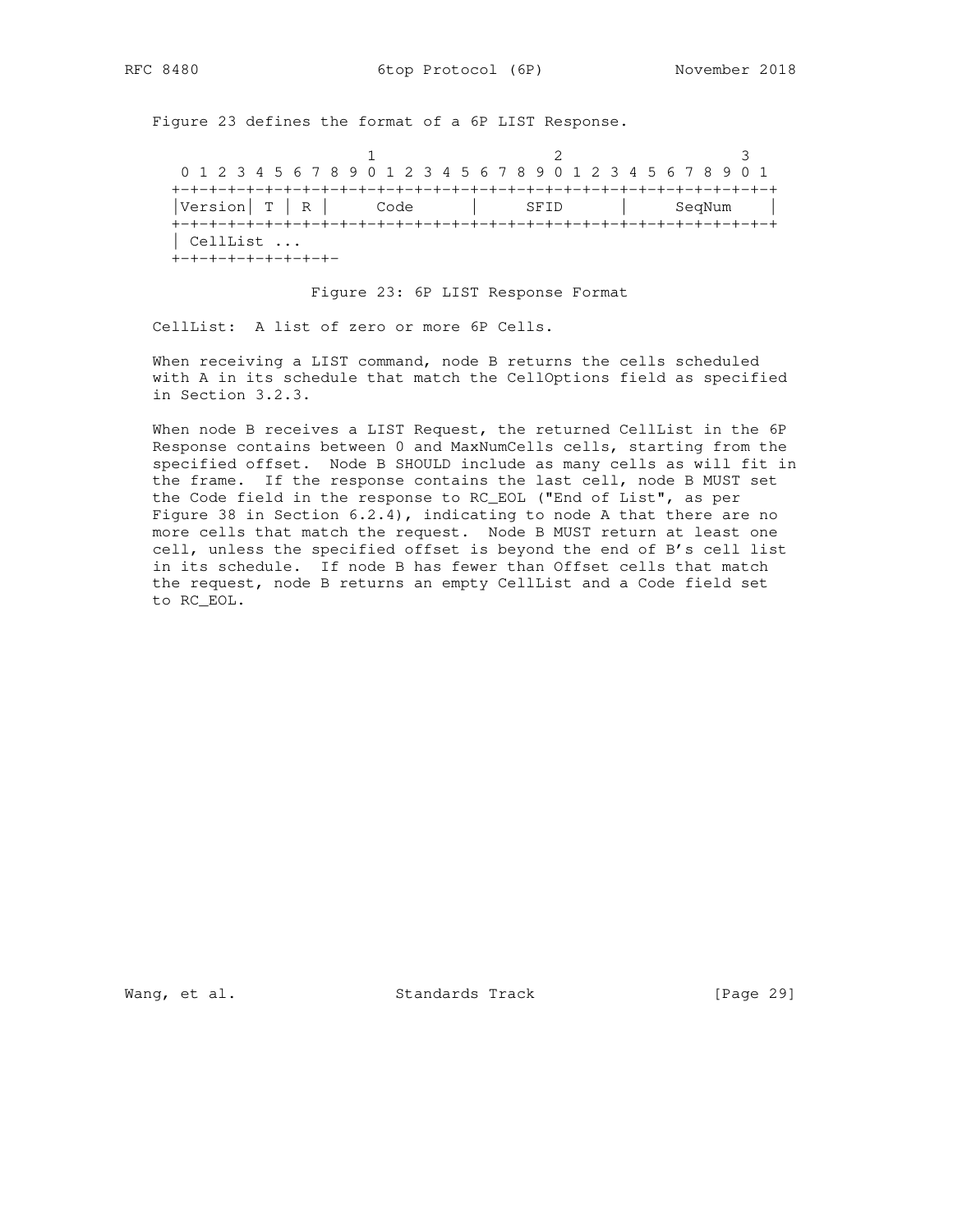### 3.3.6. Clearing the Schedule

 To clear the schedule between nodes A and B (for example, after a schedule inconsistency is detected), node A issues a CLEAR command. The Type field (T) is set to REQUEST. The Code field is set to CLEAR. Figure 24 defines the format of a 6P CLEAR Request.

1 2 3 0 1 2 3 4 5 6 7 8 9 0 1 2 3 4 5 6 7 8 9 0 1 2 3 4 5 6 7 8 9 0 1 +-+-+-+-+-+-+-+-+-+-+-+-+-+-+-+-+-+-+-+-+-+-+-+-+-+-+-+-+-+-+-+-+ |Version| T | R | Code | SFID | SeqNum | +-+-+-+-+-+-+-+-+-+-+-+-+-+-+-+-+-+-+-+-+-+-+-+-+-+-+-+-+-+-+-+-+ Metadata +-+-+-+-+-+-+-+-+-+-+-+-+-+-+-+-+

Figure 24: 6P CLEAR Request Format

 Metadata: Same usage as for the 6P ADD command; see Section 3.3.1. Its format is the same as that in the 6P ADD command, but its content could be different.

Figure 25 defines the format of a 6P CLEAR Response.

|                           | 0 1 2 3 4 5 6 7 8 9 0 1 2 3 4 5 6 7 8 9 0 1 2 3 4 5 6 7 8 9 0 1 |        |
|---------------------------|-----------------------------------------------------------------|--------|
| $ Version   T   R  $ Code | SFID                                                            | SeqNum |
|                           |                                                                 |        |

Figure 25: 6P CLEAR Response Format

 When a 6P CLEAR command is issued from node A to node B, both nodes A and B MUST remove all the cells scheduled between them. That is, node A MUST remove all the cells scheduled with node B, and node B MUST remove all the cells scheduled with node A. In a 6P CLEAR command, the SeqNum MUST NOT be checked. In particular, even if the request contains a SeqNum value that would normally cause node B to detect a schedule inconsistency, the transaction MUST NOT be aborted. Upon 6P CLEAR completion, the value of SeqNum MUST be reset to 0.

 The return code sent in response to a 6P CLEAR command SHOULD be RC\_SUCCESS unless the operation cannot be executed. When the CLEAR operation cannot be executed, the return code MUST be set to RC\_RESET.

Wang, et al. Standards Track [Page 30]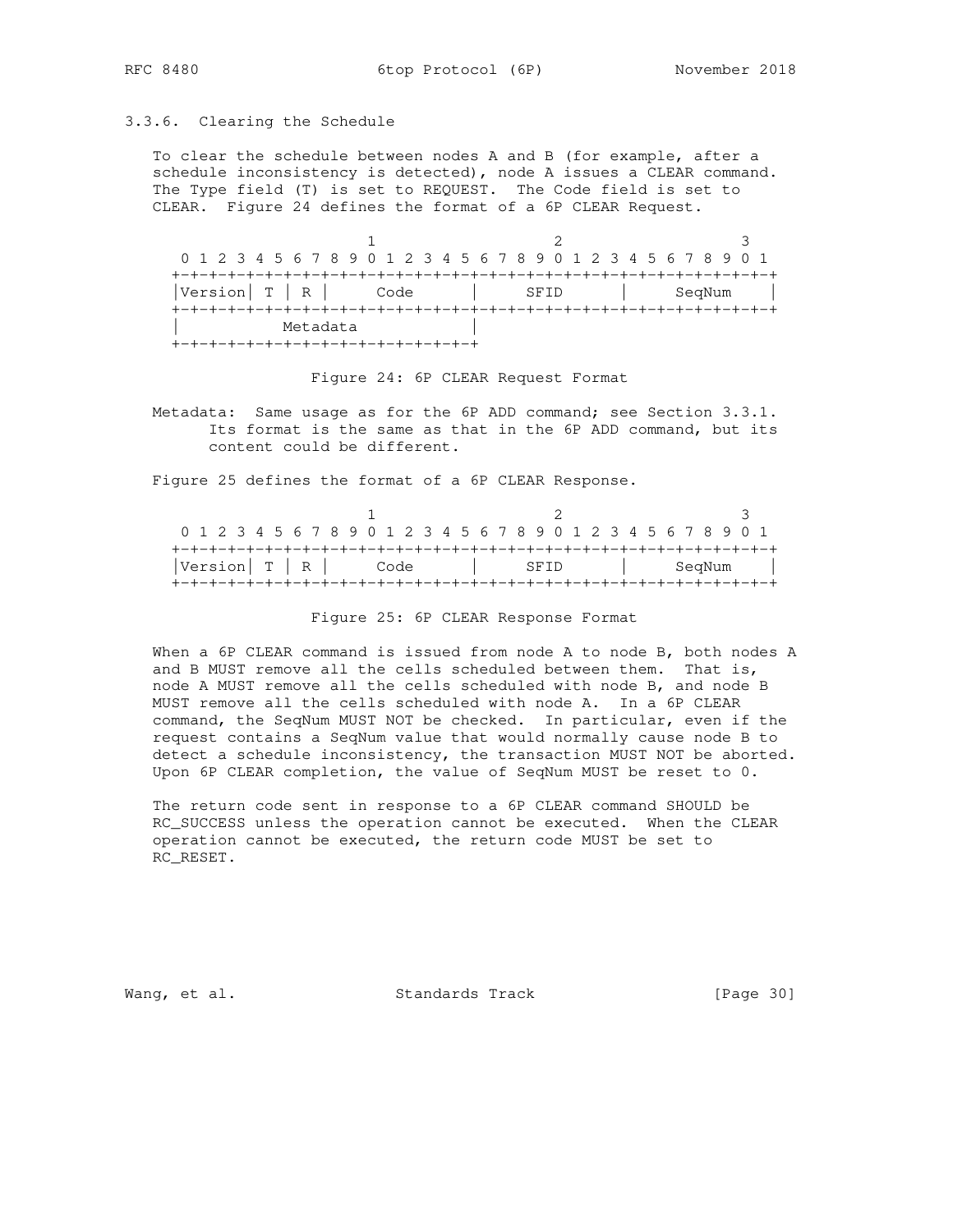# 3.3.7. Generic Signaling between SFs

 The 6P SIGNAL message allows the SF implementations on two neighbor nodes to exchange generic commands. The payload in a received SIGNAL message is an opaque set of bytes passed unmodified to the SF. The length of the payload is determined by the Length field of the Payload IE header. How the generic SIGNAL command is used is specified by the SF and is outside the scope of this document. The Type field (T) is set to REQUEST. The Code field is set to SIGNAL. Figure 26 defines the format of a 6P SIGNAL Request.

|                 |      | 0 1 2 3 4 5 6 7 8 9 0 1 2 3 4 5 6 7 8 9 0 1 2 3 4 5 6 7 8 9 0 1 |        |  |  |  |  |
|-----------------|------|-----------------------------------------------------------------|--------|--|--|--|--|
|                 |      |                                                                 |        |  |  |  |  |
| Version   T   R | Code | SFID                                                            | SegNum |  |  |  |  |
|                 |      |                                                                 |        |  |  |  |  |
| Metadata        |      | payload                                                         |        |  |  |  |  |
|                 |      |                                                                 |        |  |  |  |  |

Figure 26: 6P SIGNAL Request Format

 Metadata: Same usage as for the 6P ADD command; see Section 3.3.1. Its format is the same as that in the 6P ADD command, but its content could be different.

Figure 27 defines the format of a 6P SIGNAL Response.

1 2 3 0 1 2 3 4 5 6 7 8 9 0 1 2 3 4 5 6 7 8 9 0 1 2 3 4 5 6 7 8 9 0 1 +-+-+-+-+-+-+-+-+-+-+-+-+-+-+-+-+-+-+-+-+-+-+-+-+-+-+-+-+-+-+-+-+ |Version| T | R | Code | SFID | SeqNum | +-+-+-+-+-+-+-+-+-+-+-+-+-+-+-+-+-+-+-+-+-+-+-+-+-+-+-+-+-+-+-+-+ | payload ... +-+-+-+-+-+-+-+-+-+-+-+-+-+-+-+-+

Figure 27: 6P SIGNAL Response Format

## 3.4. Protocol Functional Details

## 3.4.1. Version Checking

 All messages contain a Version field. If multiple protocol versions of 6P have been defined (in future specifications for Version values different from 0), a node MAY implement multiple protocol versions at the same time. When a node receives a 6P message with a version number it does not implement, the node MUST reply with a 6P Response with a return code field set to RC\_ERR\_VERSION. The format of this 6P Response message MUST be compliant with version 0 and MUST be

Wang, et al. Standards Track [Page 31]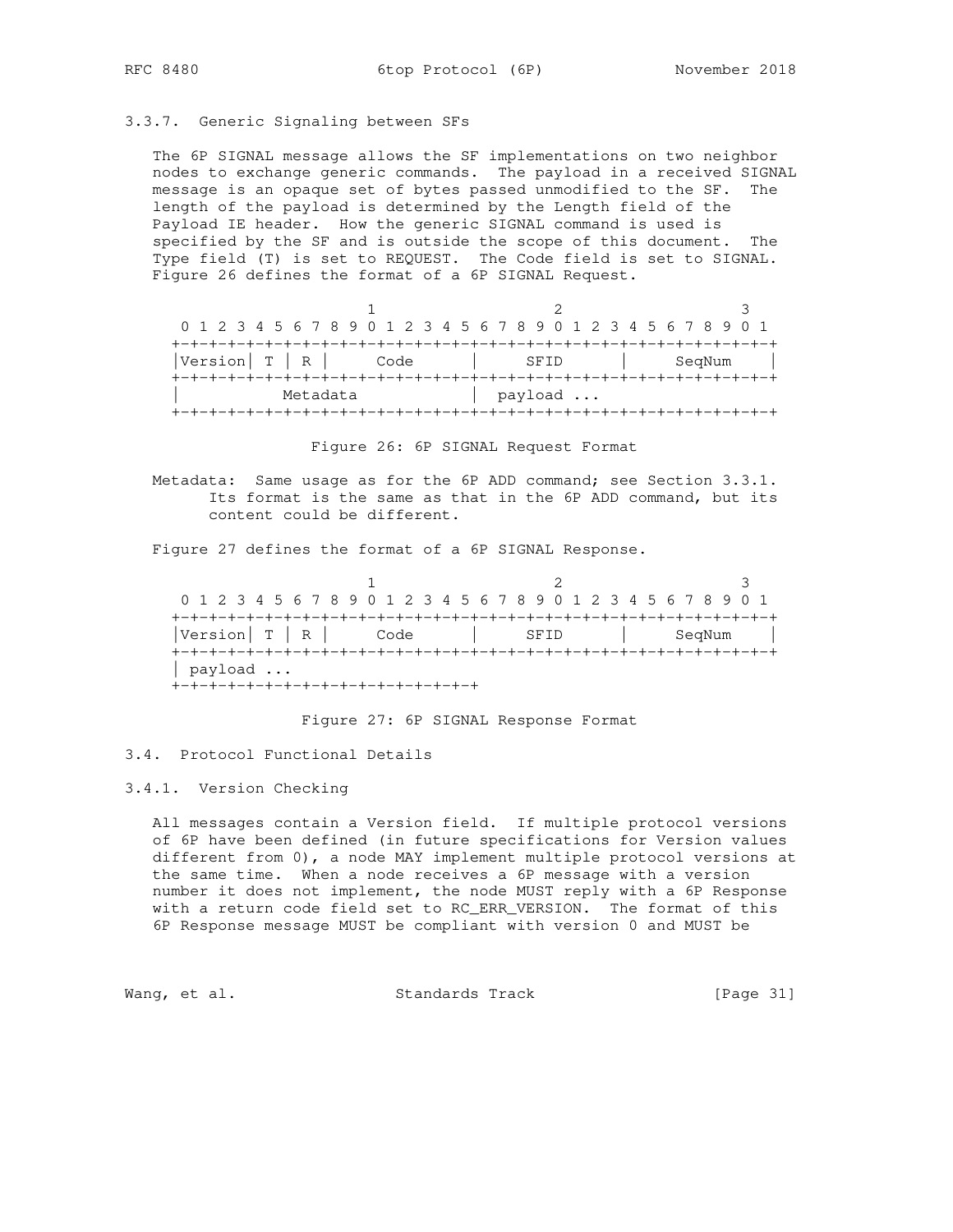supported by all future versions of the protocol. This ensures that when node B sends a 6P Response to node A indicating that it does not implement the 6P version in the 6P Request, node A can successfully parse that response.

 When a node supports a version number received in a 6P Request message, the Version field in the 6P Response MUST be the same as the Version field in the corresponding 6P Request. Similarly, in a 3-step transaction, the Version field in the 6P Confirmation MUST match that of the 6P Request and 6P Response of the same transaction.

## 3.4.2. SFID Checking

 All messages contain an SFID field. A node MAY support multiple SFs at the same time. When receiving a 6P message with an unsupported SFID, a node MUST reply with a 6P Response with a return code of RC\_ERR\_SFID. The SFID field in the 6P Response MUST be the same as the SFID field in the corresponding 6P Request. In a 3-step transaction, the SFID field in the 6P Confirmation MUST match that of the 6P Request and the 6P Response of the same transaction.

## 3.4.3. Concurrent 6P Transactions

 Only a single 6P Transaction at a time in a given direction can take place between two neighbors. That is, a node MUST NOT issue a new 6P Request to a given neighbor before the previous 6P Transaction it initiated has finished (or possibly timed out). If a node receives a 6P Request from a given neighbor before having sent the 6P Response to the previous 6P Request from that neighbor, it MUST send back a 6P Response with a return code of RC\_RESET (as per Figure 38 in Section 6.2.4) and discard this ongoing second transaction. A node receiving a RC\_RESET code MUST abort the second transaction and treat it as though it never happened (i.e., reverting changes to the schedule or SeqNum done by this transaction).

 Nodes A and B MAY support having two transactions going on at the same time, one in each direction. Similarly, a node MAY support concurrent 6P Transactions with different neighbors. In this case, the cells involved in an ongoing 6P Transaction MUST be "locked" until the transaction finishes. For example, in Figure 1, node C can have a different ongoing 6P Transaction with nodes B and R. If a node does not have enough resources to handle concurrent 6P Transactions from different neighbors, it MUST reply with a 6P Response with return code RC\_ERR\_BUSY (as per Figure 38 in Section 6.2.4). If the requested cells are locked, it MUST reply to that request with a 6P Response with return code RC\_ERR\_LOCKED (as per Figure 38). The node receiving RC\_ERR\_BUSY or RC\_ERR\_LOCKED MAY implement a retry mechanism as defined by the SF.

Wang, et al. Standards Track [Page 32]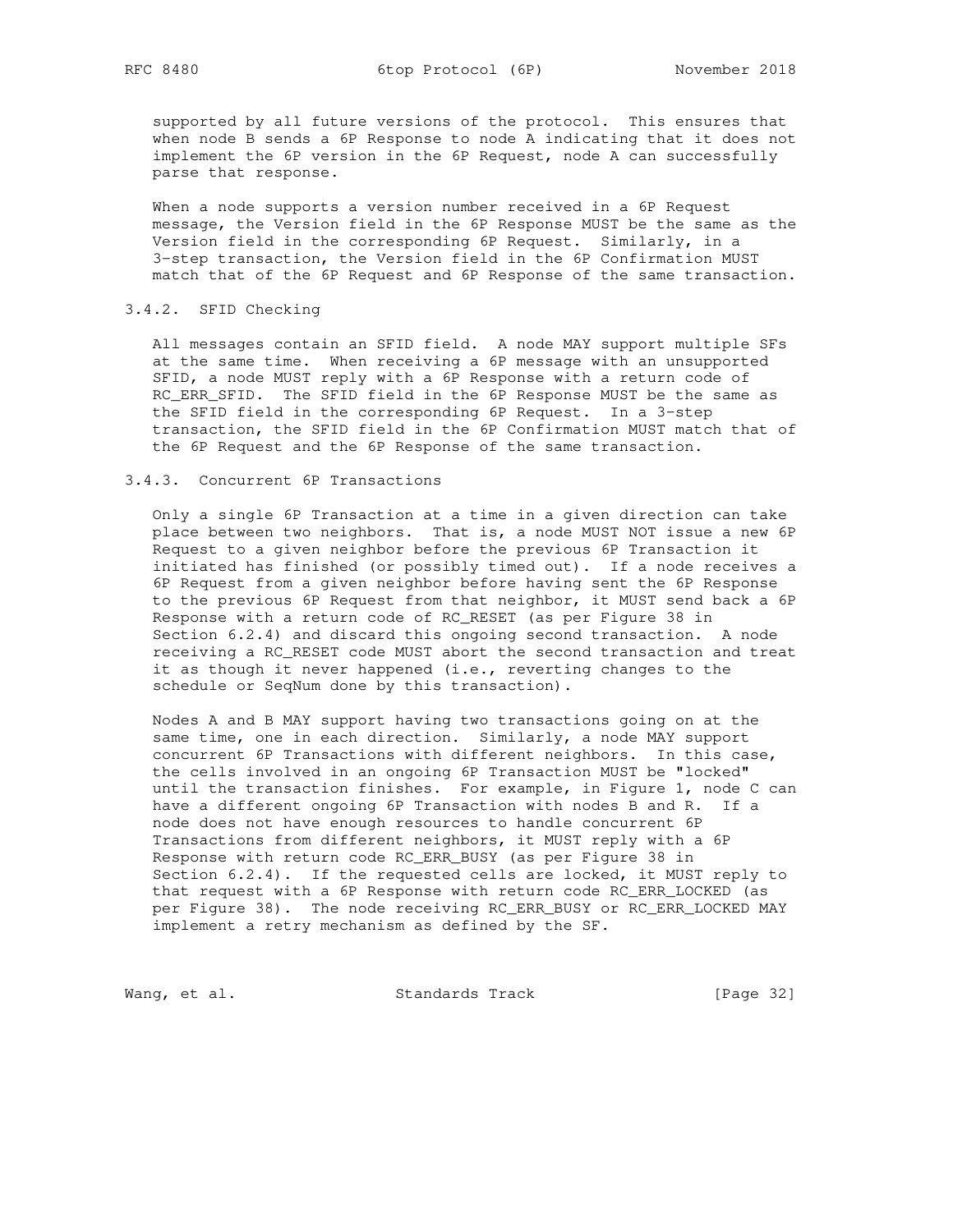## 3.4.4. 6P Timeout

 A timeout occurs when the node that successfully sent a 6P Request does not receive the corresponding 6P Response within an amount of time specified by the SF. In a 3-step transaction, a timeout also occurs when a node sending the 6P Response does not receive a 6P Confirmation. When a timeout occurs, the transaction MUST be canceled at the node where the timeout occurs. The value of the 6P Timeout should be greater than the longest possible time it takes to receive the 6P Response or Confirmation. The value of the 6P Timeout hence depends on the number of cells scheduled between the neighbor nodes, the maximum number of link-layer retransmissions, etc. The SF MUST determine the value of the timeout. The value of the timeout is out of scope for this document.

## 3.4.5. Aborting a 6P Transaction

 If the receiver of a 6P Request fails during a 6P Transaction and is unable to complete it, it SHOULD reply to that request with a 6P Response with return code RC\_RESET. Upon receiving this 6P Response, the initiator of the 6P Transaction MUST consider the 6P Transaction as having failed.

 Similarly, in the case of a 3-step transaction, when the receiver of a 6P Response fails during the 6P Transaction and is unable to complete it, it MUST reply to that 6P Response with a 6P Confirmation with return code RC\_RESET. Upon receiving this 6P Confirmation, the sender of the 6P Response MUST consider the 6P Transaction as having failed.

## 3.4.6. SeqNum Management

 The SeqNum is the field in the 6top IE header used to match Request, Response, and Confirmation messages for a given transaction. The SeqNum is used to detect and handle duplicate commands (Section 3.4.6.1) and inconsistent schedules (Section 3.4.6.2). Each node remembers the last used SeqNum for each neighbor. That is, a node stores as many SeqNum values as it has neighbors. In the case of supporting multiple SFs at a time, a SeqNum value is maintained per SF and per neighbor. In the remainder of this section, we describe the use of SeqNum between two neighbors; the same happens for each other neighbor, independently.

 When a node resets, or after a CLEAR Transaction, it MUST reset SeqNum to 0. The 6P Response and 6P Confirmation for a transaction MUST use the same SeqNum value as that in the request. After every transaction, the SeqNum MUST be incremented by exactly 1.

Wang, et al. Standards Track [Page 33]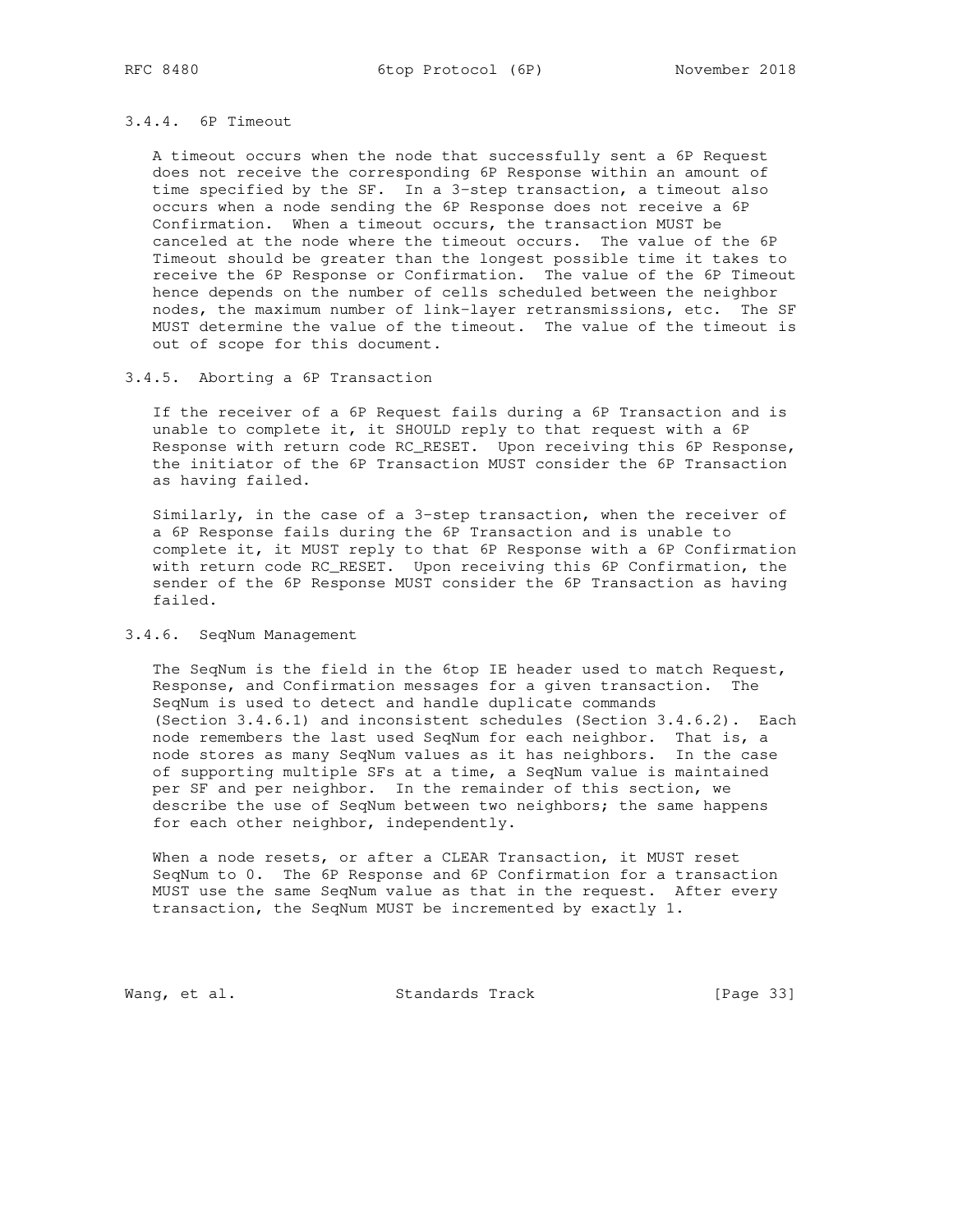Specifically, if node A receives the link-layer acknowledgment for its 6P Request, it will increment the SeqNum by exactly 1 after the 6P Transaction ends. This ensures that, for the next 6P Transaction where it sends a 6P Request, the 6P Request will have a different SeqNum.

 Similarly, node B increments the SeqNum by exactly 1 after having received the link-layer acknowledgment for the 6P Response (2-step 6P Transaction) or after having sent the link-layer acknowledgment for the 6P Confirmation (3-step 6P Transaction).

When node B receives a 6P Request from node A with SeqNum equal to  $0$ , it checks the stored SeqNum for A. If A is a new neighbor, the stored SeqNum in B will be 0. The transaction can continue. If the stored SeqNum for A in B is different than 0, a potential inconsistency is detected. In this case, B MUST return RC\_ERR\_SEQNUM with SeqNum=0. The SF of node A MAY decide what to do next, as described in Section 3.4.6.2.

 The SeqNum MUST be implemented as a lollipop counter: it rolls over from 0xFF to 0x01 (not to 0x00). This is used to detect a neighbor reset. Figure 28 lists the possible values of the SeqNum.

| Value   Meaning |                                                                                |
|-----------------|--------------------------------------------------------------------------------|
|                 | $0x00$   Clear, or after device reset  <br>0x01-0xFF   Lollipop counter values |

Figure 28: Possible Values of the SeqNum

3.4.6.1. Detecting and Handling Duplicate 6P Messages

 All 6P commands are link-layer acknowledged. A duplicate message means that a node receives a second 6P Request, Response, or Confirmation. This happens when the link-layer acknowledgment is not received and a link-layer retransmission happens. Duplicate messages are normal and unavoidable.

Wang, et al. Standards Track [Page 34]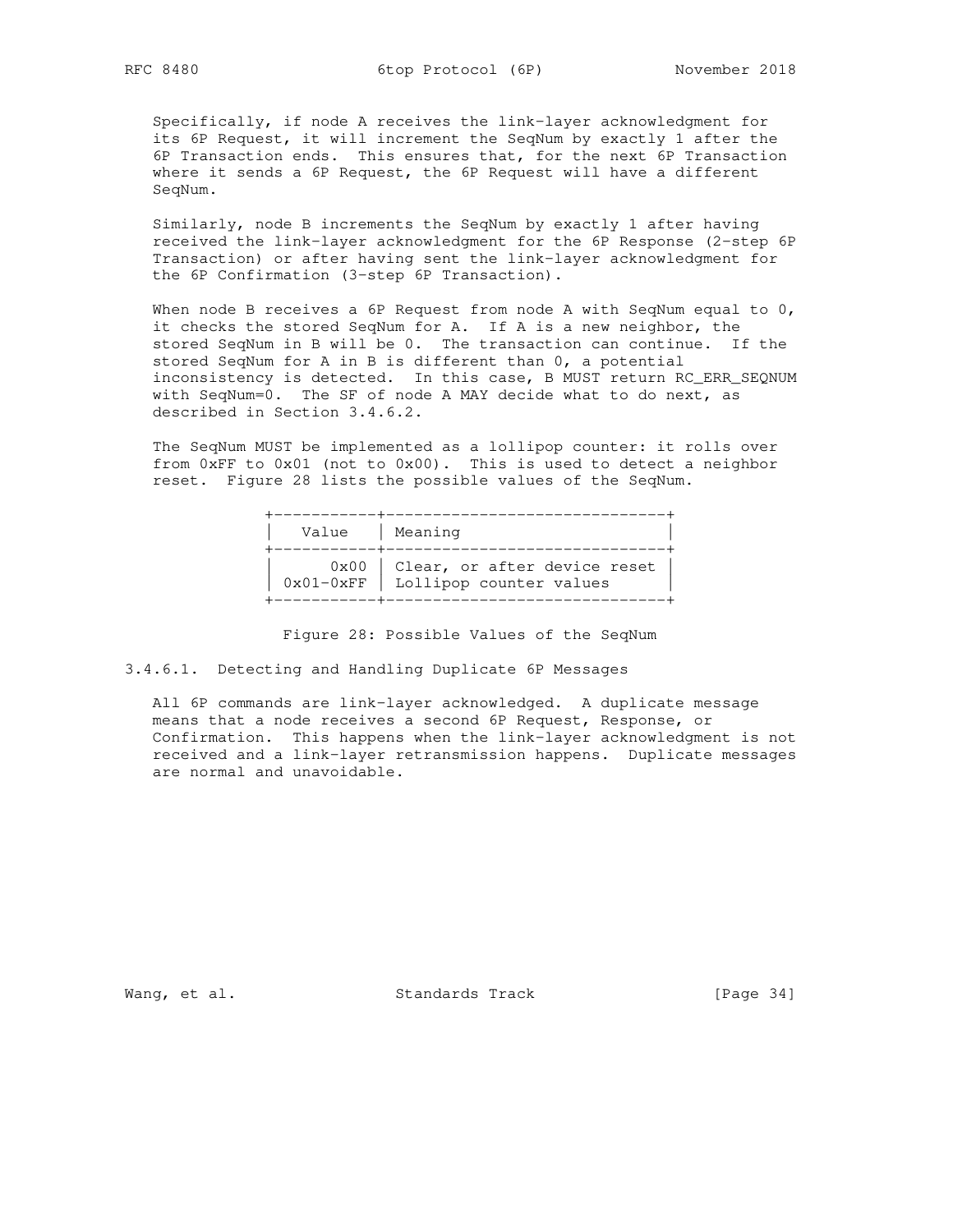Figure 29 shows an example 2-step transaction in which node A receives a duplicate 6P Response.

 +----------+ +----------+ | Node A | | Node B | +----+-----+ +-----+----+ | | | 6P Request (SeqNum=456) | |-------------------------------------->| L2 ACK |<- - - - - - - - - - - - - - - - - | | | 6P Response (SeqNum=456) | |<--------------------------------------| | L2 ACK | | - - - - - - - - - - -X | no ACK: | link-layer | link-layer | 6P Response (SeqNum=456) | retransmit duplicate |<--------------------------------------| 6P Response | L2 ACK | received  $|- - - - - - - - - - - - - - - - - - - \rangle$ | |

Figure 29: Example Duplicate 6P Message

Wang, et al. Standards Track [Page 35]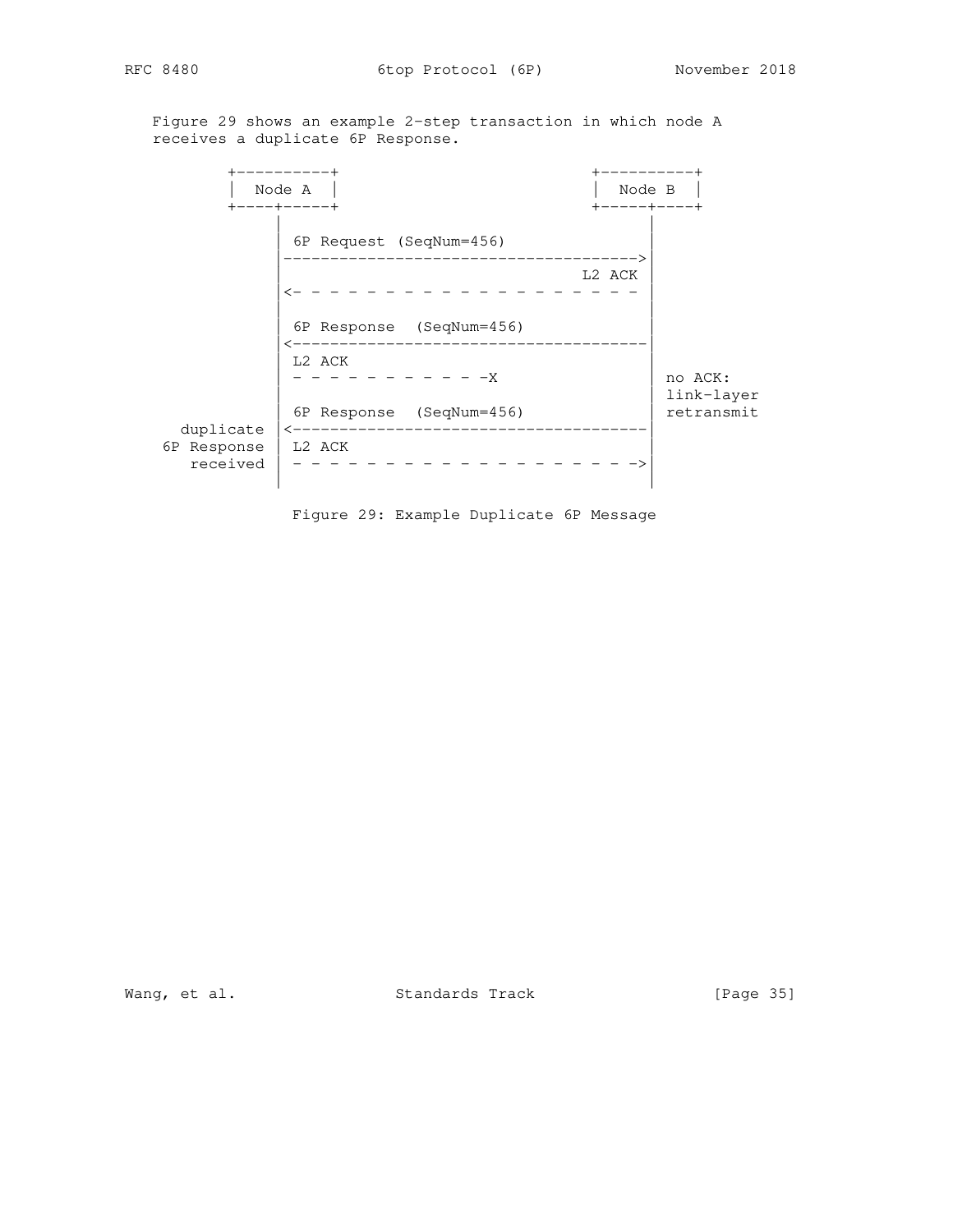Figure 30 shows an example 3-step transaction in which node A receives an out-of-order duplicate 6P Response after having sent a 6P Confirmation.

+-----------+<br>| Node A | | Node A | | Node B | +----+-----+ +-----+----+ | | | 6P Request (SeqNum=123) | |-------------------------------------->| L2 ACK |<- - - - - - - - - - - - - - - - - - - | | | | 6P Response (SeqNum=123) | |<--------------------------------------| | L2 ACK | | - - - - - - - - - - -X | no ACK: | link-layer | link-layer | 6P Confirmation (SeqNum=123) | retransmit |-------------------------------------->| | | L2 ACK | |  $\leftarrow$  - - - - - - - - - - - - - - - - | frame | queued<br>| | 6P Response (SeqNum=123) | | duplicate |<--------------------------------------| <--+ out-of-order | L2 ACK | 6P Response | - - - - - - - - - - - - - - - - - - ->| received | |

Figure 30: Example Out-of-Order Duplicate 6P Message

 A node detects a duplicate 6P message when it has the same SeqNum and type as the last frame received from the same neighbor. When receiving a duplicate 6P message, a node MUST send a link-layer acknowledgment but MUST silently ignore the 6P message at 6top.

3.4.6.2. Detecting and Handling a Schedule Inconsistency

 A schedule inconsistency happens when the schedules of nodes A and B are inconsistent -- for example, when node A has a transmit cell to node B, but node B does not have the corresponding receive cell and therefore isn't listening to node A on that cell. A schedule inconsistency results in loss of connectivity.

 The SeqNum field, which is present in each 6P message, is used to detect an inconsistency. The SeqNum field increments by 1 in each message, as detailed in Section 3.4.6. A node computes the expected

Wang, et al. Standards Track [Page 36]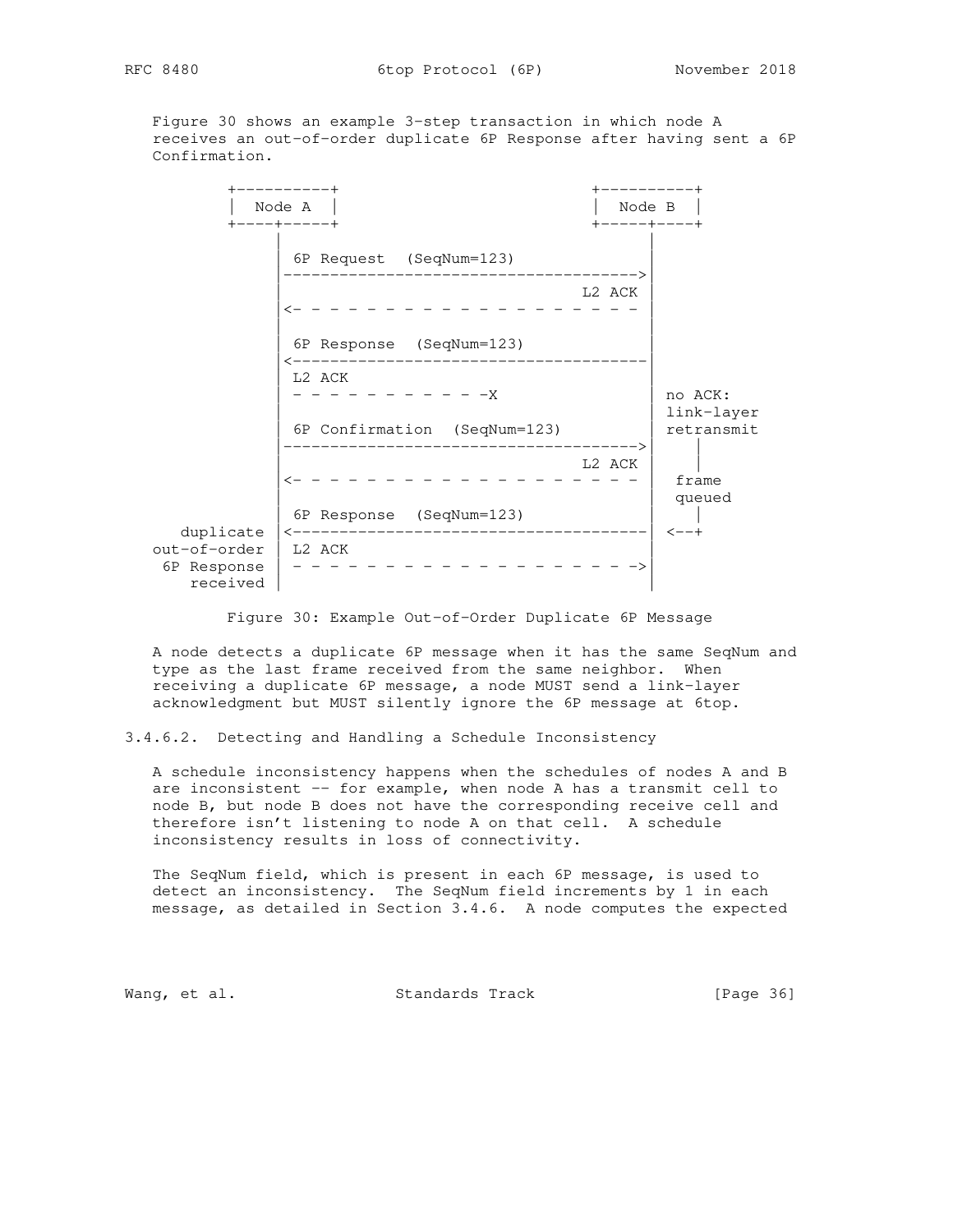SeqNum field for the next 6P Transaction. If a node receives a 6P Request with a SeqNum value that is not the expected value, it has detected an inconsistency.

There are two cases in which a schedule inconsistency happens.

The first case is when a node loses state -- for example, when it is power-cycled (turned off, then on). In that case, its SeqNum value is reset to 0. Since the SeqNum is a lollipop counter, its neighbor detects an inconsistency in the next 6P Transaction. This is illustrated in Figures 31 and 32.



 Figure 31: Example of Inconsistency Because Node B Resets (Detected by Node B)

Wang, et al. Standards Track [Page 37]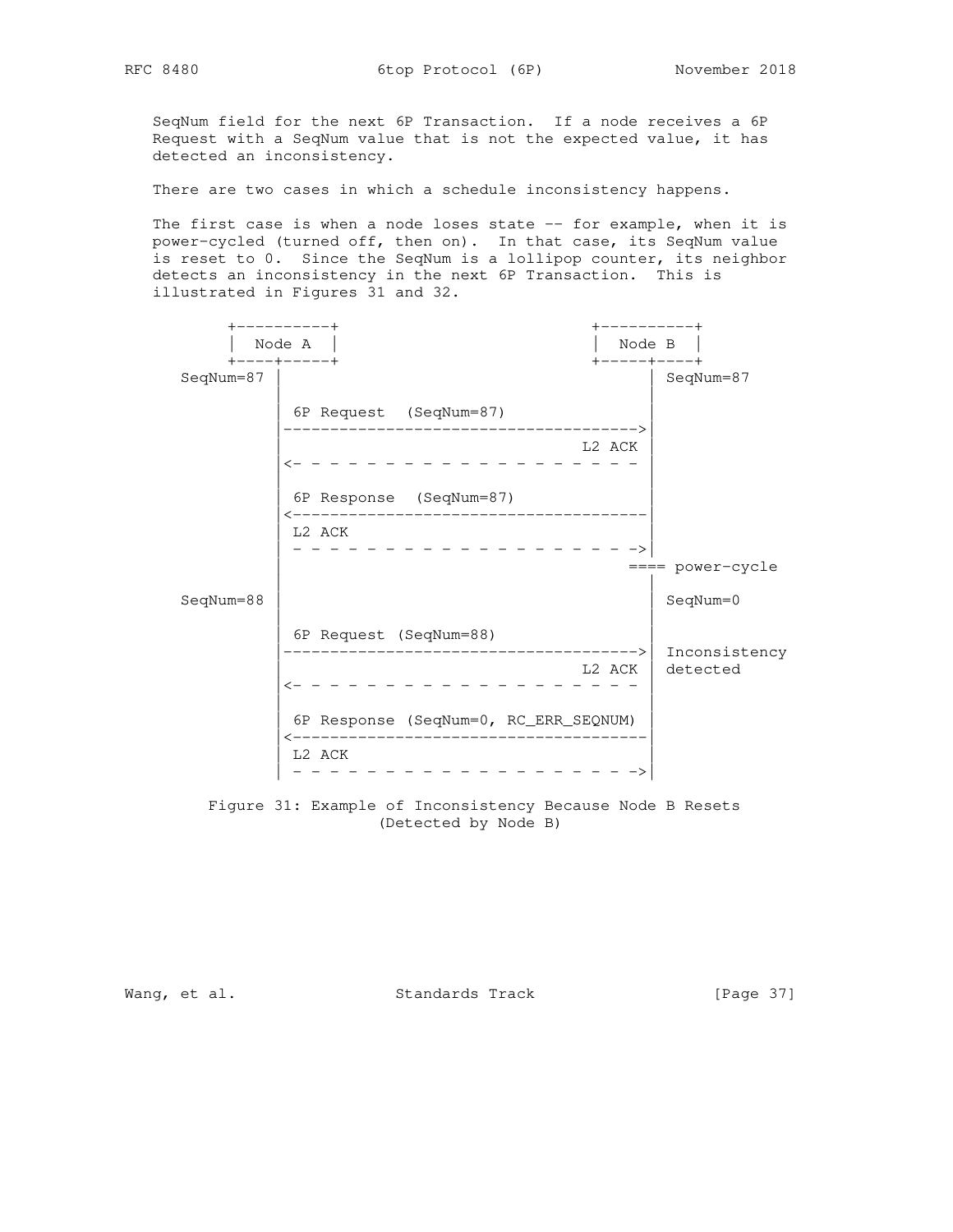+----------+ +----------+ | Node A | | Node B | +----+-----+ +-----+----+ | SeqNum=97 | | | 6P Request (SeqNum=97) | |-------------------------------------->| L2 ACK |<- - - - - - - - - - - - - - - - - - - | | | | 6P Response (SeqNum=97) | |<--------------------------------------| L2 ACK | - - - - - - - - - - - - - - - - - - ->| | ==== power-cycle | | SeqNum=98 | | SeqNum=0 | | | 6P Request (SeqNum=0) | Inconsistency |<--------------------------------------| detected | L2 ACK | |- - - - - - - - - - - - - - - - - - - >| | | | 6P Response (SeqNum=0, RC\_ERR\_SEQNUM) | |-------------------------------------->| L2 ACK |<- - - - - - - - - - - - - - - - - - - |

> Figure 32: Example of Inconsistency Because Node B Resets (Detected by Node A)

Wang, et al. Standards Track [Page 38]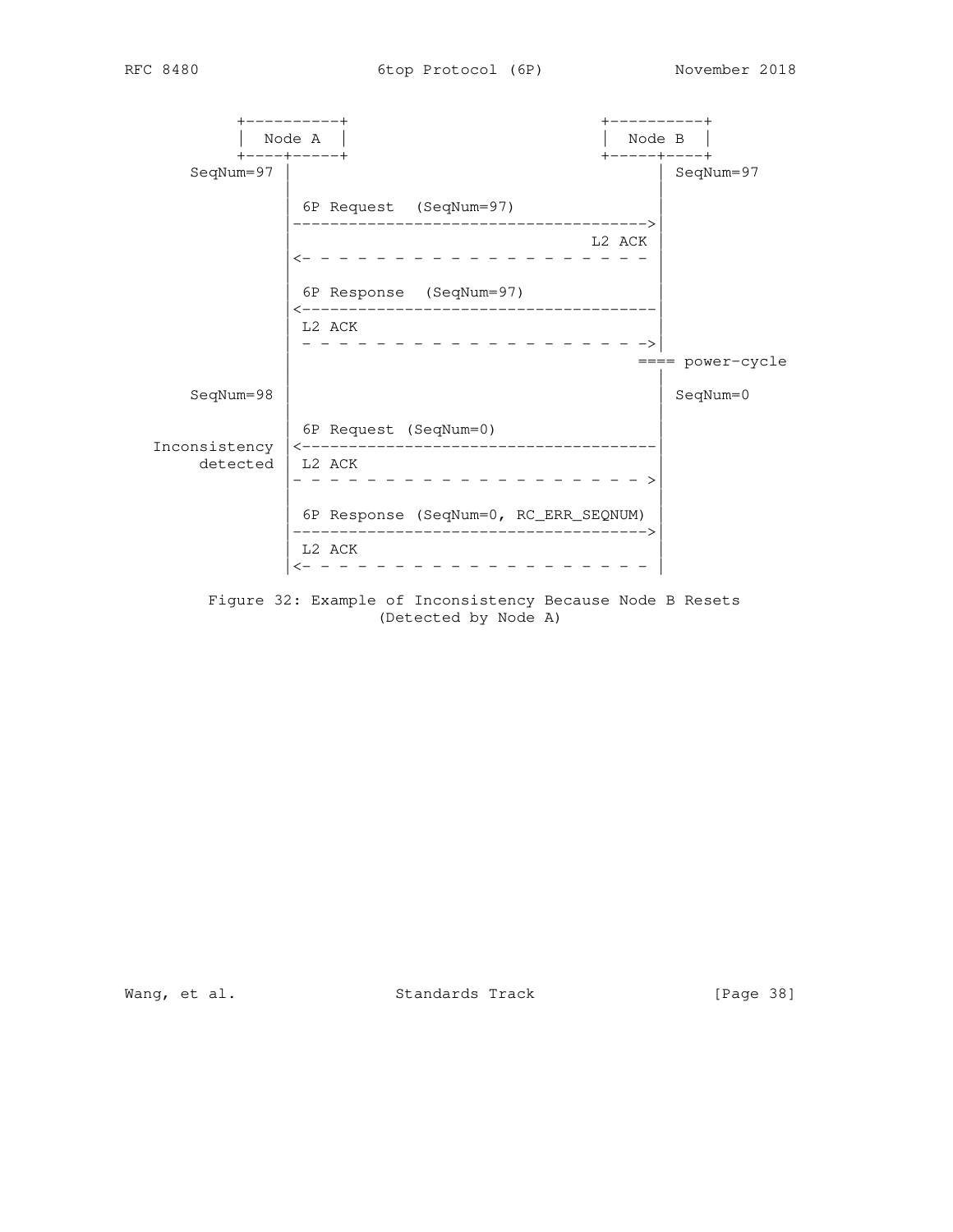The second case is when the maximum number of link-layer retransmissions is reached on the 6P Response of a 2-step transaction (or, equivalently, on a 6P Confirmation of a 3-step transaction). This is illustrated in Figure 33.

|             | -------+                                          |                           | ---------+                                  |
|-------------|---------------------------------------------------|---------------------------|---------------------------------------------|
|             | Node A<br>$+ - - - + - - - - +$                   | Node B<br>+-----+----+    |                                             |
| SeqNum=87   |                                                   |                           | SeqNum=87                                   |
|             | 6P Request (SeqNum=87)                            |                           |                                             |
|             |                                                   | --------------><br>L2 ACK |                                             |
|             | $\leftarrow - - -$                                |                           |                                             |
|             | 6P Response (SeqNum=87)<br>---------------        |                           |                                             |
|             | L2 ACK<br>$- - - - - - - - X$                     |                           |                                             |
| SeqNum=88   |                                                   |                           | no ACK:                                     |
|             | 6P Response (SeqNum=87)<br>--------------         |                           | retrans. 1                                  |
| (duplicate) | L2 ACK<br>$- - - - - - X$                         |                           |                                             |
|             |                                                   |                           | no ACK:                                     |
|             | 6P Response (SeqNum=87)<br>---------------------- |                           | retrans. 2                                  |
| (duplicate) | L2 ACK<br>$- - - - - - - - X$                     |                           |                                             |
|             |                                                   |                           | max. retrans.:<br>inconsistency<br>detected |

 Figure 33: Example Inconsistency Because of Maximum Link-Layer Retransmissions (where Maximum = 2)

In both cases, node B detects the inconsistency.

If the inconsistency is detected during a 6P Transaction (Figure 31), the node that has detected it MUST send back a 6P Response or 6P Confirmation with an error code of RC\_ERR\_SEQNUM. In this 6P Response or 6P Confirmation, the SeqNum field MUST be set to the value of the sender of the message (0 in the example in Figure 31).

Wang, et al. Standards Track [Page 39]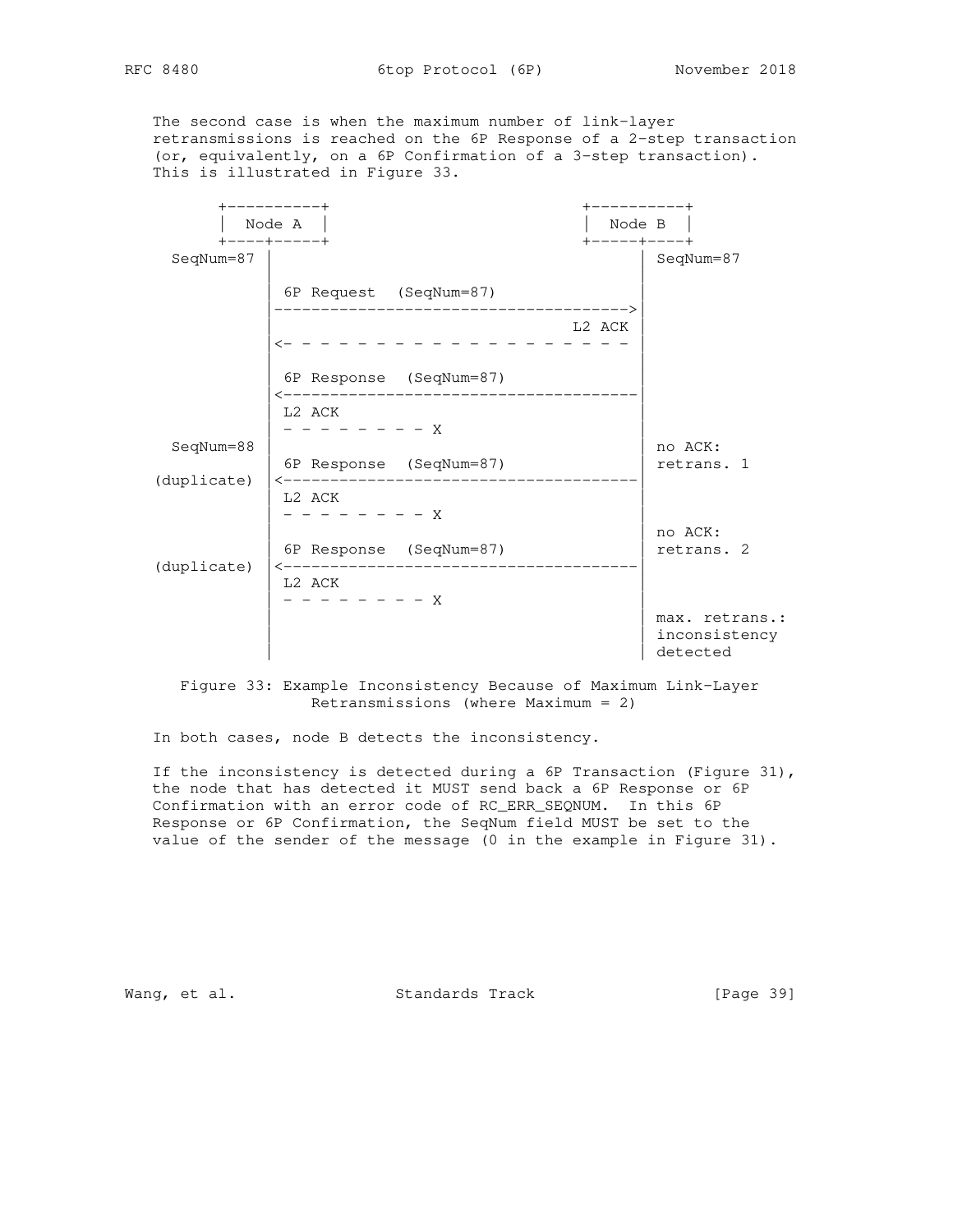The SF of the node that has detected the inconsistency MUST define how to handle the inconsistency. Three possible ways to do this are as follows:

- o Issue a 6P CLEAR Request to clear the schedule, and then rebuild.
- o Issue a 6P LIST Request to retrieve the schedule.
- o Internally "roll back" the schedule.

 How to handle an inconsistency is out of scope for this document. The SF defines how to handle an inconsistency.

### 3.4.7. Handling Error Responses

 A return code marked as Yes in the "Is Error?" column in Figure 38 (Section 6.2.4) indicates an error. When a node receives a 6P Response or 6P Confirmation with an error, it MUST consider the 6P Transaction as having failed. In particular, if this was a response to a 6P ADD, DELETE, or RELOCATE Request, the node MUST NOT add, delete, or relocate any of the cells involved in this 6P Transaction. Similarly, a node sending a 6P Response or a 6P Confirmation with an error code MUST NOT add, delete, or relocate any cells as part of that 6P Transaction. If a node receives an unrecognized return code, the 6P Transaction MUST be considered as having failed. In particular, in a 3-step 6P Transaction, when receiving a 6P Response with a return code that it does not recognize, the requester (node A) MUST send a 6P Confirmation to the responder (node B) with return code RC\_ERR and consider the transaction failed. Upon reception of a 6P Confirmation with return code RC\_ERR, the responder MUST consider the transaction failed as well. Defining what to do after an error has occurred is out of scope for this document. The SF defines what to do after an error has occurred.

# 3.5. Security

 6P messages MUST be secured through link-layer security. This is possible because 6P messages are carried as Payload IEs.

Wang, et al. Standards Track [Page 40]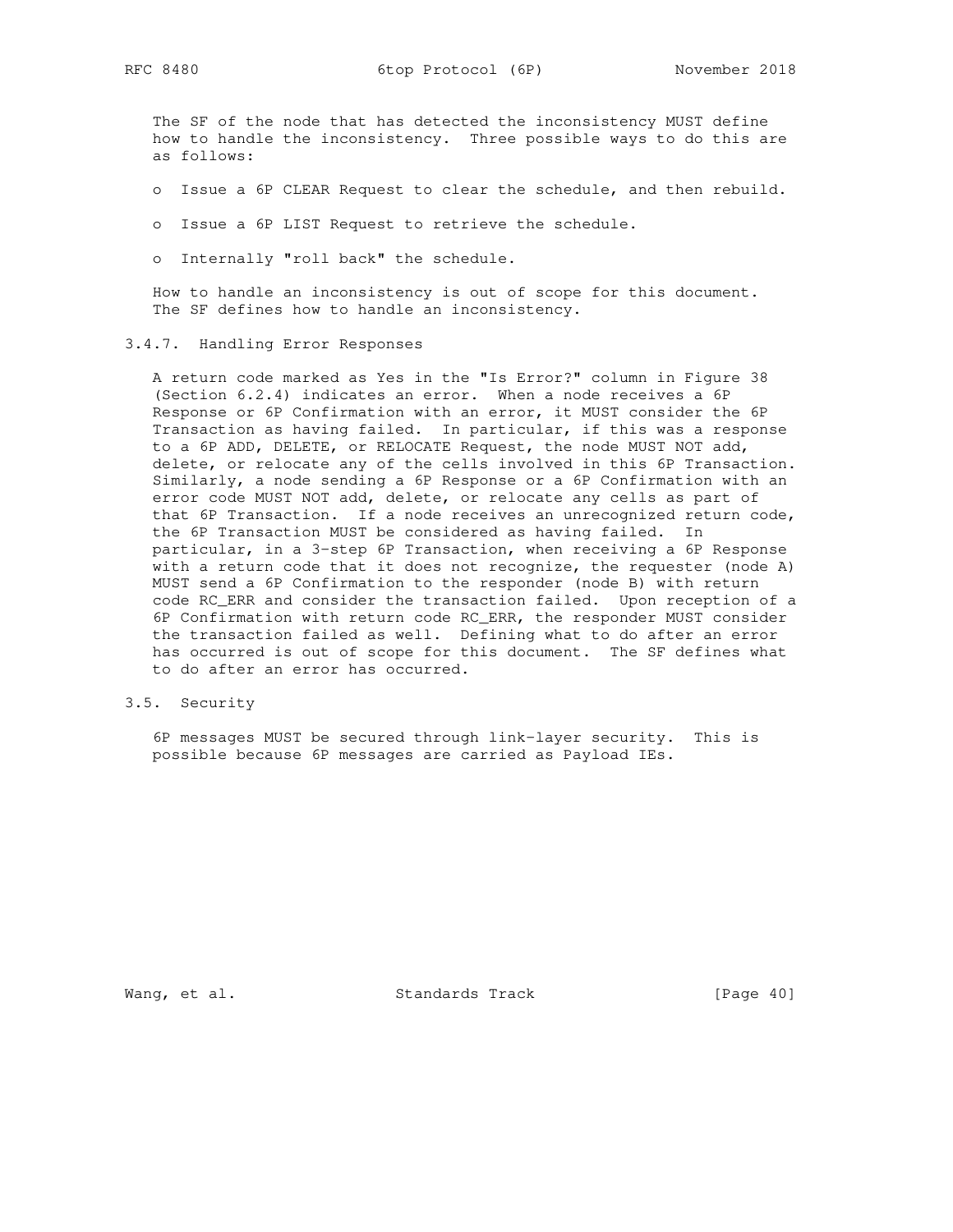- 4. Requirements for 6top Scheduling Function (SF) Specifications
- 4.1. SF Identifier (SFID)

 Each SF has a 1-byte identifier. Section 6.2.5 defines the rules for applying for an SFID.

4.2. Requirements for an SF Specification

The specification for an SF

- o MUST specify an identifier for that SF.
- o MUST specify the rule for a node to decide when to add/delete one or more cells to/on a neighbor.
- o MUST specify the rule for a transaction source to select cells to add to the CellList field in the 6P ADD Request.
- o MUST specify the rule for a transaction destination to select cells from the CellList to add to its schedule.
- o MUST specify a value for the 6P Timeout or a rule/equation to calculate it.
- o MUST specify the rule for ordering cells.
- o MUST specify a meaning for the Metadata field in the 6P ADD Request.
- o MUST specify the SF behavior of a node when it boots.
- o MUST specify how to handle a schedule inconsistency.
- o MUST specify what to do after an error has occurred (the node either sent a 6P Response with an error code or received one).
- o MUST specify the list of statistics to gather. Example statistics include the number of transmitted frames to each neighbor. If the SF does not require that statistics be gathered, the SF specification MUST explicitly say so.
- o SHOULD clearly state the application domain the SF is created for.
- o SHOULD contain examples that highlight normal and error scenarios.
- o SHOULD contain a list of current implementations, at least during the Internet-Draft (I-D) state of the document, per [RFC7942].

|  | Wang, et al. | Standards Track |  | [Page 41] |  |
|--|--------------|-----------------|--|-----------|--|
|--|--------------|-----------------|--|-----------|--|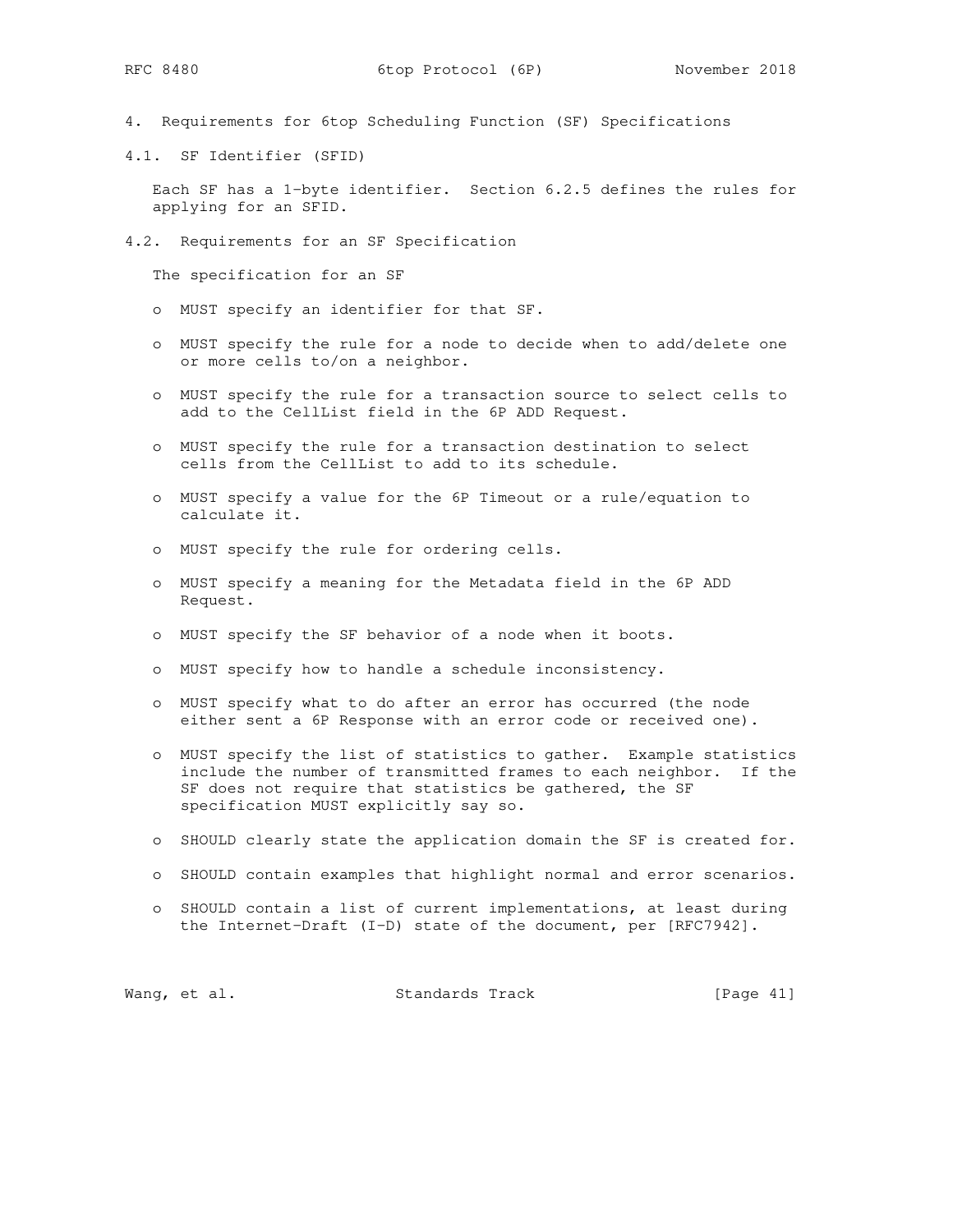- o SHOULD contain a performance evaluation of the scheme, possibly through references to external documents.
- o SHOULD define the format of the SIGNAL command payload and its use.
- o MAY redefine the format of the CellList field.
- o MAY redefine the format of the CellOptions field.
- o MAY redefine the meaning of the CellOptions field.
- 5. Security Considerations

 6P messages are carried inside 802.15.4 Payload Information Elements (IEs). Those Payload IEs are encrypted and authenticated at the link layer through CCM\* [CCM-Star] ("CCM" stands for "Cipher block Chaining -- Message authentication code"). 6P benefits from the same level of security as any other Payload IE. 6P does not define its own security mechanisms. In particular, although a key management solution is out of scope for this document, 6P will benefit from the key management solution used in the network. This is relevant, as security attacks such as forgery and misattribution attacks become more damaging when a single key is shared amongst a group of more than two participants.

 6P does not provide protection against DoS attacks. Example attacks include not sending confirmation messages in 3-step transactions and sending incorrectly formatted requests. These cases SHOULD be handled by an appropriate policy, such as rate-limiting or time-limited blacklisting of the attacker after several attempts. The effect on the overall network is mostly localized to the two nodes in question, as communication happens in dedicated cells.

Wang, et al. Standards Track [Page 42]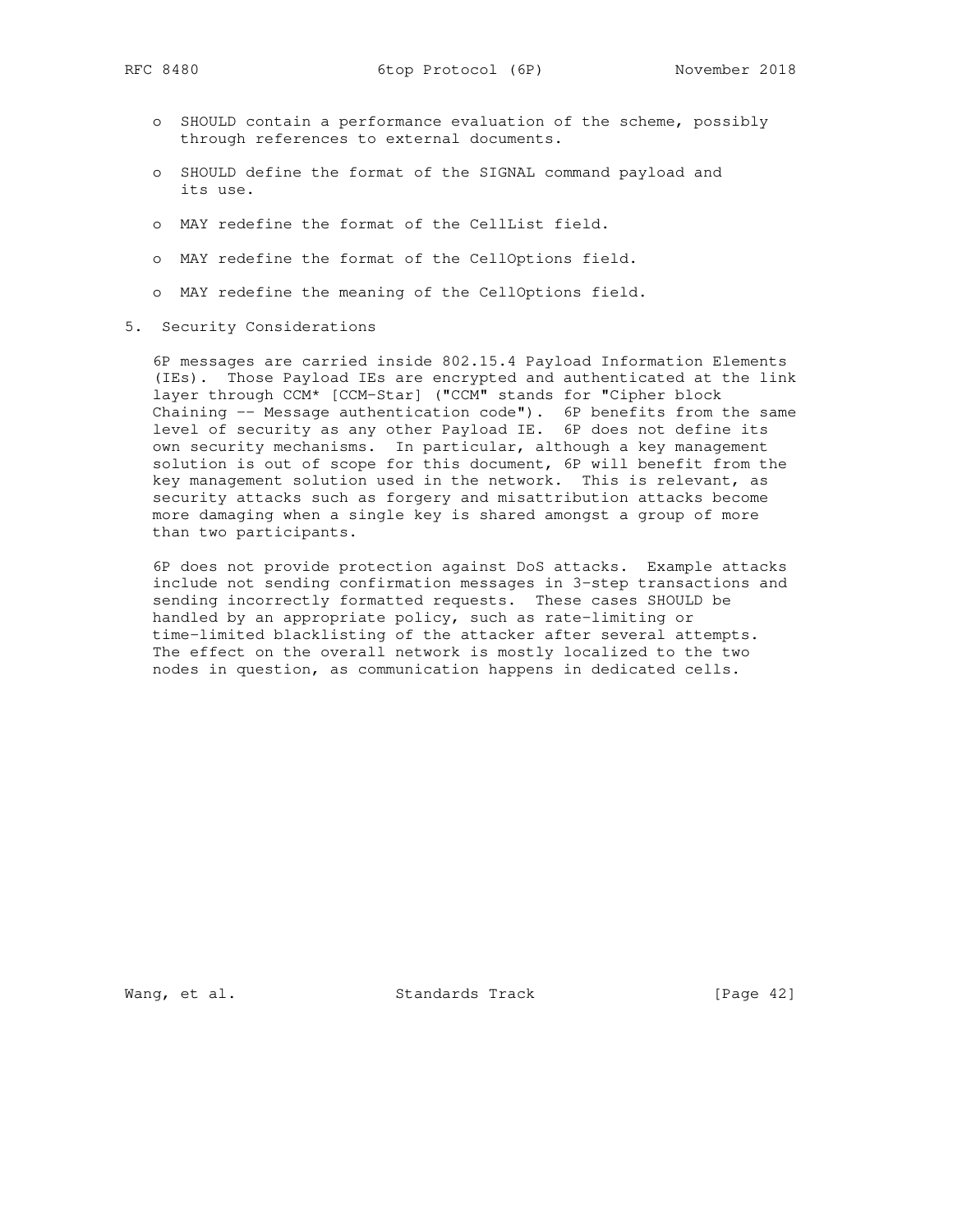RFC 8480 6top Protocol (6P) November 2018

# 6. IANA Considerations

6.1. IETF IE Subtype 6P

 This document adds the following number to the "IEEE Std 802.15.4 IETF IE Subtype IDs" registry defined by [RFC8137]:

Figure 34: IETF IE Subtype SUBID\_6TOP

### 6.2. 6TiSCH Parameters Subregistries

 This section defines subregistries within the "IPv6 Over the TSCH Mode of IEEE 802.15.4e (6TiSCH)" parameters registry, hereafter referred to as the "6TiSCH parameters" registry. Each subregistry is described in a subsection.

6.2.1. 6P Version Numbers

The name of the subregistry is "6P Version Numbers".

 The following note is included in this registry: "In the 6top Protocol (6P) [RFC8480], there is a field to identify the version of the protocol. This field is 4 bits in size."

 Each entry in the subregistry must include the version in the range 0-15 and a reference to the 6P version's documentation.

The initial entry in this subregistry is as follows:

Figure 35: 6P Version Number Entry

All other version numbers are Unassigned.

 The IANA policy for future additions to this subregistry is "IETF Review" or "IESG Approval" as described in [RFC8126].

Wang, et al. Standards Track [Page 43]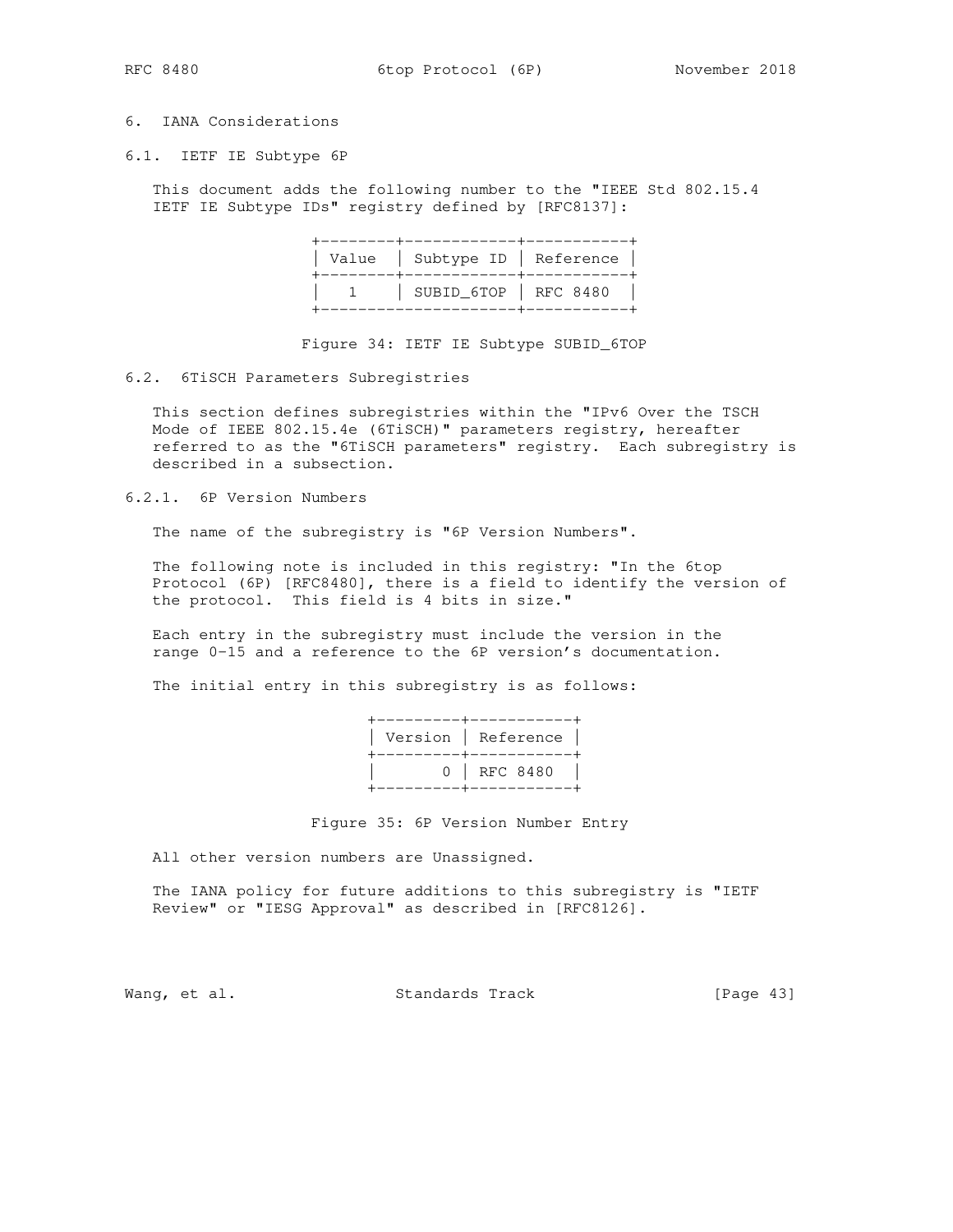6.2.2. 6P Message Types

The name of the subregistry is "6P Message Types".

 The following note is included in this registry: "In version 0 of the 6top Protocol (6P) [RFC8480], there is a field to identify the type of message. This field is 2 bits in size."

 Each entry in the subregistry must include the message type in the range b00-b11, the corresponding name, and a reference to the 6P message type's documentation.

Initial entries in this subregistry are as follows:

| Type | Name         | Reference |
|------|--------------|-----------|
| b00  | REQUEST      | RFC 8480  |
| b01  | RESPONSE     | RFC 8480  |
| b10  | CONFIRMATION | RFC 8480  |

Figure 36: 6P Message Types

All other message types are Unassigned.

 The IANA policy for future additions to this subregistry is "IETF Review" or "IESG Approval" as described in [RFC8126].

6.2.3. 6P Command Identifiers

The name of the subregistry is "6P Command Identifiers".

 The following note is included in this registry: "In version 0 of the 6top Protocol (6P) [RFC8480], there is a Code field that is 8 bits in size. In a 6P Request, the value of this Code field is used to identify the command."

 Each entry in the subregistry must include an identifier in the range 0-255, the corresponding name, and a reference to the 6P command identifier's documentation.

Wang, et al. Standards Track [Page 44]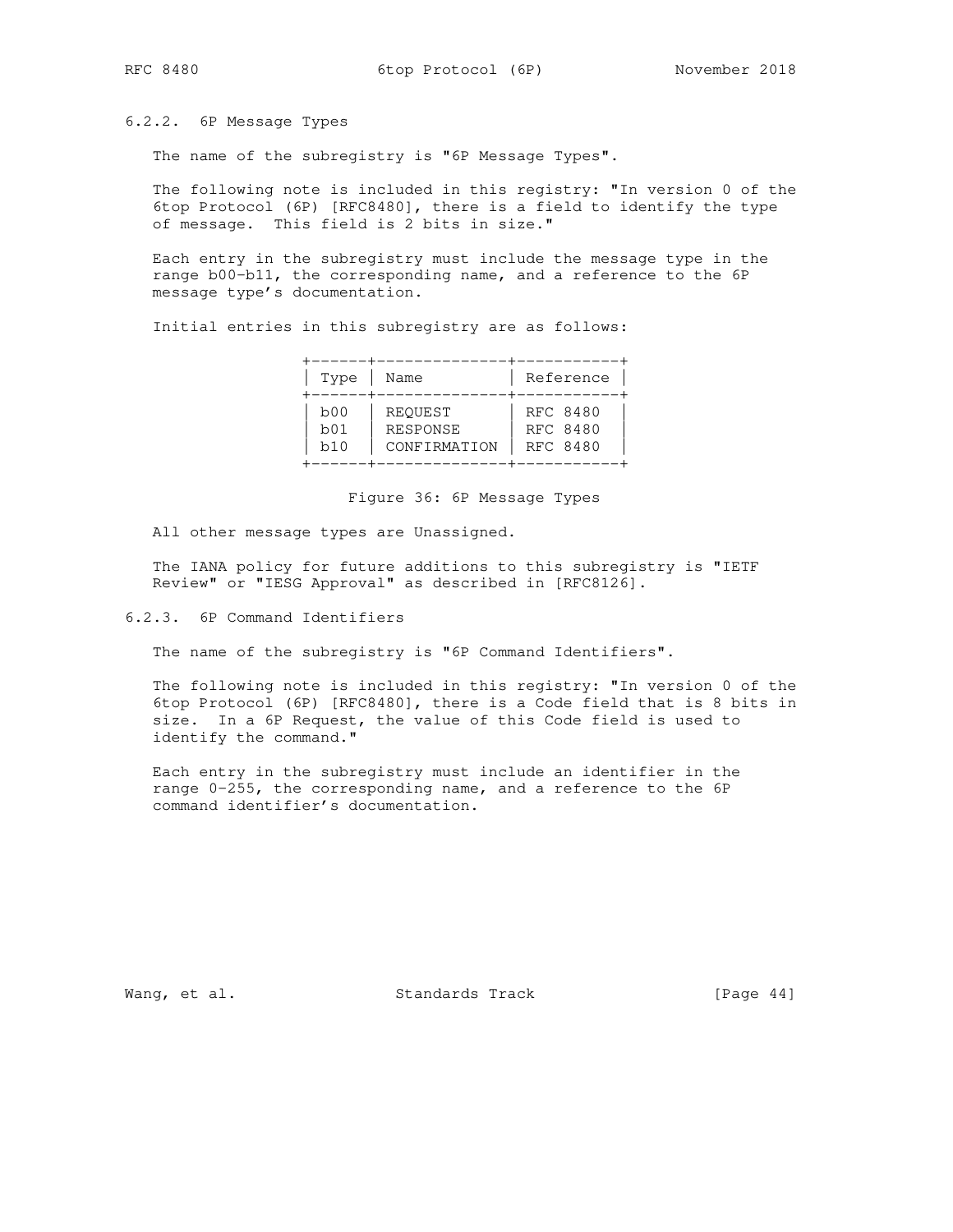RFC 8480 6top Protocol (6P) November 2018

Initial entries in this subregistry are as follows:

Figure 37: 6P Command Identifiers

 The IANA policy for future additions to this subregistry is "IETF Review" or "IESG Approval" as described in [RFC8126].

6.2.4. 6P Return Codes

The name of the subregistry is "6P Return Codes".

 The following note is included in this registry: "In version 0 of the 6top Protocol (6P) [RFC8480], there is a Code field that is 8 bits in size. In a 6P Response or 6P Confirmation, the value of this Code field is used to identify the return code."

 Each entry in the subregistry must include a return code in the range 0-255, the corresponding name, the corresponding description, and a reference to the 6P return code's documentation. If the return code corresponds to a Response error, the "Is Error?" entry must indicate "Yes". Otherwise, "No" must be used.

Wang, et al. Standards Track [Page 45]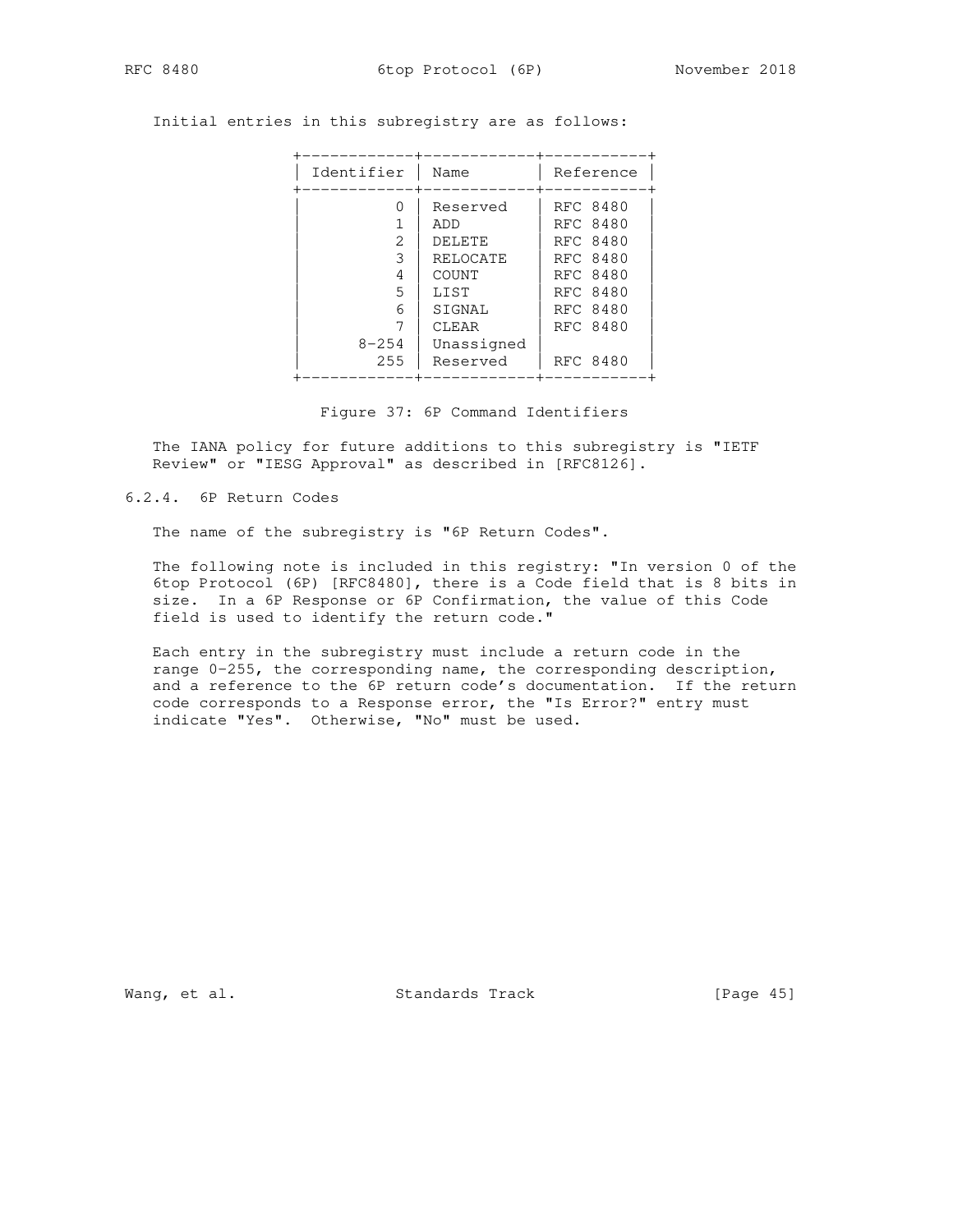Initial entries in this subregistry are as follows:

| Code | Name            | Description            | Is Error? |
|------|-----------------|------------------------|-----------|
|      | RC SUCCESS      | operation succeeded    | Nο        |
|      | RC EOL          | end of list            | No        |
|      | RC ERR          | generic error          | Yes       |
| 3    | RC RESET        | critical error, reset  | Yes       |
| 4    | RC ERR VERSION  | unsupported 6P version | Yes       |
| 5    | RC ERR SFID     | unsupported SFID       | Yes       |
| 6    | RC ERR SEONUM   | schedule inconsistency | Yes       |
|      | RC ERR CELLLIST | cellList error         | Yes       |
| 8    | RC ERR BUSY     | busy                   | Yes       |
| 9    | RC ERR LOCKED   | cells are locked       | Yes       |

Figure 38: 6P Return Codes

All other message types are Unassigned.

 The IANA policy for future additions to this subregistry is "IETF Review" or "IESG Approval" as described in [RFC8126].

## 6.2.5. 6P Scheduling Function Identifiers

The name of the subregistry is "6P Scheduling Function Identifiers".

 The following note is included in this registry: "In version 0 of the 6top Protocol (6P) [RFC8480], there is a field to identify the Scheduling Function to handle the message. This field is 8 bits in size."

 Each entry in the subregistry must include an SFID in the range 0-255, the corresponding name, and a reference to the 6P Scheduling Function's documentation.

There are currently no entries in this subregistry.

| SFID | Name               | Reference |
|------|--------------------|-----------|
|      | $0-255$ Unassigned |           |

Figure 39: SF Identifier (SFID) Entry

All message types are Unassigned.

Wang, et al. Standards Track [Page 46]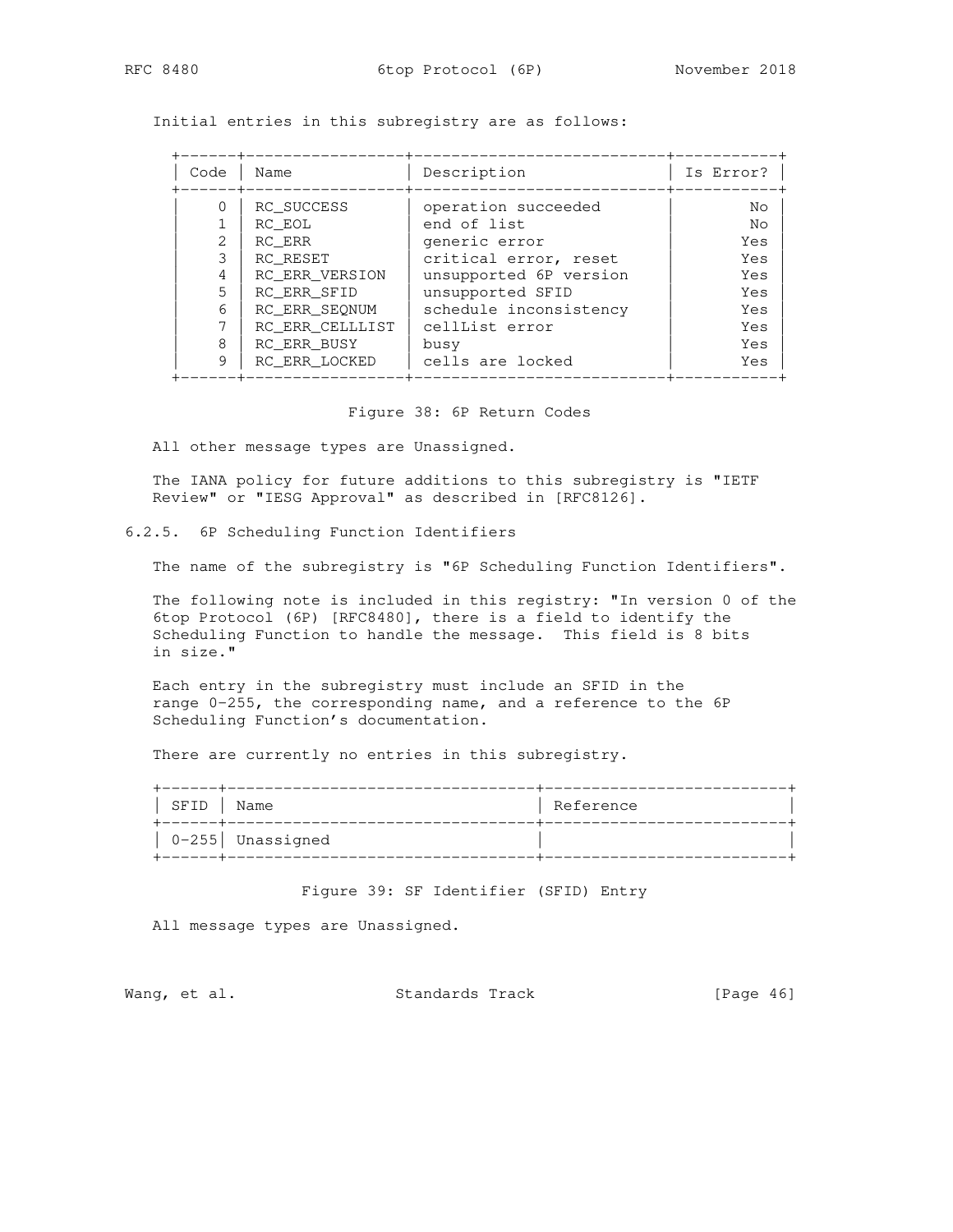The IANA policy for future additions to this subregistry depends on the value of the SFID, as shown in Figure 40. These specifications must follow the guidelines of Section 4.

|  | Range   Registration Procedures                                   |
|--|-------------------------------------------------------------------|
|  | 0-127   IETF Review or IESG Approval  <br>128-255   Expert Review |

Figure 40: SF Identifier (SFID): Registration Procedure

## 6.2.6. 6P CellOptions Bitmap

The name of the subregistry is "6P CellOptions Bitmap".

 The following note is included in this registry: "In version 0 of the 6top Protocol (6P) [RFC8480], there is an optional CellOptions field that is 8 bits in size."

 Each entry in the subregistry must include a bit position in the range 0-7, the corresponding name, and a reference to the bit's documentation.

Initial entries in this subregistry are as follows:

| bit          | Name                                                | Reference                        |
|--------------|-----------------------------------------------------|----------------------------------|
| 2<br>$3 - 7$ | TX (Transmit)<br>RX (Receive)<br>SHARED<br>Reserved | RFC 8480<br>RFC 8480<br>RFC 8480 |

Figure 41: 6P CellOptions Bitmap

All other message types are Unassigned.

 The IANA policy for future additions to this subregistry is "IETF Review" or "IESG Approval" as described in [RFC8126].

Wang, et al. Standards Track [Page 47]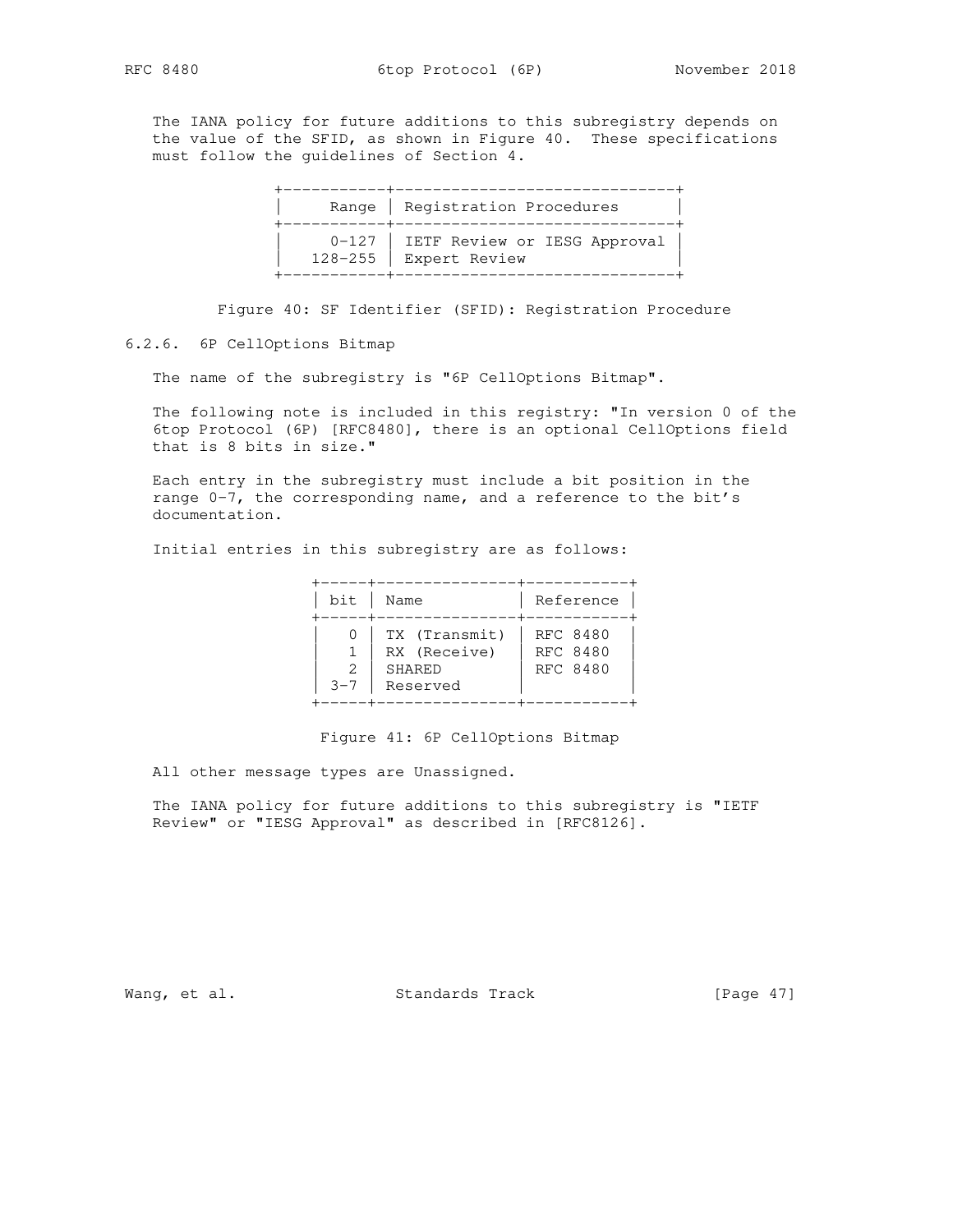## 7. References

7.1. Normative References

[IEEE802154]

 IEEE, "IEEE Standard for Low-Rate Wireless Networks", IEEE 802.15.4, DOI 10.1109/IEEESTD.2016.7460875.

- [RFC2119] Bradner, S., "Key words for use in RFCs to Indicate Requirement Levels", BCP 14, RFC 2119, DOI 10.17487/RFC2119, March 1997, <https://www.rfc-editor.org/info/rfc2119>.
- [RFC8137] Kivinen, T. and P. Kinney, "IEEE 802.15.4 Information Element for the IETF", RFC 8137, DOI 10.17487/RFC8137, May 2017, <https://www.rfc-editor.org/info/rfc8137>.
- [RFC8174] Leiba, B., "Ambiguity of Uppercase vs Lowercase in RFC 2119 Key Words", BCP 14, RFC 8174, DOI 10.17487/RFC8174, May 2017, <https://www.rfc-editor.org/info/rfc8174>.

## 7.2. Informative References

- [CCM-Star] Struik, R., "Formal Specification of the CCM\* Mode of Operation", IEEE P802.15-4/0537r2, September 2005.
- [RFC7554] Watteyne, T., Ed., Palattella, M., and L. Grieco, "Using IEEE 802.15.4e Time-Slotted Channel Hopping (TSCH) in the Internet of Things (IoT): Problem Statement", RFC 7554, DOI 10.17487/RFC7554, May 2015, <https://www.rfc-editor.org/info/rfc7554>.
- [RFC7942] Sheffer, Y. and A. Farrel, "Improving Awareness of Running Code: The Implementation Status Section", BCP 205, RFC 7942, DOI 10.17487/RFC7942, July 2016, <https://www.rfc-editor.org/info/rfc7942>.
- [RFC8126] Cotton, M., Leiba, B., and T. Narten, "Guidelines for Writing an IANA Considerations Section in RFCs", BCP 26, RFC 8126, DOI 10.17487/RFC8126, June 2017, <https://www.rfc-editor.org/info/rfc8126>.
- [RFC8180] Vilajosana, X., Ed., Pister, K., and T. Watteyne, "Minimal IPv6 over the TSCH Mode of IEEE 802.15.4e (6TiSCH) Configuration", BCP 210, RFC 8180, DOI 10.17487/RFC8180, May 2017, <https://www.rfc-editor.org/info/rfc8180>.

Wang, et al. Standards Track [Page 48]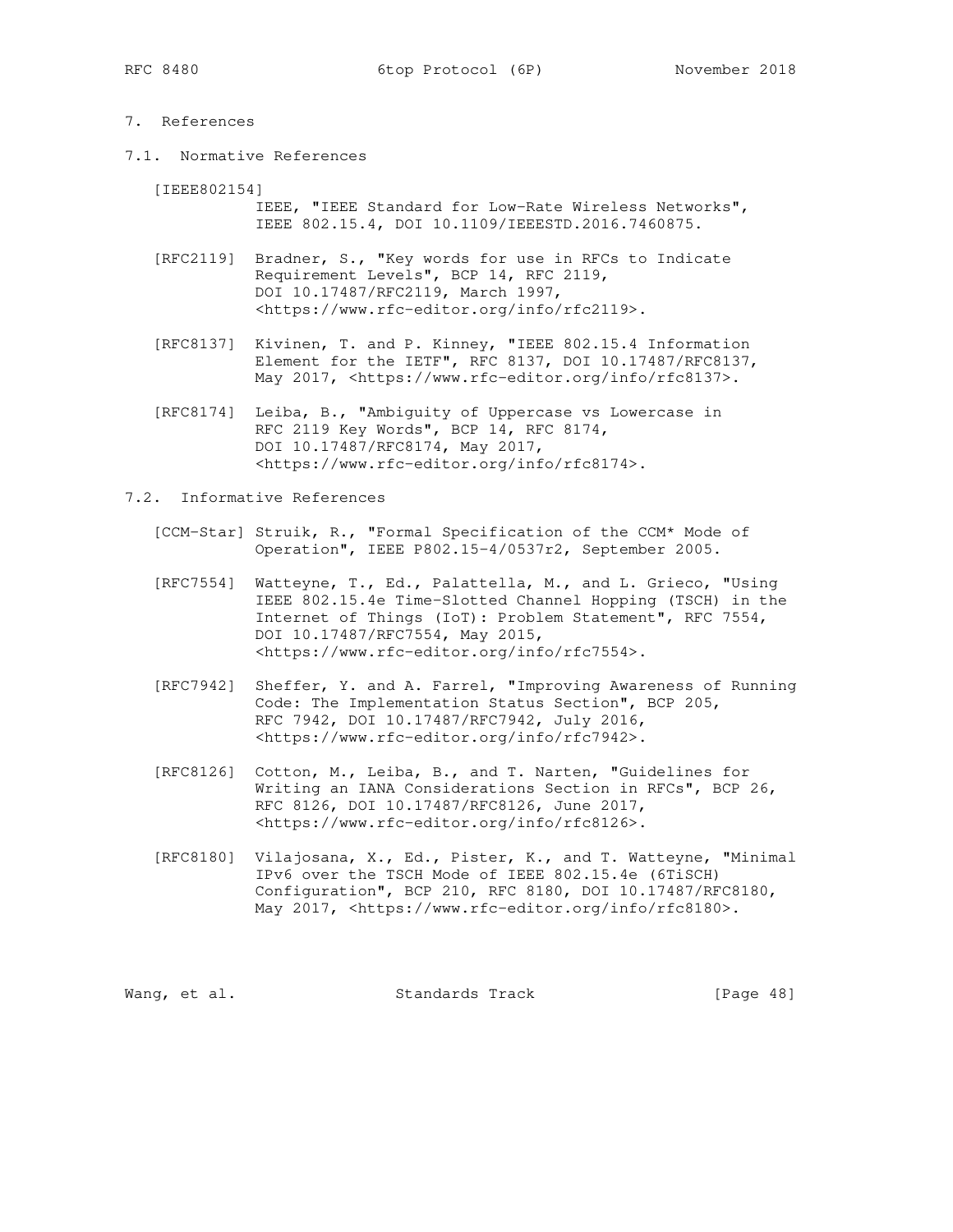Appendix A. Recommended Structure of an SF Specification

The following section structure for an SF document is RECOMMENDED:

- o Introduction
- o RFC 2119 Requirements Language (if applicable)
- o Scheduling Function Identifier
- o Rules for Adding/Deleting Cells
- o Rules for CellList
- o 6P Timeout Value
- o Rule for Ordering Cells
- o Meaning of the Metadata Field
- o Node Behavior at Boot
- o Schedule Inconsistency Handling
- o 6P Error Handling
- o Examples
- o Implementation Status
- o Security Considerations
- o IANA Considerations
- o Normative References (if applicable)
- o Informative References (if applicable)

Wang, et al. Standards Track [Page 49]